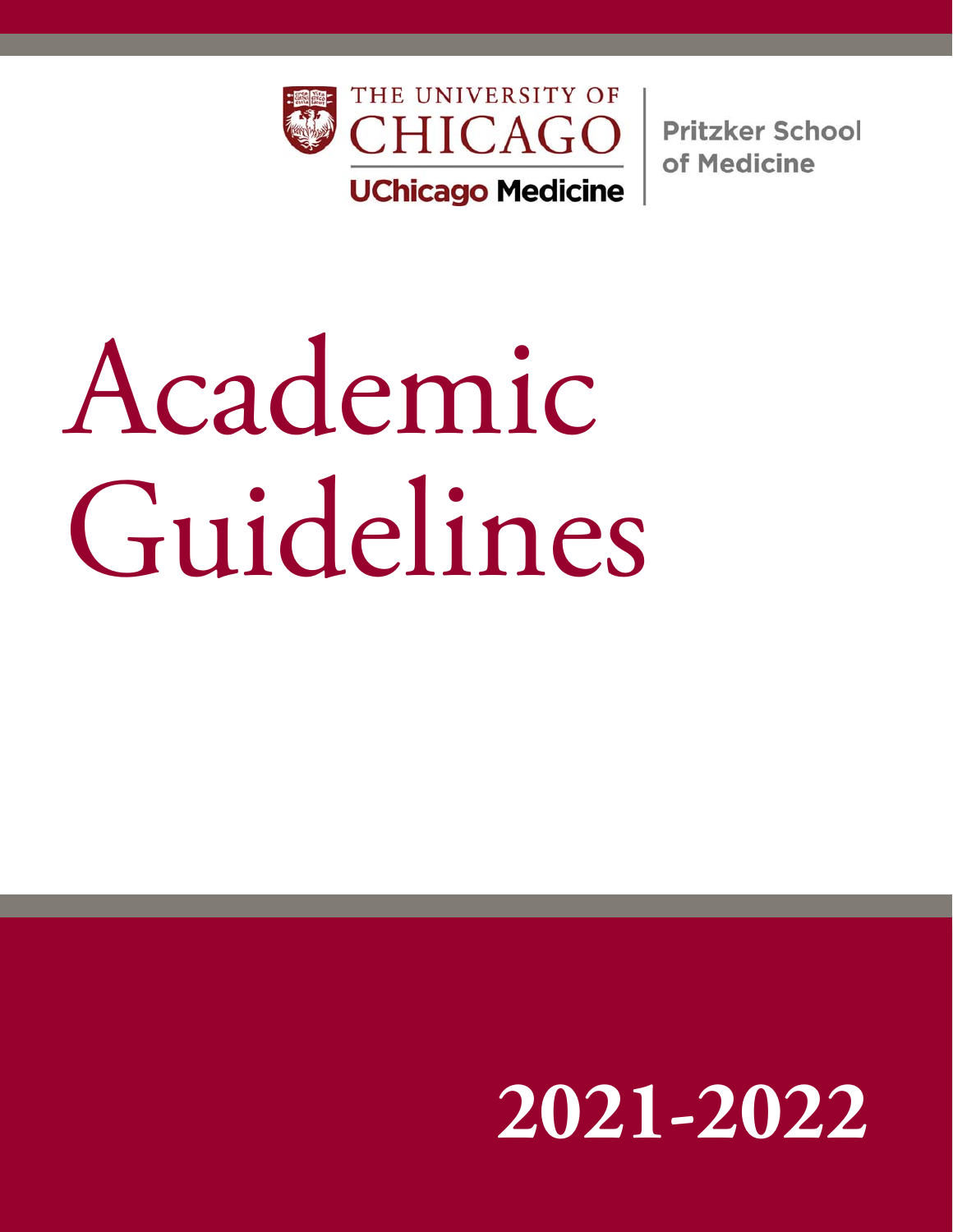This document provides a summary of the University of Chicago Pritzker School of Medicine's *Academic Guidelines.* As a condition of enrollment in the Pritzker School of Medicine, every student must familiarize themselves with these guidelines and must comply with them. The University of Chicago Pritzker School of Medicine will not accept any assertion of ignorance of these provisions as a basis for exception to them. No student or group of students should expect to be warned individually to conform to any of the guidelines contained in this publication. Students are advised to pay special attention to all deadlines given in the *Academic Guidelines.*  Students who have questions or concerns about these guidelines should bring them to the Dean for Medical Education, the Associate Dean for Medical School Academics, or the Associate Dean for Medical School Education.

These guidelines are subject to revision. The online *Academic Guidelines* booklet represents the most current version and takes precedence over previously published versions:

*pritzker.uchicago.edu/current/students/AcademicGuidelines.pdf*

Print Publication Date: October 27, 2021.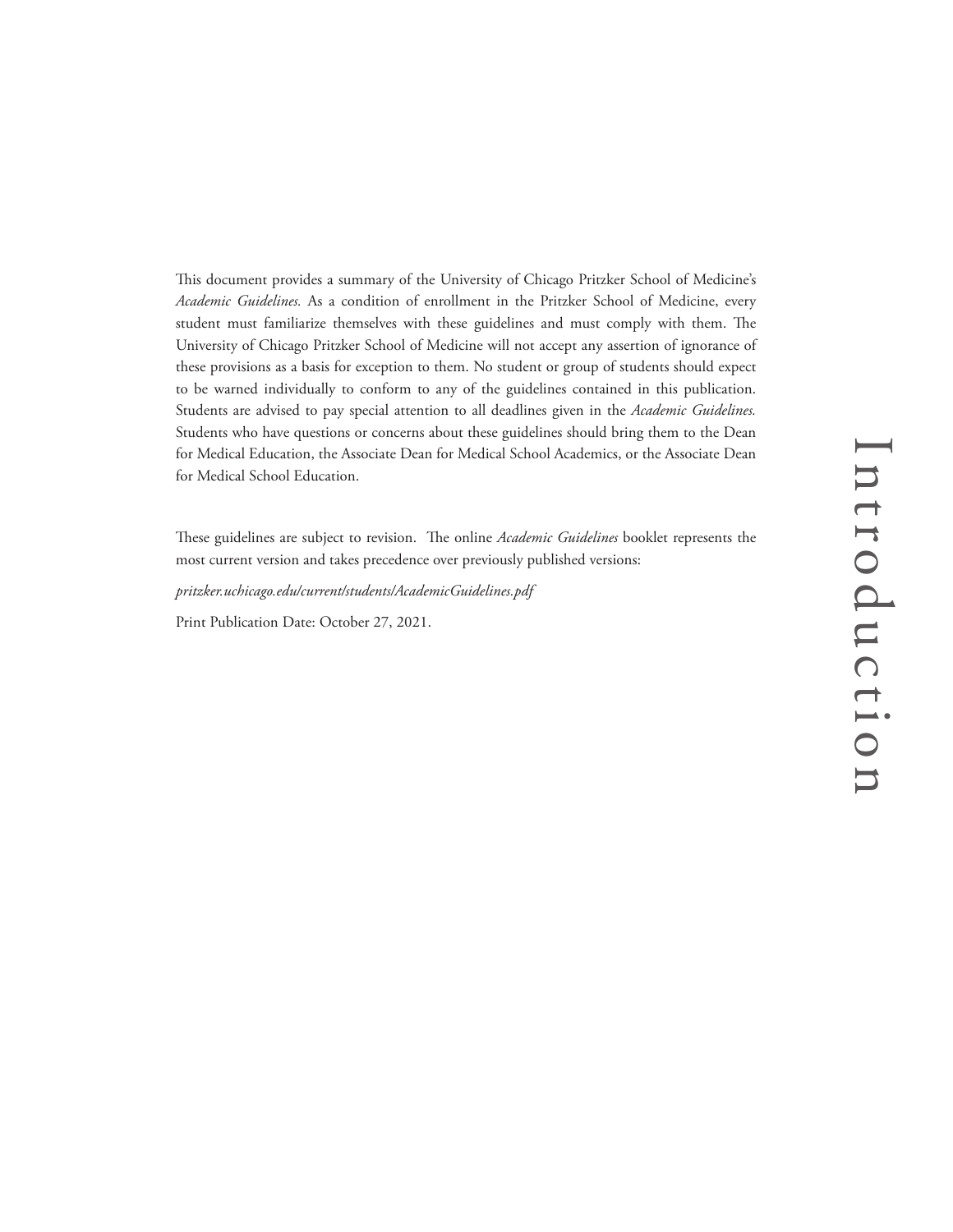| <b>REQUIREMENTS</b>                                      |  |
|----------------------------------------------------------|--|
| Technical Requirements for Matriculation & Promotion  10 |  |
|                                                          |  |
|                                                          |  |
|                                                          |  |
|                                                          |  |
|                                                          |  |
|                                                          |  |
|                                                          |  |
| <b>GRADING SYSTEM</b>                                    |  |
|                                                          |  |
|                                                          |  |
|                                                          |  |
|                                                          |  |
|                                                          |  |
|                                                          |  |
|                                                          |  |
|                                                          |  |
|                                                          |  |
|                                                          |  |
| <b>HONORS AND AWARDS</b>                                 |  |
|                                                          |  |
|                                                          |  |
|                                                          |  |
|                                                          |  |
| <b>ACADEMIC COMMITTEES</b>                               |  |
|                                                          |  |
|                                                          |  |
| <b>REMEDIATION</b>                                       |  |
|                                                          |  |
|                                                          |  |
|                                                          |  |
|                                                          |  |
|                                                          |  |
|                                                          |  |
| <b>ACADEMIC DEFICIENCIES</b>                             |  |
|                                                          |  |
|                                                          |  |
|                                                          |  |
|                                                          |  |
|                                                          |  |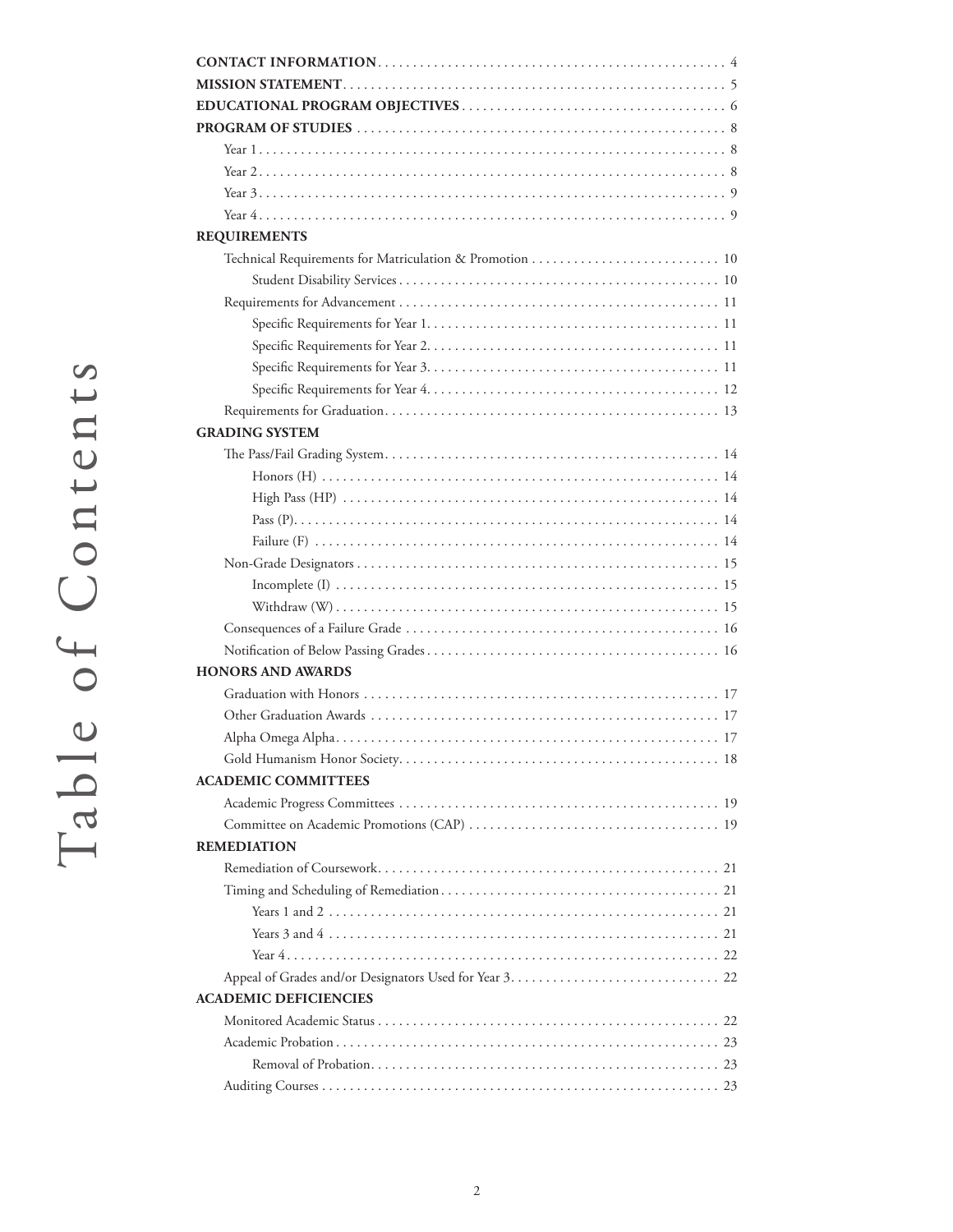### **ACADEMIC GRIEVANCE**

| Appeal of Decision of Committee on Academic Promotions  24               |
|--------------------------------------------------------------------------|
| <b>EXTENDED STUDY OPTIONS</b>                                            |
|                                                                          |
|                                                                          |
|                                                                          |
|                                                                          |
| <b>LEAVE OF ABSENCE</b>                                                  |
|                                                                          |
|                                                                          |
|                                                                          |
|                                                                          |
|                                                                          |
| <b>POLICIES</b>                                                          |
|                                                                          |
|                                                                          |
|                                                                          |
|                                                                          |
|                                                                          |
|                                                                          |
|                                                                          |
| University Policy on Harassment, Discrimination and Sexual Misconduct 43 |
|                                                                          |
| MEDICAL STUDENT PERFORMANCE EVALUATION (MSPE)                            |
|                                                                          |
|                                                                          |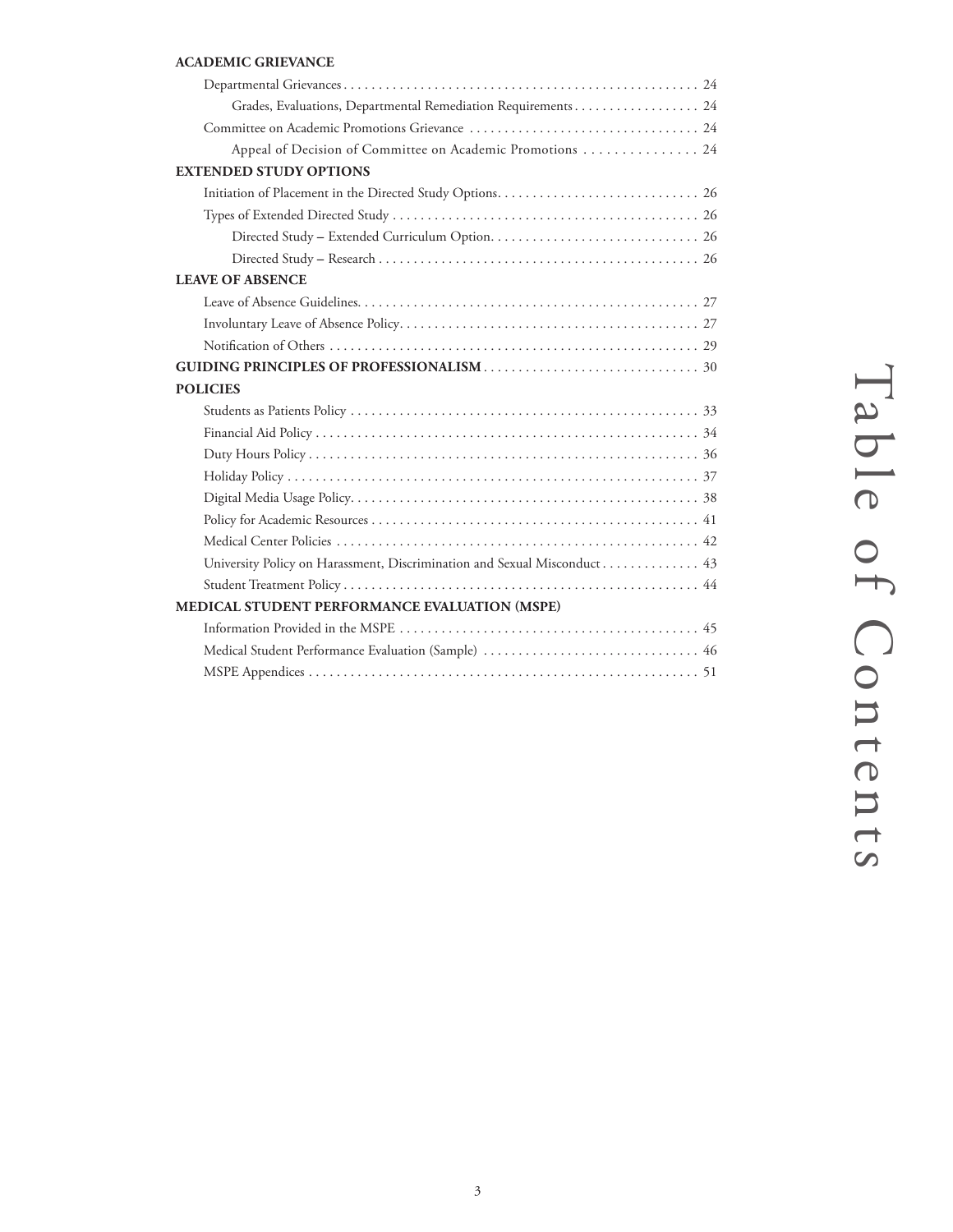### **Pritzker Administration**

### *Medical Education*

| Dean for Medical Education  Vineet Arora, MD, MAPP                              |
|---------------------------------------------------------------------------------|
| 773.834.2138  dean-for-meded@bsd.uchicago.edu                                   |
|                                                                                 |
|                                                                                 |
| Associate Director of Medical School Education  Adam Eickmeyer, MPH             |
|                                                                                 |
|                                                                                 |
|                                                                                 |
| Associate Dean for Medical School Education Jeanne Farnan, MD, MHPE             |
|                                                                                 |
| Assistant Dean of Medical Student Research  Rachel Wolfson, MD                  |
|                                                                                 |
| Director of Medical Student Performance Evaluation. H. Barrett Fromme, MD, MHPE |
| & Associate Dean for Faculty Development in Medical Education                   |
| 773.834.9042 hfromme@peds.bsd.uchicago.edu                                      |
| <b>Student Affairs &amp; Programs</b>                                           |
|                                                                                 |
|                                                                                 |
| Associate Dean of Students and Program Development Wei Wei Lee, MD, MPH         |
|                                                                                 |
|                                                                                 |
| UME Finance, and Continuum Strategy                                             |
|                                                                                 |
| Office of Health Equity, Diversity, and Inclusion                               |
| Associate Dean for Health Equity, Diversity, and Inclusion Monica Vela, MD      |
|                                                                                 |
| Assistant Dean for Health Equity, Diversity, and Inclusion. Milda Saunders, MD  |
|                                                                                 |
| Director for Health Equity, Diversity, and Inclusion. Adriana Black, MPH        |
|                                                                                 |
| <b>Admissions</b>                                                               |
|                                                                                 |
|                                                                                 |
|                                                                                 |
|                                                                                 |
|                                                                                 |
|                                                                                 |
| <b>Administration</b>                                                           |
| Associate Dean for Medical School Administration  Korry Schwanz, MHA            |
| 773.834.1954  kschwanz1@bsd.uchicago.edu                                        |
|                                                                                 |
| Pritzker Ombudsmen                                                              |
|                                                                                 |
|                                                                                 |
|                                                                                 |
|                                                                                 |
| NorthShore University HealthSystem Contacts                                     |
|                                                                                 |
|                                                                                 |
| Assistant Vice President Academic AffairsHeather Winn, MHSA                     |
|                                                                                 |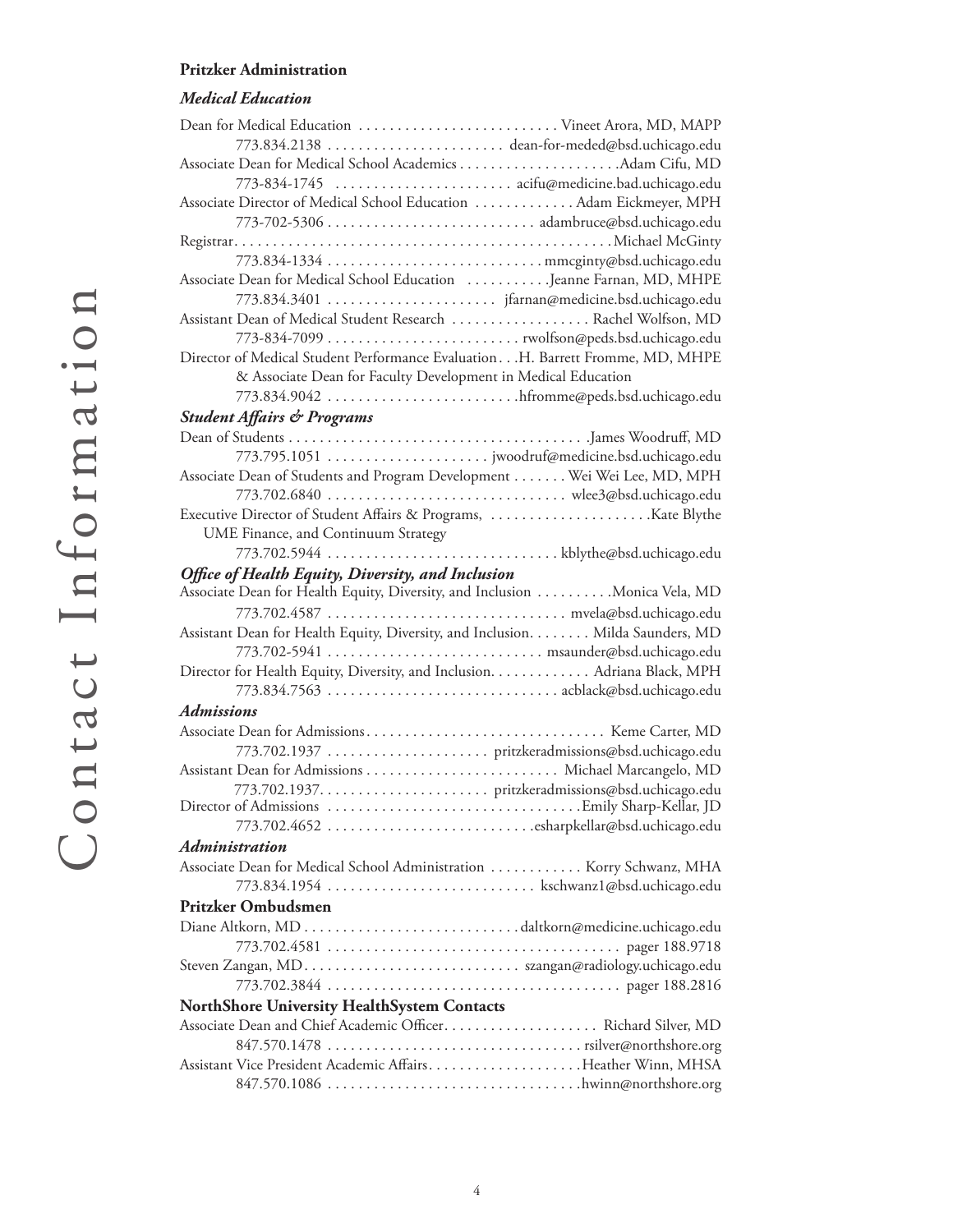# **MISSION STATEMENT:**

**At the University of Chicago, in an atmosphere of interdisciplinary scholarship and discovery, the Pritzker School of Medicine is dedicated to inspiring diverse students of exceptional promise to become leaders and innovators in science and medicine for the betterment of humanity.**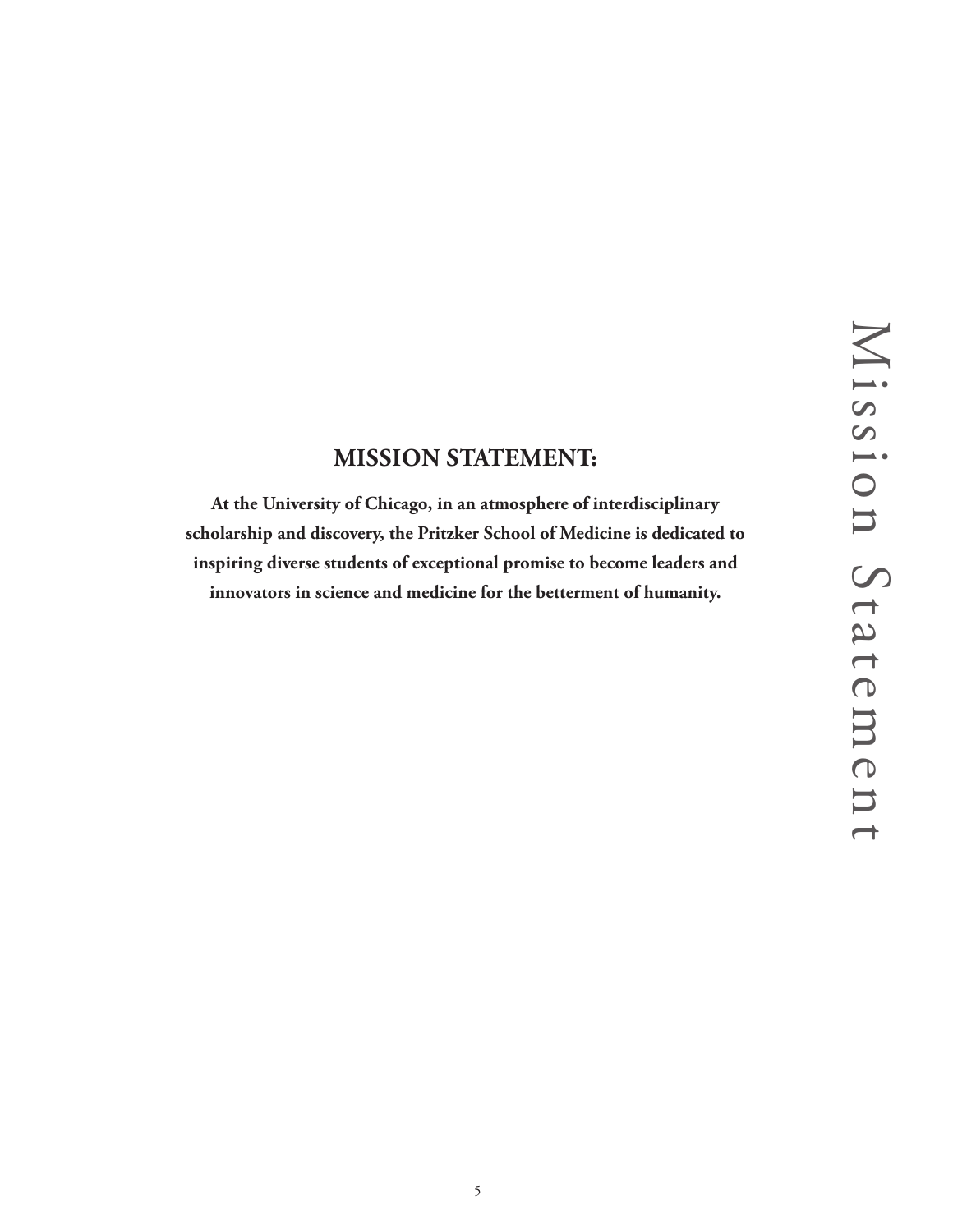# **EDUCATIONAL PROGRAM OBJECTIVES <sup>1</sup>**

### **Patient Care**

Provide patient-centered care that is compassionate, appropriate, and effective for the treatment of health problems and the promotion of health:

*Students Will:*

- 1. Apply medical knowledge to achieve appropriate patient care.
- 2. Acquire a high level of clinical proficiency in history taking, physical examination,

differential diagnosis, and the effective use of medicine's evolving diagnostic and procedural capabilities including therapeutic and palliative modalities.

3. Demonstrate in clinical care an understanding of the impact of psychological, social, and economic factors on human health and disease.

4. Apply the knowledge and skills necessary to address the needs of a diverse patient population.

5. Counsel and educate patients and their families to empower them to participate in their care and enable shared decision-making.

6. Perform medical, diagnostic, and surgical procedures considered essential for entering residency.

- 7. Organize and prioritize responsibilities to provide care that is safe, effective, and efficient.
- 8. Provide continuity of patient care throughout transitions between providers or settings.
- 9. Provide appropriate documentation for clinical encounters in the medical record.

### **Medical Knowledge (Knowledge for Practice)**

Demonstrate knowledge of established and evolving biomedical, clinical, epidemiological and socialbehavioral sciences, as well as the application of this knowledge to patient care: *Students Will:* 

10. Demonstrate a thorough understanding of the basic and clinical sciences and their application to the practice of medicine and to discovery.

11. Contribute to the creation, dissemination, application, and translation of new health care knowledge and practices.

### **Practice-based Learning and Improvement**

Demonstrate the ability to investigate and evaluate one's care of patients, to appraise and assimilate scientific evidence, and to improve patient care based on self-evaluation and life-long learning: *Students Will:* 

- 12. Identify strengths, deficiencies, and limits in one's knowledge and expertise.
- 13. Incorporate feedback into practice.
- 14. Use information technology to optimize learning.

15. Develop and utilize the skills necessary to critically evaluate the medical literature and

integrate new developments into medical practice in an appropriate manner.

16. Display effective teaching skills in the education of colleagues, other health professionals and patients.

- 17. Possess the skills to analyze practice using quality improvement methods, and to suggest changes with the goal of practice improvement.
- 18. Identify the factors that may affect the quality and safety of health care delivery.

The educational objectives of the University of Chicago Pritzker School Of Medicine's curriculum are grouped by competencies as defined by the Accreditation Council for Graduate Medical Education (ACGME) and the Physician Competency Reference Set as defined by the Association of American Medical Colleges (AAMC). **1**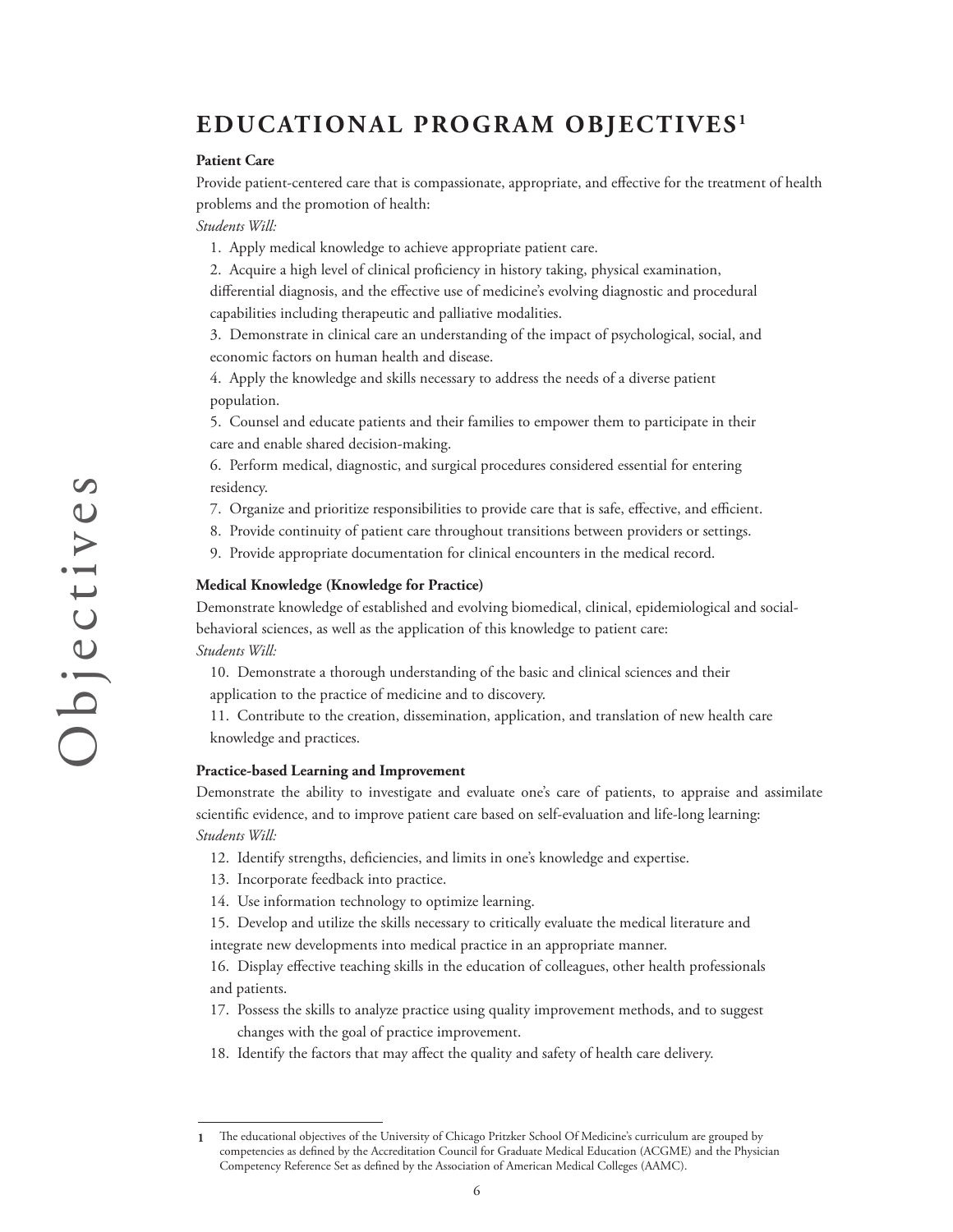### **Interpersonal and Communication Skills**

Demonstrate interpersonal and communication skills that result in the effective exchange of information and collaboration with patients, their families, and health professionals: *Students Will:*

- 19. Communicate effectively with patients, families, and the public, as appropriate, across a broad range of socioeconomic and cultural backgrounds.
- 20. Demonstrate respect and empathy with patients, patient families, colleagues and staff.
- 21. Communicate effectively with others as a member of the health care team or other professional groups.

### **Professionalism**

Demonstrate a commitment to carrying out professional responsibilities and an adherence to ethical principles:

*Students Will:*

- 22. Demonstrate sensitivity and responsiveness to a diverse patient population, including but not limited to diversity in gender, age, culture, race, religion, disabilities, and sexual orientation.
- 23. Exhibit the highest moral and ethical standards in the care of patients and in their interactions with others.

### **Systems-based Practice**

Demonstrate an awareness of and responsiveness to the larger context and system of health care, as well as the ability to call effectively on other resources in the system to provide optimal health care: *Students Will:*

- 24. Demonstrate an understanding of various types of health care systems, their role and their impact on health care delivery:
- 25. Work effectively in various health care delivery settings and systems.
- 26. Incorporate considerations of cost awareness and risk-benefit analysis in patient and/or population-based care.
- 27. Participate in identifying system errors and suggesting potential systems solutions.

### **Interprofessional Collaboration**

Demonstrate the ability to engage in an interprofessional team in a manner that optimizes safe, effective patient- and population-centered care:

*Students will:*

- 28. Work with other health professionals to establish and maintain a climate of mutual respect, dignity, diversity, ethical integrity, and trust.
- 29. Use the knowledge of one's own role and the roles of other health professionals to appropriately assess and address the health care needs of the patients and populations served.

### **Personal and Professional Development**

Demonstrate the qualities required to sustain lifelong personal and professional growth *Students will:*

- 30. Demonstrate the ability to use self-awareness of knowledge, skills, physical and emotional limitations to engage in appropriate help-seeking behaviors.
- 31. Demonstrate healthy coping mechanisms to respond to stress.
- 32. Manage conflict between personal and professional responsibilities.
- 33. Carry out professional and educational commitments in a professional manner.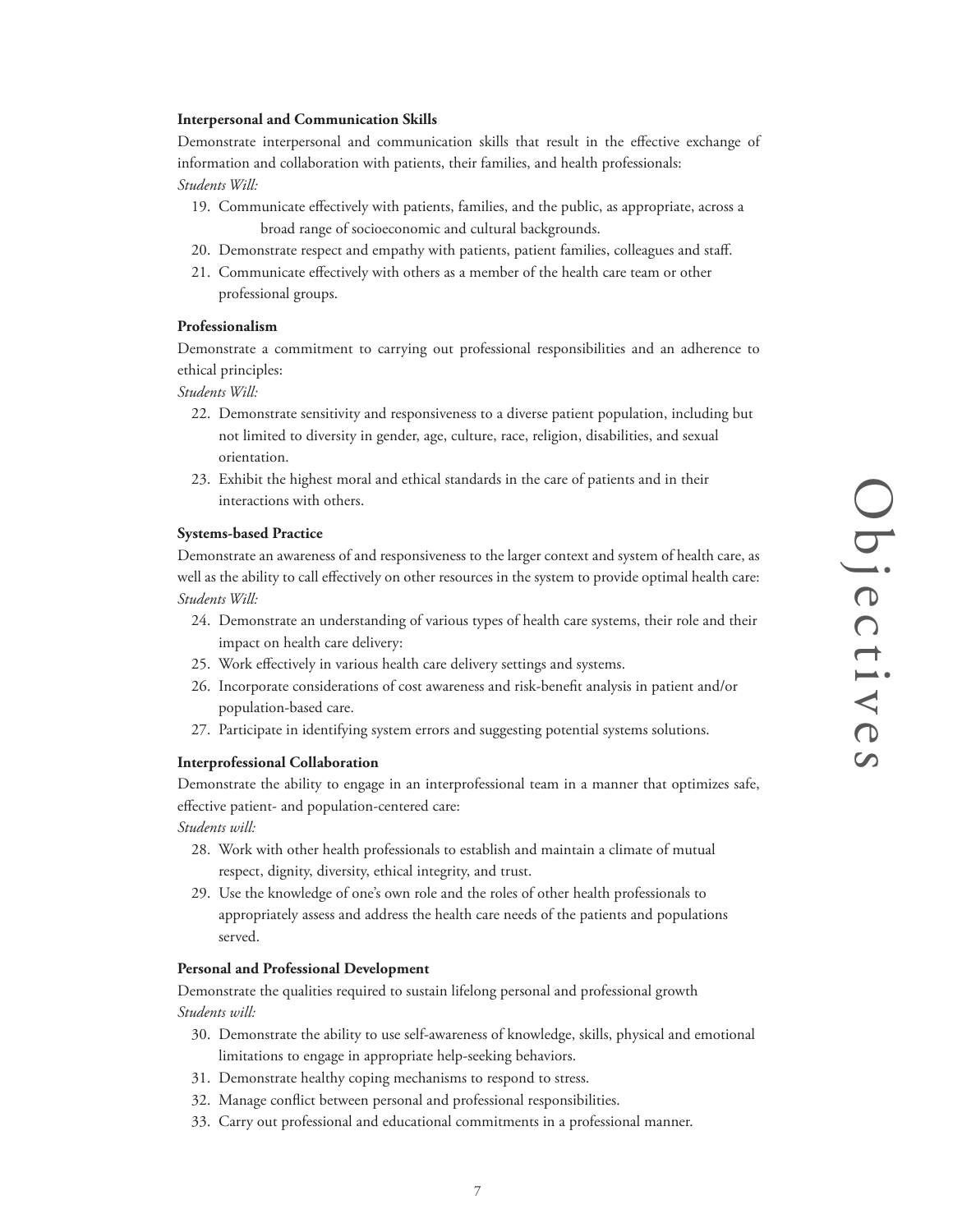# **OUTLINE OF THE MEDICAL DEGREE PROGRAM OF STUDIES FOR COVID-19 IMPACTED 2021-2022 ACADEMIC YEAR**

# **Year 1 (Class of 2025)**

| <b>Autumn Early Session</b> | The Human Body                                |  |  |  |  |
|-----------------------------|-----------------------------------------------|--|--|--|--|
|                             | Physician-Patient-Society-Systems (P2S2)      |  |  |  |  |
|                             | Health Equity, Advocacy, and Anti-Racism      |  |  |  |  |
|                             | Scholarship & Discovery 1A                    |  |  |  |  |
| <b>Autumn Quarter</b>       | Medical Cellular Biology and Medical Genetics |  |  |  |  |
|                             | Physician-Patient-Society-Systems (P2S2)      |  |  |  |  |
|                             | Clinical Skills 1A                            |  |  |  |  |
|                             | The American Health Care System               |  |  |  |  |
| <b>Winter Quarter</b>       | Cell and Organ Physiology                     |  |  |  |  |
|                             | Physician-Patient-Society-Systems (P2S2)      |  |  |  |  |
|                             | Clinical Skills 1B                            |  |  |  |  |
|                             | Doctor-Patient Relationship                   |  |  |  |  |
|                             | Scholarship & Discovery 1B: Medical Evidence  |  |  |  |  |
| <b>Spring Quarter</b>       | Cellular Pathology & Immunology               |  |  |  |  |
|                             | Microbiology                                  |  |  |  |  |
|                             | Physician-Patient-Society-Systems (P2S2)      |  |  |  |  |
|                             | Clinical Skills 1C                            |  |  |  |  |
|                             | Scholarship & Discovery 1C                    |  |  |  |  |
|                             | Electives                                     |  |  |  |  |

Additional Resource: *pritzker.uchicago.edu/page/first-year-courses*

# **Year 2 (Class of 2024)**

| <b>Summer Quarter</b> | Vacation/Summer Research                                                         |  |  |  |
|-----------------------|----------------------------------------------------------------------------------|--|--|--|
| <b>Autumn Quarter</b> | Neurobiology                                                                     |  |  |  |
|                       | Pharmacology                                                                     |  |  |  |
| (First Half)          | Human Behavior in Health and Illness                                             |  |  |  |
|                       | Clinical Skills 2A                                                               |  |  |  |
| (Second Half)         | Clinical Pathophysiology & Therapeutics (CPP&T) I                                |  |  |  |
|                       | Clinical Skills 2A                                                               |  |  |  |
| <b>Winter Quarter</b> | Clinical Pathophysiology & Therapeutics (CPP&T) II                               |  |  |  |
|                       | Clinical Skills 2B                                                               |  |  |  |
| <b>Spring Quarter</b> | Independent Study                                                                |  |  |  |
|                       | Scholarship & Discovery Block                                                    |  |  |  |
|                       | Electives<br>Additional Resource: pritzker.uchicago.edu/page/second-year-courses |  |  |  |
|                       |                                                                                  |  |  |  |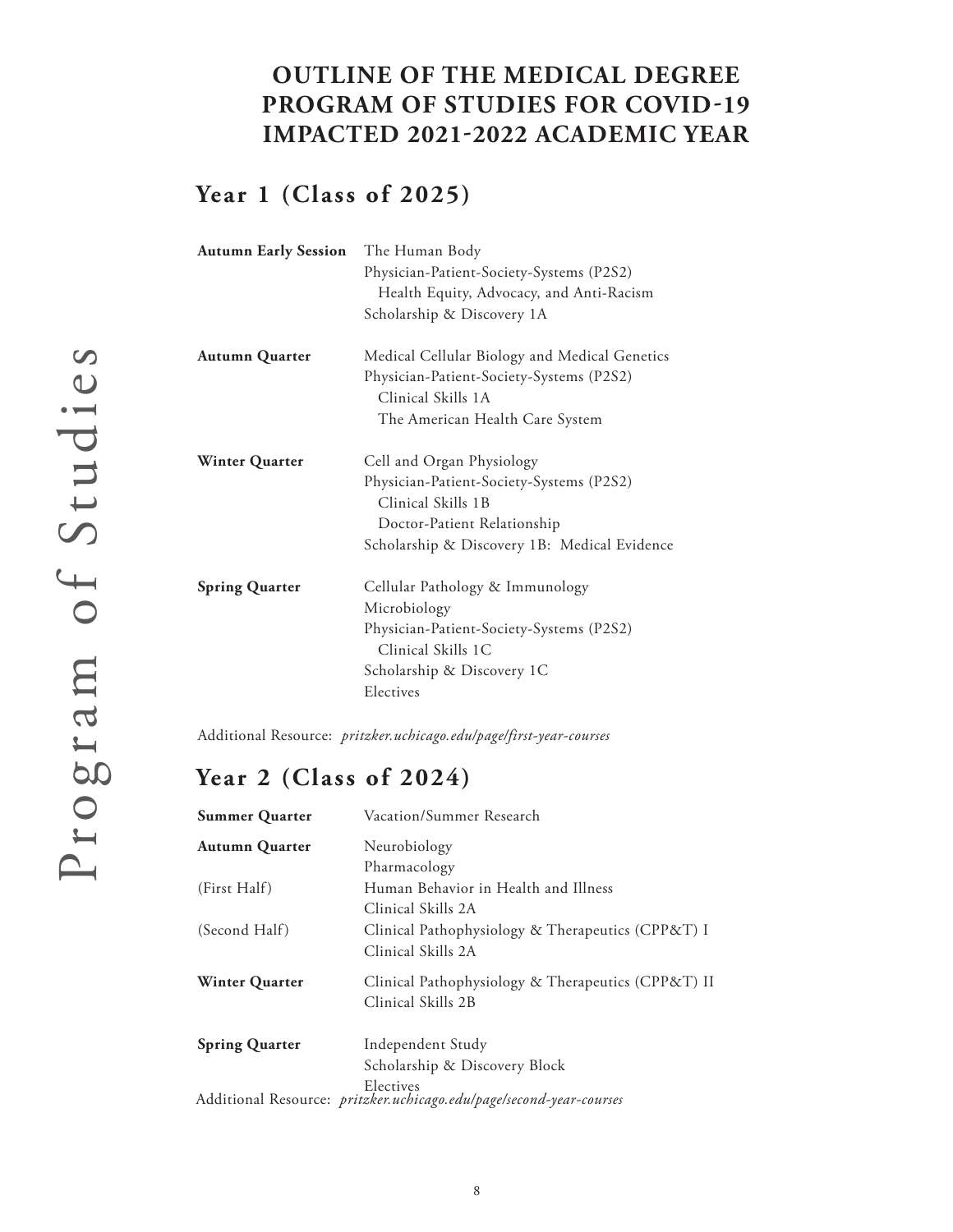# **Year 3 (Class of 2023)**

| Medicine 10 weeks Neurology               |                           | 2 weeks <b>IPE</b> 1 week       |  |
|-------------------------------------------|---------------------------|---------------------------------|--|
| <b>Surgery</b> 10 weeks <b>Psychiatry</b> |                           | 5 weeks <b>Elective</b> 2 weeks |  |
| Ob/Gvn                                    | 5 weeks <b>Pediatrics</b> | 5 weeks                         |  |

Additional Resource: *pritzker.uchicago.edu/page/third-year-clerkships*

# **Year 4 (Class of 2022)**

All fourth-year students are required to complete a total of 1350 units of credit during the senior year.

### **1. Required experiences during Senior Year:**

| a. Sub-internship (inpatient selective)*                          | 150 units           |
|-------------------------------------------------------------------|---------------------|
| b. Scientific Basis of Medical Practice Selective(s) <sup>#</sup> | 150 units           |
| c. Scholarship & Discovery                                        | $100 \text{ units}$ |

d. Additional electives to total 950 credits for the year

### **2. Other potential sources of credits:**

|  | a. Presentation at Senior Scientific Session (SSS)                       | $100$ units |
|--|--------------------------------------------------------------------------|-------------|
|  | Presentation at SSS does not count towards requirement for basic science |             |
|  | selective                                                                |             |

- b. Peer Educators in medical school courses
	- i. Credit varies vary by course 25-150 units
- c. Credit for Research
	- i. MD/PhD students who have completed the second degree may petition the Committee on Academic Promotions for up to 300 units of credit for research performed while pursuing their PhD.
	- ii. Students who take time off during medical school in order to pursue research in a non-degree program may petition the Committee on Academic Promotions to receive up to 100 units of credit for the research performed during this time.
	- iii. Research performed while registered as a fourth year student may receive up
	- to 100 units of credit for each month (maximum of three months) if the course director verifies that the student spent at least 25 hours per week pursuing research.

### **\*Sub-internship**

Students are expected to assume the role of a PGY1 house officer, including: assuming primary responsibility and ownership for patient care at the level of an intern in that specialty; organizing setting priorities for the work inherent to managing an inpatient service; participating in cross cover duties and transitions of care (handoff/cross coverage). Sub-internships are a full month in length with a full time, rigorous schedule.

### **# Scientific Basis of Medical Practice Selective(s)**

These courses are designed to challenge students to refresh their understanding of basic science principles in the context of their developing clinical experiences, providing a "return to basic science" after completing the third year. Students may choose from the many offerings in the on-line catalog, including select Peer Educator (PE) opportunities. Up to 75 units of PE credit from basic science courses may be applied to the Scientific Basis of Medical Practice Selective requirement of 150 units. Under some circumstances, the basic science selective requirement might be met by an independent study program supervised and taught by a University of Chicago faculty member. Appropriate documentation and prior approval of the Associate Dean for Medical School Education would be required. *Research performed during the course of the fourth year does not fulfill this selective requirement.*

Additional Resource: *pritzker.uchicago.edu/page/fourth-year-electivesselectives*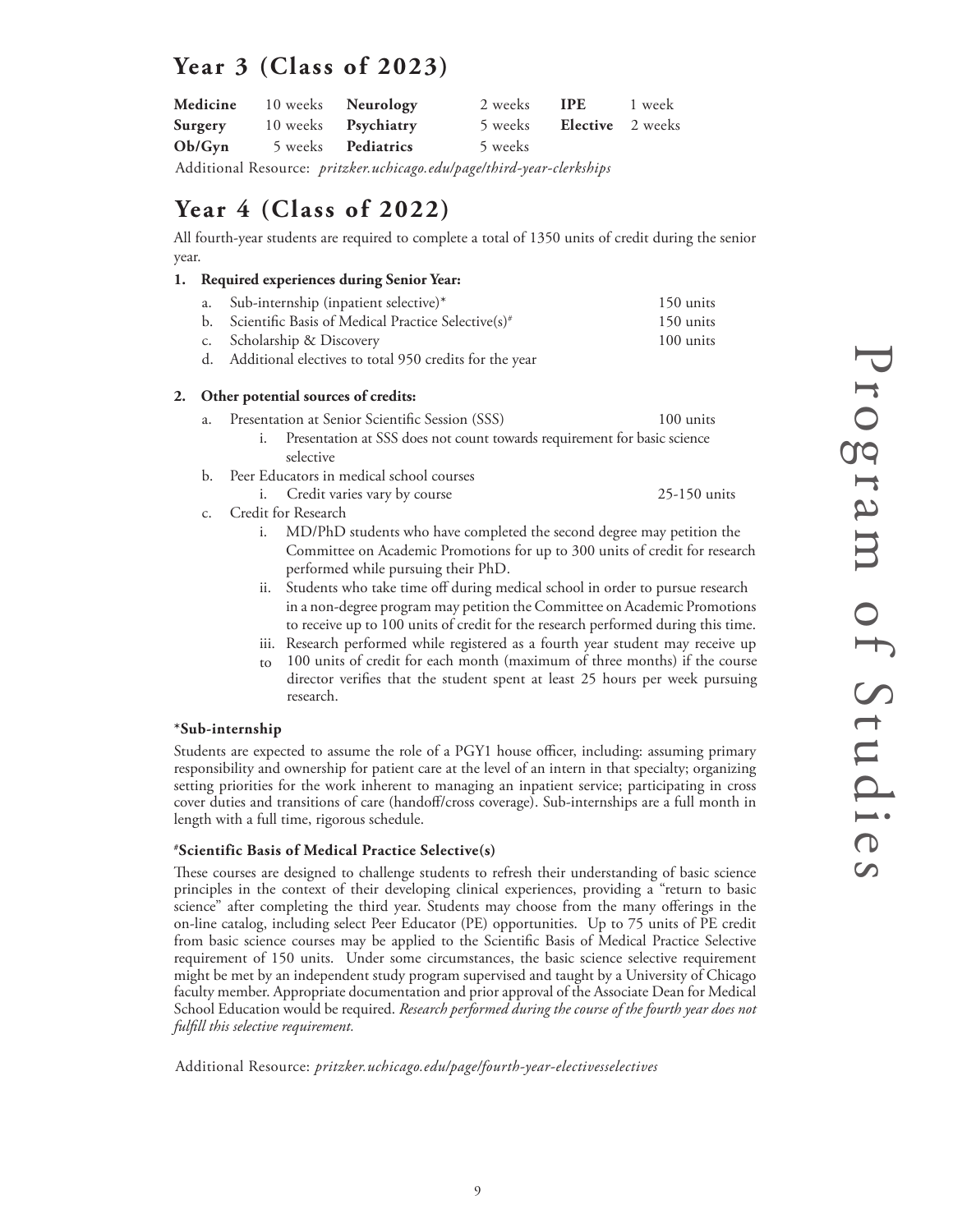# **TECHNICAL REQUIREMENTS FOR MATRICULATION AND PROMOTION**

# **Requirements for Matriculation**

The curricular goals of the University of Chicago Pritzker School of Medicine are intended to develop physicians from diverse segments of society whose personal attributes are manifest in their high moral, ethical, and compassionate care of patients; who are responsible to social and societal needs; and who have been thoroughly educated in the art and science of medicine so that they demonstrate sustained competence in medicine.

In order to meet these goals, the faculty of the University of Chicago Pritzker School of Medicine have developed, in accordance with the Americans with Disabilities Act of 1990, the following essential function requirements for medical students. All students, for matriculation and promotion should, with or without reasonable accommodation:

- Possess the neuromuscular control and eye-hand coordination needed to efficiently, safely, and independently carry out all necessary procedures involved in the learning of the basic and clinical sciences, as well as those required in the hospital and clinical environment. These include, but are not limited to, anatomic dissection, basic science laboratory exercises, basic and advanced cardiac life support activities, physical examinations, surgical, clinical laboratory, and other technical procedures as required for diagnosis and treatment.
- Possess the sensory ability, as well as the mental capacity, to rapidly assimilate large volumes of technically detailed and complex information presented in formal lectures, small group discussions, and individual clinical settings. Students should possess the intellectual abilities to acquire, assimilate, integrate and apply information obtained from written, oral, and visual sources.
- Possess the use of senses to allow for effective observation and communication in the classroom, scientific laboratory, and clinical setting.
	- In the clinical setting, the use of a trained intermediary cannot be used to fulfill essential requirements.
- Possess the emotional and physical health required for full utilization of their intellectual abilities, the exercise of good judgment, the prompt completion of all responsibilities attendant to the diagnosis and care of patients, and the development of mature, sensitive and effective relationships with patients.

### **Student Disability Services**

The University of Chicago is committed to ensuring the full participation of all students in its programs. If you have a documented disability (or think you may have a disability) and, as a result, need a reasonable accommodation to participate in class, complete course requirements, or benefit from the University's programs or services, you are encouraged to contact Student Disability Services as soon as possible. To receive reasonable accommodation, you must be appropriately registered with Student Disability Services. Please contact the office at 773-702-6000/TTY 773- 795-1186 or disabilities@uchicago.edu, or visit the website at disabilities.uchicago.edu. Student Disability Services is located at 5501 S. Ellis Avenue.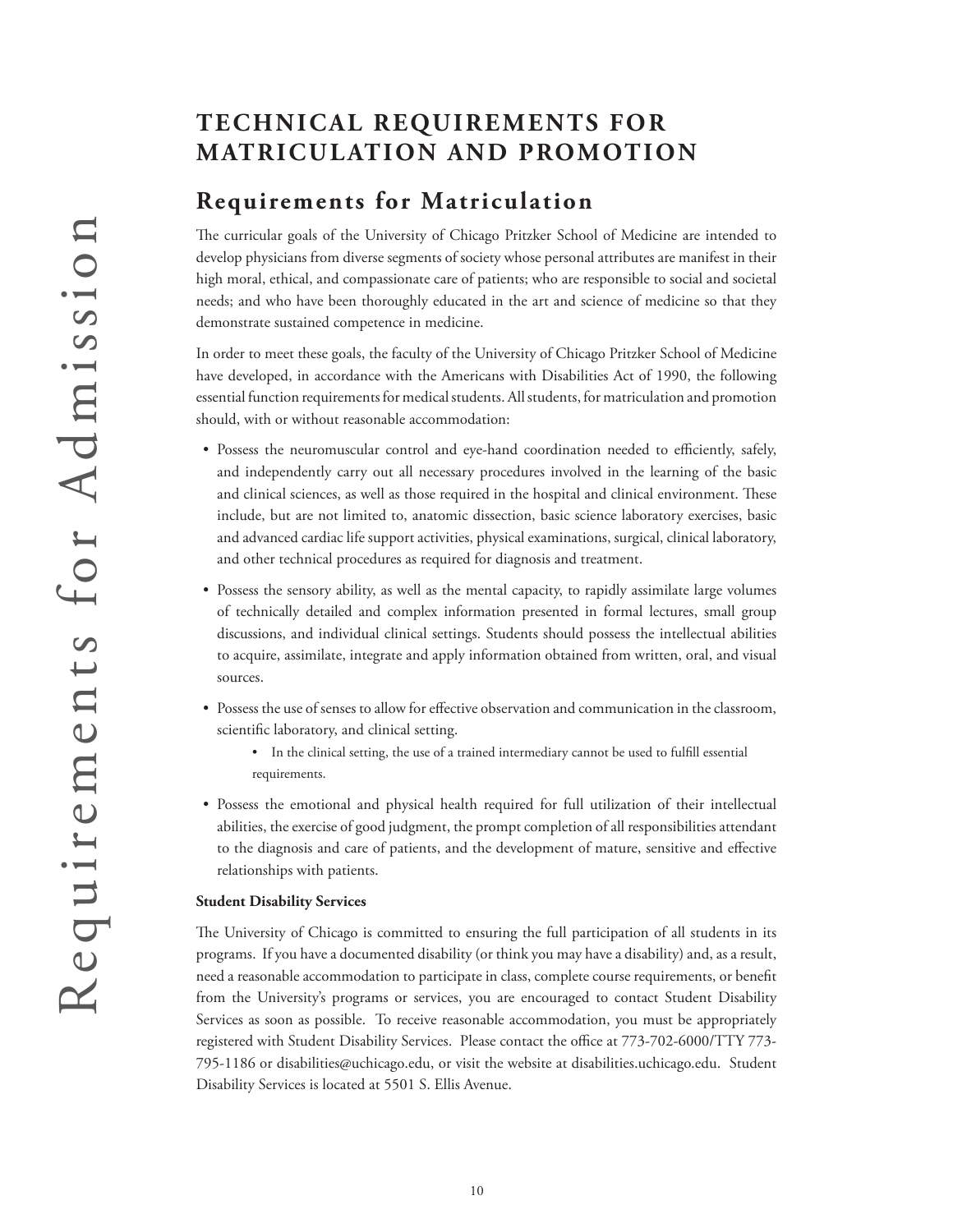Passing grades in individual courses are necessary but not alone sufficient for attainment of the MD degree from the Pritzker School of Medicine. Failure to demonstrate appropriate ethical or professional behavior may in itself be a cause for dismissal from the Pritzker School of Medicine despite passing academic performance. In addition, students are expected to demonstrate commitment to their professional responsibility by participating in the full educational experience, including attending classes, required orientations and symposia; completing assignments and requirements in a timely manner; participating in the course evaluation process; and demonstrating respectful behavior towards patients, staff, students, faculty, and others.

The Committee on Academic Promotions (see page 19) has specified the minimum academic requirements for advancement for each academic year, as well as minimum requirements to maintain enrollment. Failure to meet any one of these requirements may result in dismissal for poor scholarship. In all curriculum years, any repeated course must be passed. A grade of Failure (F) followed by a second grade of Failure (F to F) may result in dismissal. A grade of Incomplete (I) in a repeated course is the equivalent of a Failure (F).

An enrolled student in the regular MD program must complete all coursework within a maximum of six academic years. A leave of absence time period is not included in this count.

Enrollment in the Pritzker School of Medicine is considered to be a full time endeavor requiring sustained focus and concentration. Enrollment in courses outside of Pritzker or application to other University of Chicago programs while a full-time student at Pritzker requires prior review by the Associate Dean for Medical School Academics or the Committee on Academic Promotions.

### **Specific Requirements for Year 1**

- To advance to the second year, all first year courses must be passed by the end of the Summer Quarter.
- Students are required to complete 100 units of elective credit in the Spring Quarter.

### **Specific Requirements for Year 2**

• To advance to the third year, all second year courses must be passed by the end of the Spring Quarter.

### **Specific Requirements for Year 3**

- Students are required to complete five core clerkships during their third year (Medicine, Surgery, Pediatrics, Obstetrics/Gynecology, and Psychiatry). In addition to the core clerkships, students must also complete an Interprofessional Experience as well as a two-week elective. In the Spring Quarter, students must take and pass the Clinical Performance Experience (CPX) and the Subinternship Prep Course.
- All core clerkships must be passed before starting the fourth year.

### **Specific Requirements for Year 4**

Assignment of Credit Units in the Fourth Year

• The fourth-year experience at the Pritzker School of Medicine is intended to consolidate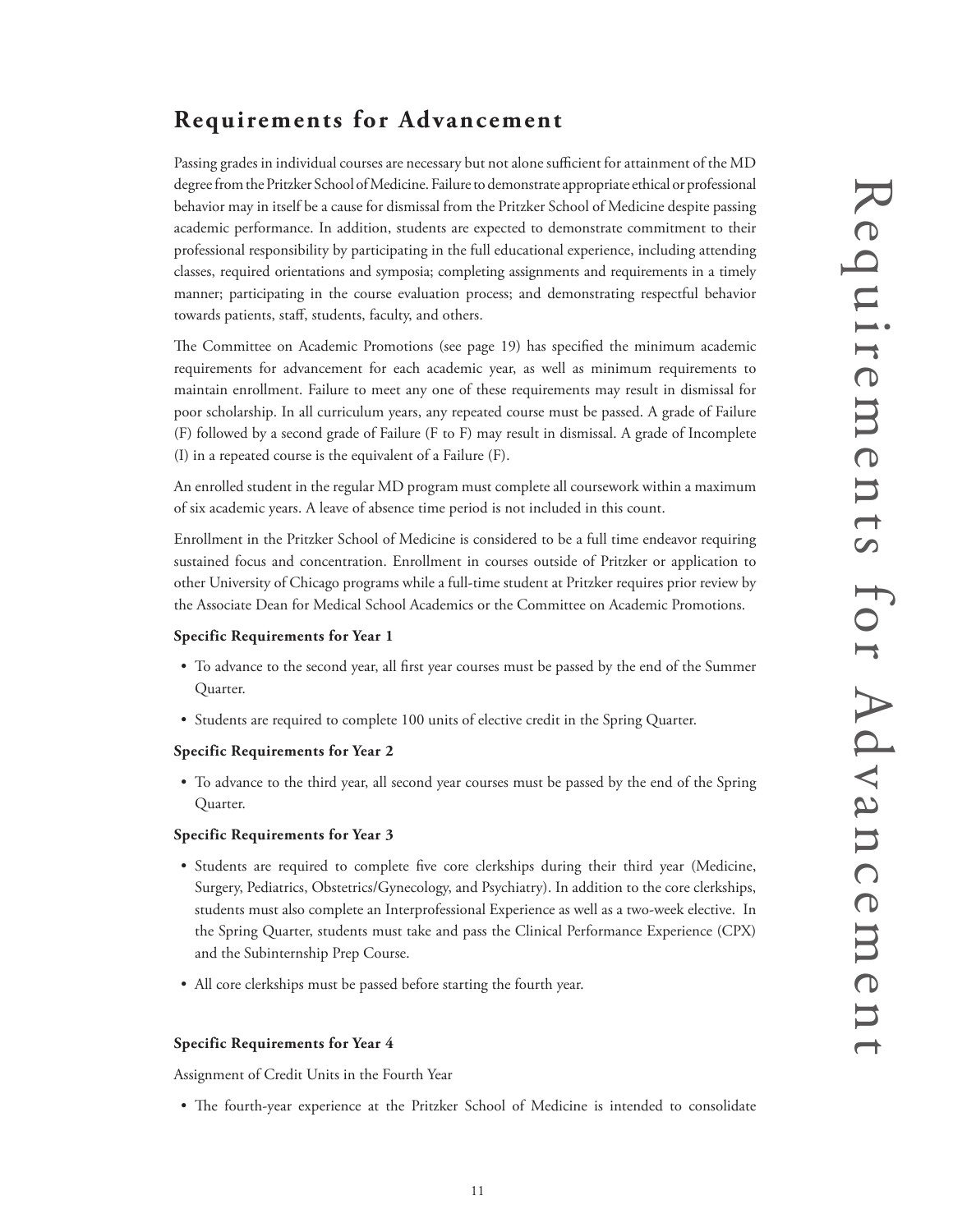the knowledge, skills, and habits that students will need to be successful residents and practicing physicians; it consists of both required and elective experiences. In total, students must complete a minimum of 1350 units of work over the course of the year.

Required and elective courses are assigned units based on:

- Intensity of workload
- Comparability to other Pritzker courses
- Time commitment
- Curricular priority

Units for standing courses and clinical experiences are assigned by a committee (Associate Dean for Medical School Academics, Pritzker Registrar, and Director of Medical School Education) and are reviewed and approved by the Curriculum and Educational Policy Committee (CEPC). All new elective proposals are reviewed in detail by the CEPC and are assigned credit units by that committee.

Required experiences include a minimum of 400 units:

- Sub-internship (150 units)
- Scholarship & Discovery (100-300 units)
- Scientific Basis of Medical Practice Selectives (150 units total)

The remainder of the senior schedule is comprised of elective courses and clerkships, peer educator roles, mentored independent study, and away (offsite) rotations.

### **Determination of Units for Away Rotations**

• Students may do up to one month of clinical elective coursework at outside institutions. Students should work with their career advisors to choose off-site rotations that will enhance their career and learning goals. They fill out a form that includes a detailed description of the off-site rotation, including learning goals, assessment methods, time commitment, and responsibilities. The form is signed by the student's career advisor. A committee consisting of the Associate Dean for Medical School Education, the Pritzker Registrar, and the Director of Medical School Education assign credit units based on comparable courses or clerkships at Pritzker. Sometimes additional information is required from the student or the school in order to assign appropriate units. If a student believes that the unit assignment is not appropriate, the student has the opportunity to ask for additional review and to provide additional information and details about the proposed experience.

### **Determination of Units for Independent Study Electives**

• Students may work with faculty members to create independent study electives for research, basic science, or clinical experiences. Students fill out an online independent study form that is signed by the faculty member with whom they will be working. This form requires a detailed description of the proposed experience, including learning goals, time commitment, and evaluation methods. Credit units are assigned in a manner parallel to that for away rotations.

# **Requirements for Graduation**

- Successfully complete all coursework, as determined by the departments and the Committee on Academic Promotions.
- Demonstrate professionalism and ethical conduct in all personal and professional actions and interactions, as determined by departments, medical school administration, and the Committee on Academic Promotions.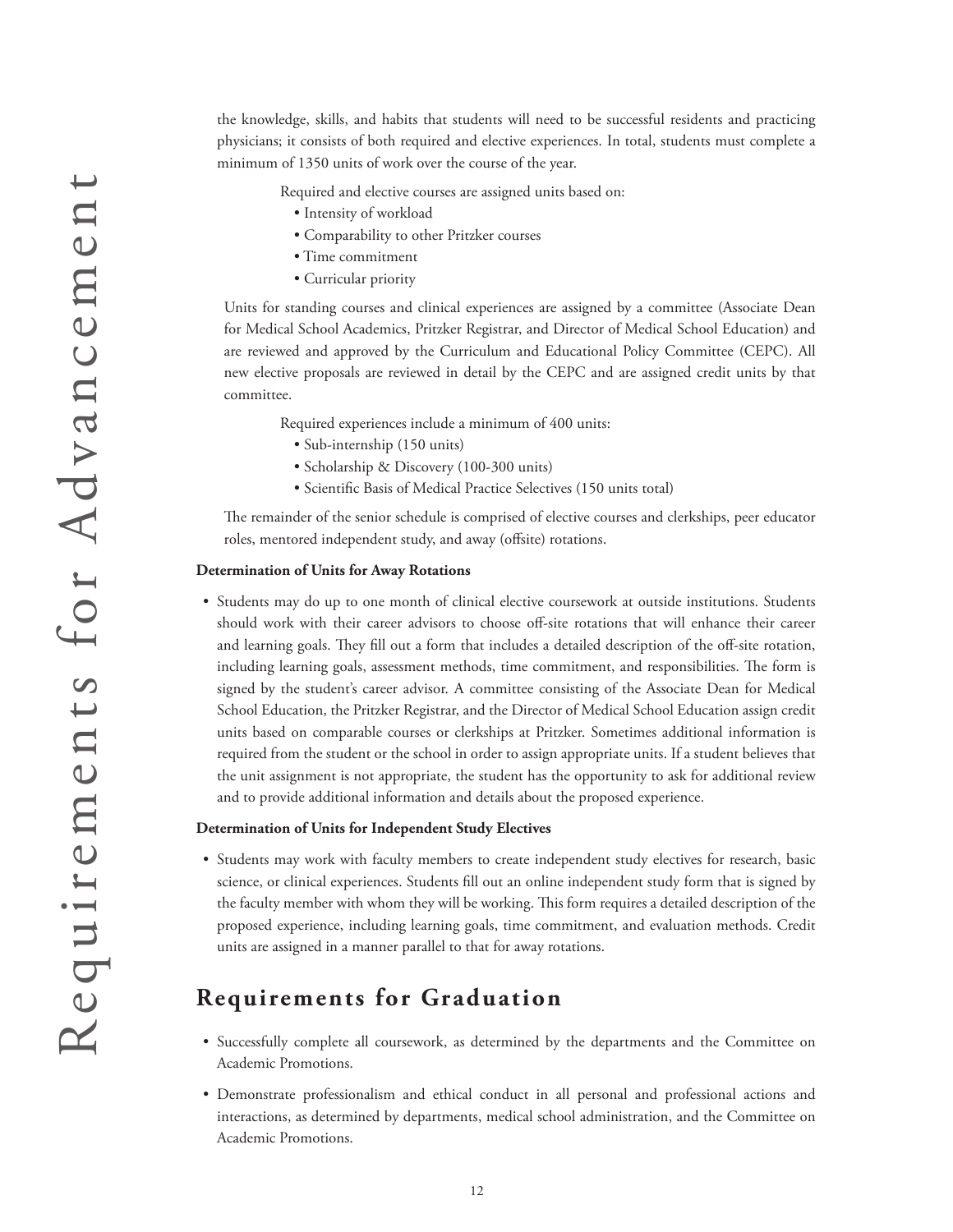Requirements for GraduationRequirements for Graduation

- Complete fourteen (14) quarters of full-time enrollment and full-time tuition payment.
- Register for and record a score for the United States Medical Licensing Examination (USMLE) Steps 1 and 2 (CK). Students are responsible for meeting NBME deadlines**.**

Step 1 is usually taken during the spring quarter following the completion of all second year courses.

Step 2 (CK) **must** be taken by December 1 of the senior year.

Students may not receive the MD degree from the Pritzker School of Medicine if these exams are not completed as required.

If a student fails the Step 1 exam, they should retake the exam prior to beginning the residency application process.

- Complete core course requirements by April 30 of senior year.
- Complete course evaluations following each course, clerkship or elective.
- Discharge all financial obligations to the University at least four weeks prior to the June Convocation date.
- Apply to graduate no later than the first week of the quarter in which the degree is expected (Spring Quarter of fourth year).

Upon successful completion of the curriculum of the Pritzker School of Medicine, the student is recommended to the Board of Trustees of the University of Chicago for the degree of Doctor of Medicine.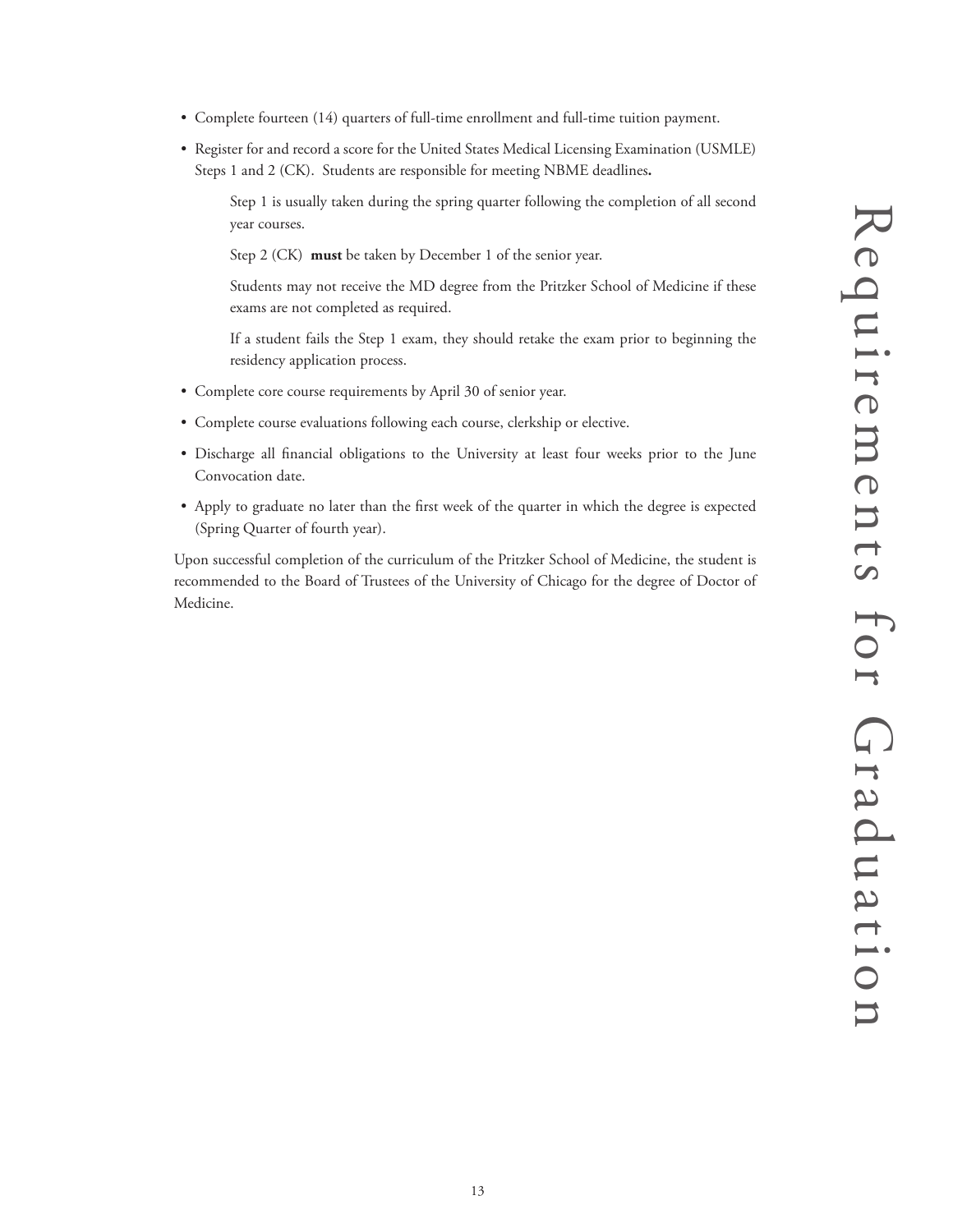# **GRADING SYSTEM**

# **The Pass/Fail Grading System**

The Pritzker curriculum has been designed for a competency-based evaluation process. Student performance is measured by the degree of achievement of the appropriate competencies rather than by a predetermined grade distribution.

Passing grades in individual courses are necessary but not alone sufficient for attainment of the MD degree from the Pritzker School of Medicine. Failure to demonstrate appropriate ethical or professional behavior may in itself be a cause for dismissal from the Pritzker School of Medicine despite passing academic performance.

The Pritzker School of Medicine utilizes a Pass (P)/Fail (F) grading system, with the exception of the core clinical clerkships (Medicine, Obstetrics and Gynecology, Pediatrics, Psychiatry, and Surgery). Clerkship grades (Honors (H), High Pass (HP), Pass (P), Failure (F)) are included on the official University of Chicago transcript. In addition, a narrative summary is submitted to the Pritzker School of Medicine that supports the rationale for the designator grade assigned to the students. The material supplied by each department serves as the basis for the Medical Student Performance Evaluation Letter, which is sent to postgraduate programs for residency selection purposes.

In the preclinical biennium (Years 1 and 2), and in year 4, no specific data is recorded in the Dean's Office about student performance except for students who are noted by course directors to be performing at a borderline or failing level. Students having difficulty will be counseled by course directors about ways to improve and may be advised by the Academic Progress Committee or the Committee on Academic Promotions to seek assistance from a learning specialist or other counselor.

### **Honors (H) (Core Clerkships only)**

A grade of Honors (H) is awarded to students whose outstanding performance and demonstrated qualities of intellectual curiosity, integrity and self-discipline significantly exceed the competency level expected for third year students.

### **High Pass (HP) (Core Clerkships only)**

A grade of High Pass (HP) is awarded to students whose performance clearly exceeds the Pass requirements, but does not reach Honors caliber.

### **Pass (P)**

A grade of Pass (P) is awarded to students, with the exception of those defined above, whose performance in a subject meets the competency requirements established by the department.

### **Failure (F)**

Those students whose performance in a subject is below departmental passing standards shall be given a grade of Failure (F). The failure grade (F) will be recorded on the student's transcript, followed by the passing grade when the required course has been retaken and passed. A designator of Incomplete (I) or Withdrawal (W) in a previously failed course equals a grade of Failure. A grade of Failure (F) followed by a second grade of Failure (F to F) may result in dismissal.

All elective courses (including senior electives and selectives) utilize the Pass/Fail grading system.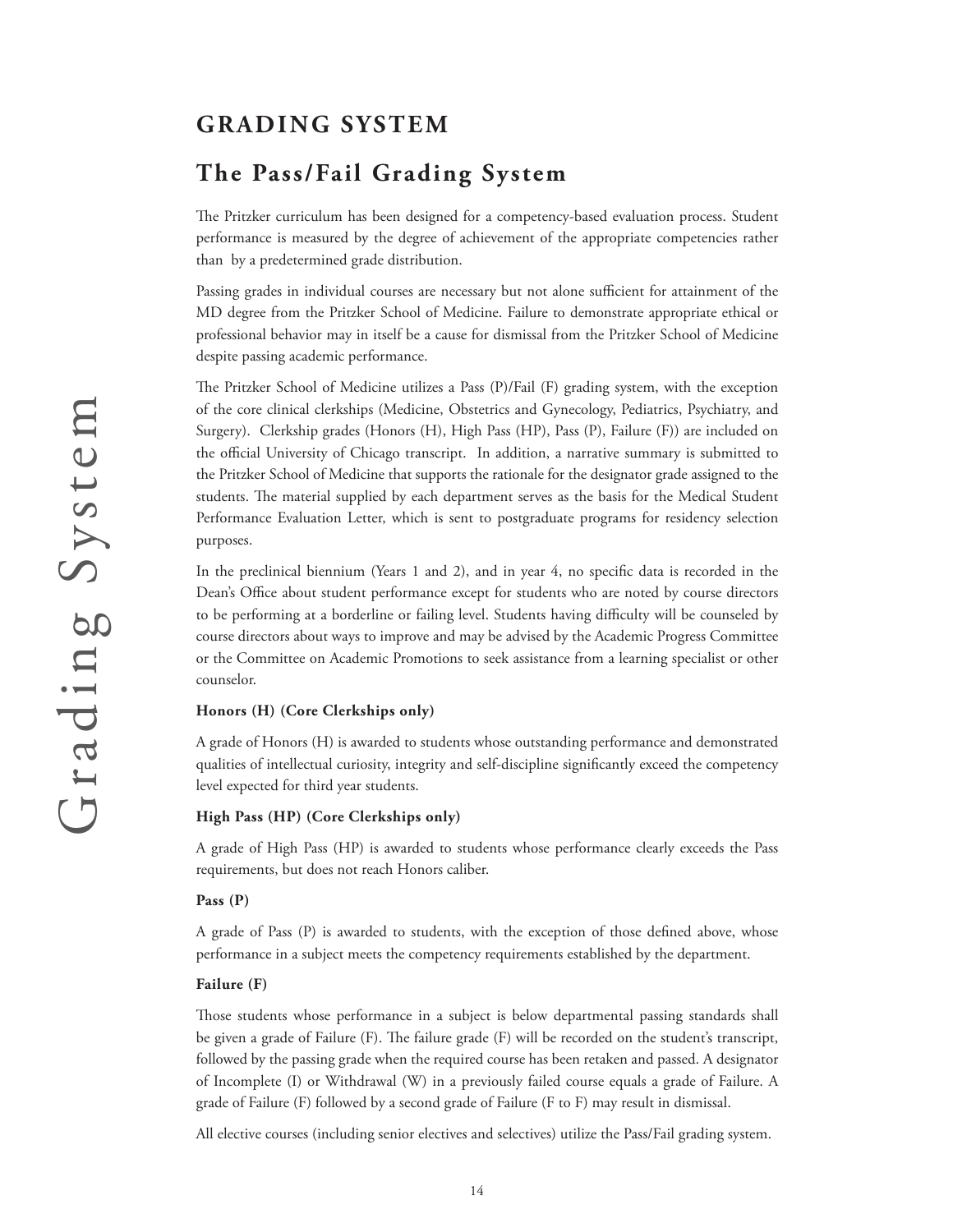# **Non-Grade Designators**

### **Incomplete (I)**

The designator of Incomplete (I) will be assigned when a student has not successfully completed all the required work in a course or clerkship for academic or non-academic reasons. For instance, if a course offers multiple exams during the quarter, and a student fails to pass one or two of those exams, they can be given a designation of Incomplete (I) and be provided with an opportunity for remediation if approved by the course director and the Committee on Academic Promotions.

All Incomplete designations should be remediated within four quarters from the original time of course registration, irrespective of student registration status. All Incomplete designations must be remediated before the student can advance to the next academic level.

- If the course work is completed within four quarters from the original time of course registration, the student will be awarded a grade of Pass (P) and the Incomplete (I) will be removed from the official transcript.
- If the coursework is completed more than four quarters from the original time of registration for the course, the Incomplete (I) designation will remain on the official transcript with the grade listed alongside it (e.g., I/P).
- If the student does not fulfill the course requirements in a satisfactory manner, a final grade of Failure (F) will be reported. This Failure (F) will be noted on the permanent transcript. In such cases, students must retake and pass the course or clerkship.
- Failure to pass a previously failed course may result in dismissal from the medical school.
- A student in the fourth year who receives an Incomplete (I) must have completed coursework in the designated area in which the Incomplete (I) has been received prior to April 30 of the final year of enrollment in order to graduate in that academic year.

### **Withdrawal (W)**

The designator of Withdrawal (W) signifies withdrawal from a course or clerkship. Once a course begins, a student who withdraws from a course must retake the entire course in order to receive credit. Withdrawal from a course or clerkship requires approval from the Associate Dean for Medical School Academics and the Committee on Academic Promotions. Designations of Withdrawal (W) remain on the student's official transcript. A student may not withdraw from a course more than once, unless under exceptional circumstances (such as serious illness) approved by the Associate Dean for Medical School Academics and the Committee on Academic Promotions.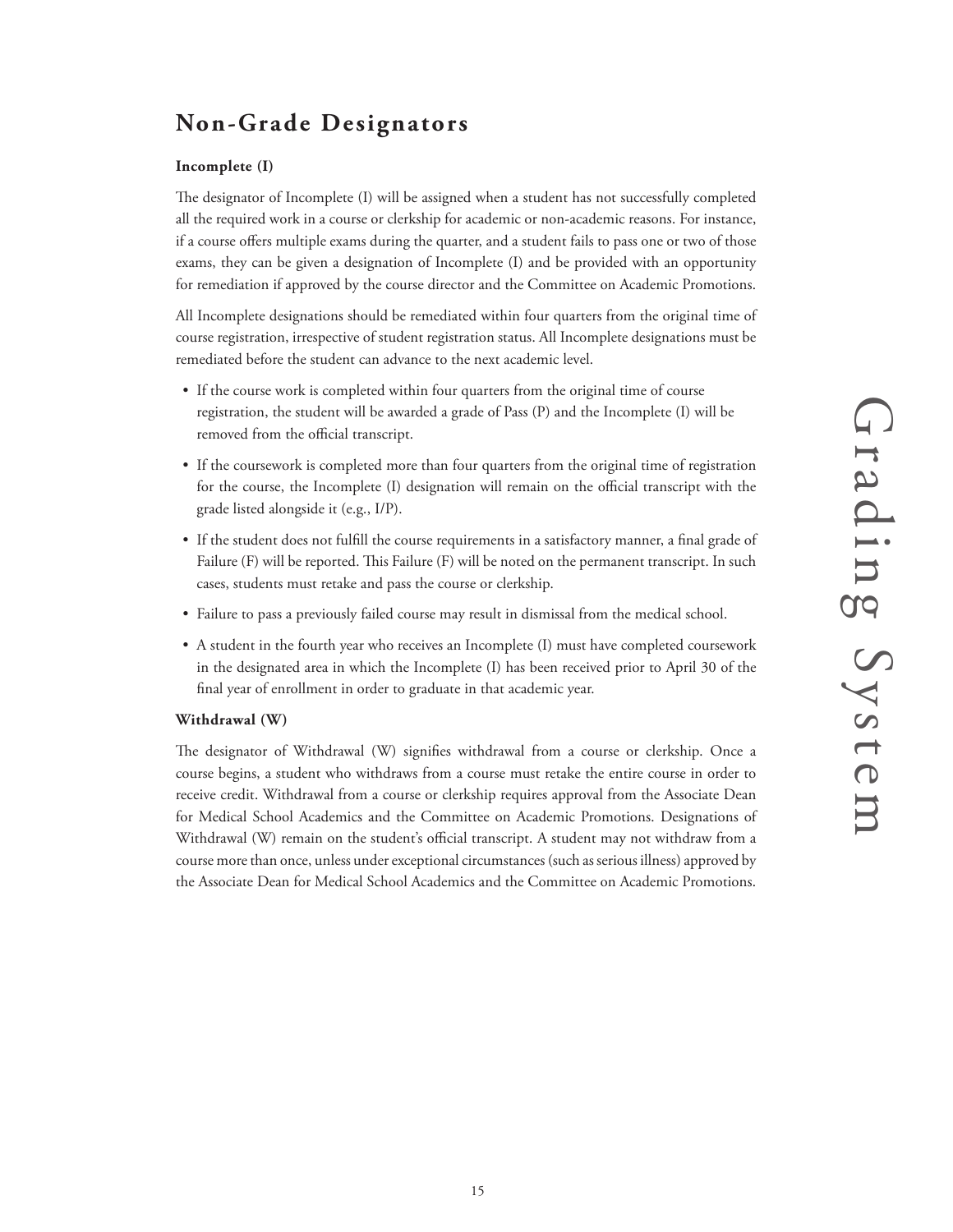# **Consequences of a Failure Grade**

A Failure (F) designates a grade below departmental passing standards and appears on the official transcript.

- In the preclinical years, a student who receives a grade of "F" may be allowed, at the discretion of the Committee on Academic Promotions, to repeat the preclinical coursework or its equivalent. In preclinical courses, the only acceptable grade upon repetition of a failed course is a Pass.
- If remediation of clinical courses is required, the remediation must be done at the University of Chicago Medical Center or its affiliate institutions. In clinical clerkships and courses the minimum acceptable designator upon repetition of a failed course is a Pass.
- An Incomplete (I) designation after a prior failure in any course or clerkship is not acceptable and will be recorded as a Failure (F).
- A student who fails to pass a course or clerkship for a second time is subject to dismissal from the Pritzker School of Medicine.

# **Notification of Below Passing Grades**

It is the department's responsibility to notify the student of their poor performance (e.g., Incomplete, Fail) in a timely manner. Final grades are expected to be submitted no more than two weeks after the end of a course or four to six weeks after the end of a clerkship. If appropriate, suggestions for improvement may be outlined with the student. Students with serious academic difficulties during the course should be referred to the Associate Dean for Medical School Academics, the Academic Progress Committee, and/or the Committee on Academic Promotions.

Additional Resource: *pritzker.uchicago.edu/page/md-curriculum*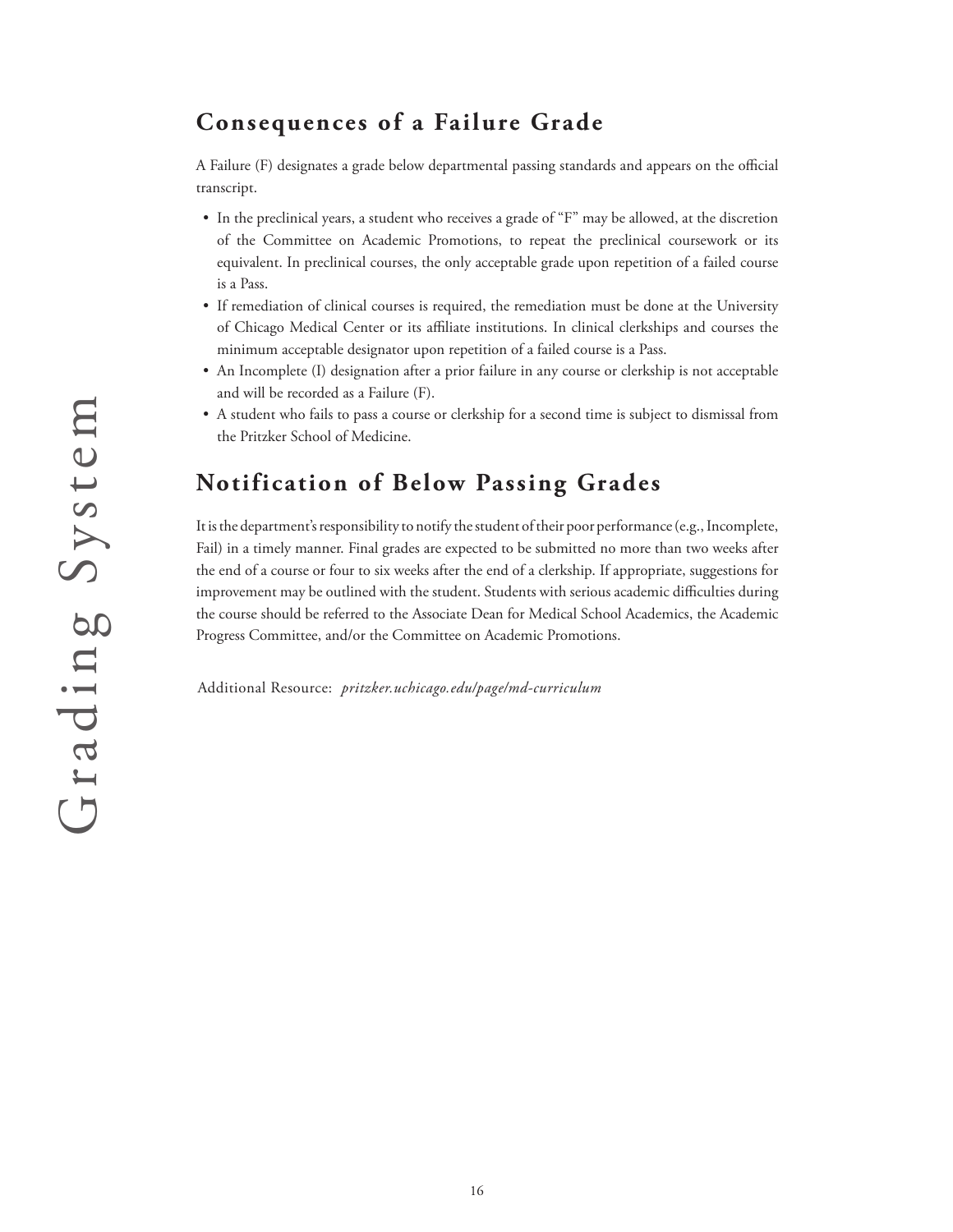# **HONORS AND AWARDS**

# **Graduation with Honors**

The Honors and Awards Committee, consisting of selected faculty, course directors and clerkship directors, is appointed by the Dean for Medical Education. The committee, chaired by a faculty member designated by the Dean for Medical Education, is charged with determining selection of students for graduation with Honors and designation of specific awards at graduation.

Determination of Graduation with Honors is at the discretion of the Honors and Awards Committee. Generally, only 10% of the graduating class receive the "Graduation with Honors" designation.

A student may receive a designation of "Graduation with Honors" on their diploma if so designated by the Honors and Awards Committee. In order to qualify for Graduation with Honors, students must have:

- 1. Demonstrated academic excellence during their years at the University of Chicago Pritzker School of Medicine.
- 2. Demonstrated outstanding professionalism during their years at the University of Chicago Pritzker School of Medicine.
- 3. Performed significant research while enrolled as a student in the medical school. Ordinarily, such research will have led to publication of results in scientific journals, presentation of the research at professional meetings, or presentation at the Senior Scientific Session during senior year.

# **Other Graduation Awards**

The Pritzker School of Medicine awards several specific named awards as wel as several departmental awards to graduating students. Each award has specific criteria. Such designations are decided by the Honors and Awards Committee with consultation from the departmental chair or representative.

Departmental representatives may also designate awards to members of the graduating class who demonstrated outstanding proficiency in their respective departments or sections.

For a listing of the available awards, please visit: *pritzker.uchicago.edu/page/academic-honors-and-awards*

# **Alpha Omega Alpha**

The University of Chicago is home to the Illinois Beta Chapter of Alpha Omega Alpha, the national medical honor society. Election to the chapter occurs at the beginning of Pritzker students' fourth year.

To ensure that the selection of students to AΩA is fair and inclusive, a committee, appointed by the Dean for Medical Education identifies the top quartile of the class, who are considered AΩA -eligible. From the eligible group,  $1/6$  of the class is then selected for membership in A $\Omega A$  by a separate A $\Omega$ A selection committee. The A $\Omega$ A constitution calls on the committee to consider not only scholastic achievement but also capacity for leadership, professionalism, a strong sense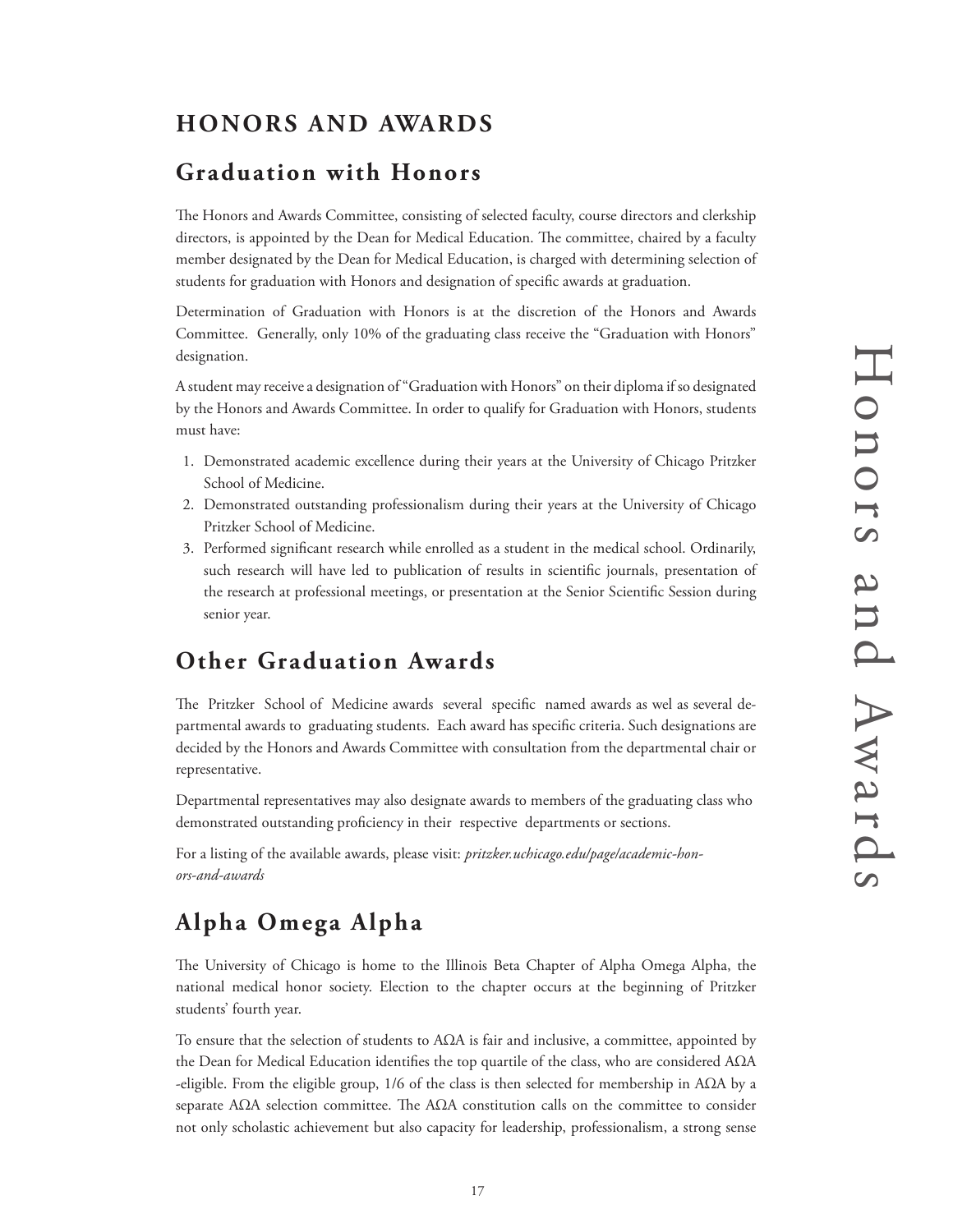of ethics, and a commitment to service in the school and community, along with outstanding achievement in research.

### **Faculty/Resident & Fellow/Alumni Criteria**

Once elected, AΩA Students confer AΩA membership onto selected alumni, faculty, and residents. They select these members based on the following criteria:

- **• Resident & Fellow Membership**: elected based on continued achievement, promise, and leadership qualities
- **• Alumni:** eligible 10 years or more following graduation and judged on the basis of their achievement to date
- **• Faculty:** elected based on their demonstrated commitment to scholarly excellence and medical education
- AΩA Inductees also bestow the annual **Volunteer Clinical Faculty Award** to recognize a community physician who contributes with distinction to the education and training of clincal students.

For more information, visit the National AΩA Website. http://alphaomegaalpha.org/

Visit: *pritzker.uchicago.edu/page/alpha-omega-alpha-honor-medical-society* for more information.

# **Gold Humanism Honor Society**

In 2005, the Pritzker School of Medicine established a Gold Humanism Honor Society (GHHS) chapter to recognize our students for their humanistic attributes. The GHHS seeks to recognize medical students who have demonstrated exemplary attitudes and behaviors characteristic of the most humanistic physicians who practice patient-centered care by modeling the qualities of integrity, excellence, compassion, altruism, respect, and empathy. The election process is based on peer recommendations of third-year Pritzker students and from the GHHS Selection Committee deliberations. The selection committee is composed of faculty and staff who interact with students in a variety of settings.

Visit: *http://pritzker.uchicago.edu/academics/gold-humanism-page* for more information.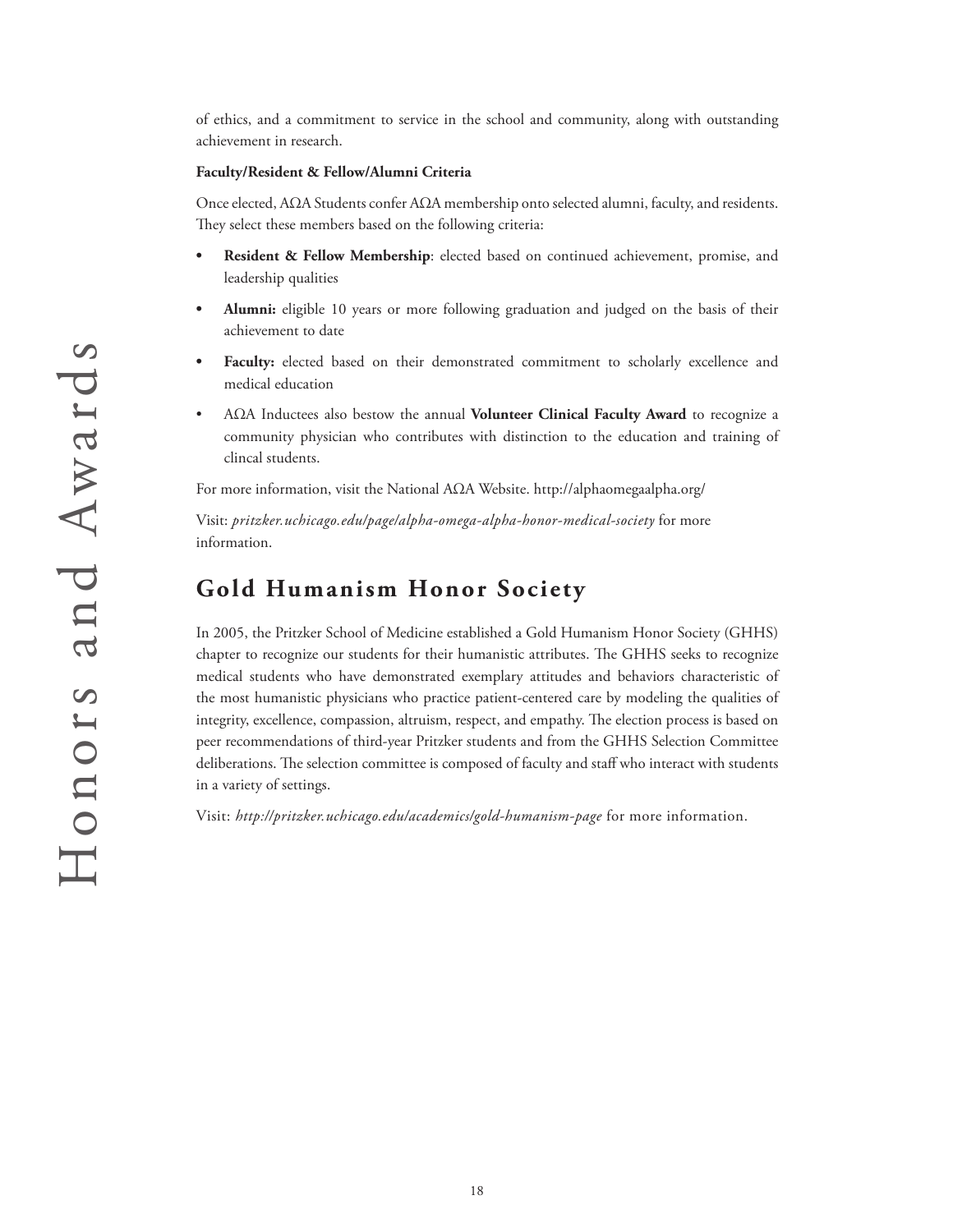# **ACADEMIC COMMITTEES**

# **Academic Progress Committees**

Three Academic Progress Committees for Years 1, Year 2, and Years 3 & 4 are responsible for monitoring student progress throughout each academic year. The committees are composed of course or clerkship directors for that year. The committees are chaired by Associate Dean for Medical School Academics. The committees provide formative feedback and advice for students about their academic performance and progress as students proceed through the curriculum. The Academic Progress Committees report to Committee on Academic Promotions and may make recommendations to that committee for monitoring, remediation, referral to learning specialists, Extended Curriculum Option, or other interventions to facilitate student success at Pritzker. The Academic Progress Committees meet quarterly.

# **Committee on Academic Promotions (CAP)**

The Committee on Academic Promotions is responsible for overall evaluation of student performance, determination of appropriate remediation for academic difficulty, and oversight of academic issues related to student retention and progress. Ultimately, it is the Committee on Academic Promotions' responsibility to assure that students graduating from the Pritzker School of Medicine meet the academic, ethical, and professional standards to enter the medical profession. The Committee is appointed by the Dean for Medical Education and consists of senior faculty members who are experienced with medical student education. The Associate Dean for Medical School Academics serves as chair. The Director of Medical School Education staffs the Committee. The committee reports to the Dean for Medical Education.

The Committee on Academic Promotions reviews all medical students for promotion to the next year or for graduation. The committee reviews concerns brought to its attention by the Academic Progress Committees for each year; in some cases the committee may request that a member of an Academic Progress Committee report directly to the committee regarding a particular issue. The Committee evaluates the success of the academic remediation, reviews the progress of students on Extended Curriculum Option, and reviews petitions from students for changes in the academic timeline, for academic credit outside the standard curriculum, or for re-entry into medical school from a leave of absence.

The deliberations of the Committee on Academic Promotions are constructive in approach and directed toward helping students succeed. Ultimately, however, students must be able to meet the minimum academic performance standards of the competency-based curriculum outlined in this document. When evaluating student performance, the Committee takes into account such matters as fund of knowledge, ability to organize and logically present information, test-taking skills, understanding, judgment, and professional behavior. When a student is not performing adequately, the Committee will consider all relevant information. Students may be brought to the attention of the Committee on Academic Promotions through the Academic Progress Committees or through the Dean for Medical Education and their designees.

Ultimately, it is within the Committee's discretion to determine whether the student is permitted to continue at the school and whether any remediation of course work should be permitted or required. The Committee on Academic Promotions may consider the status of any student at any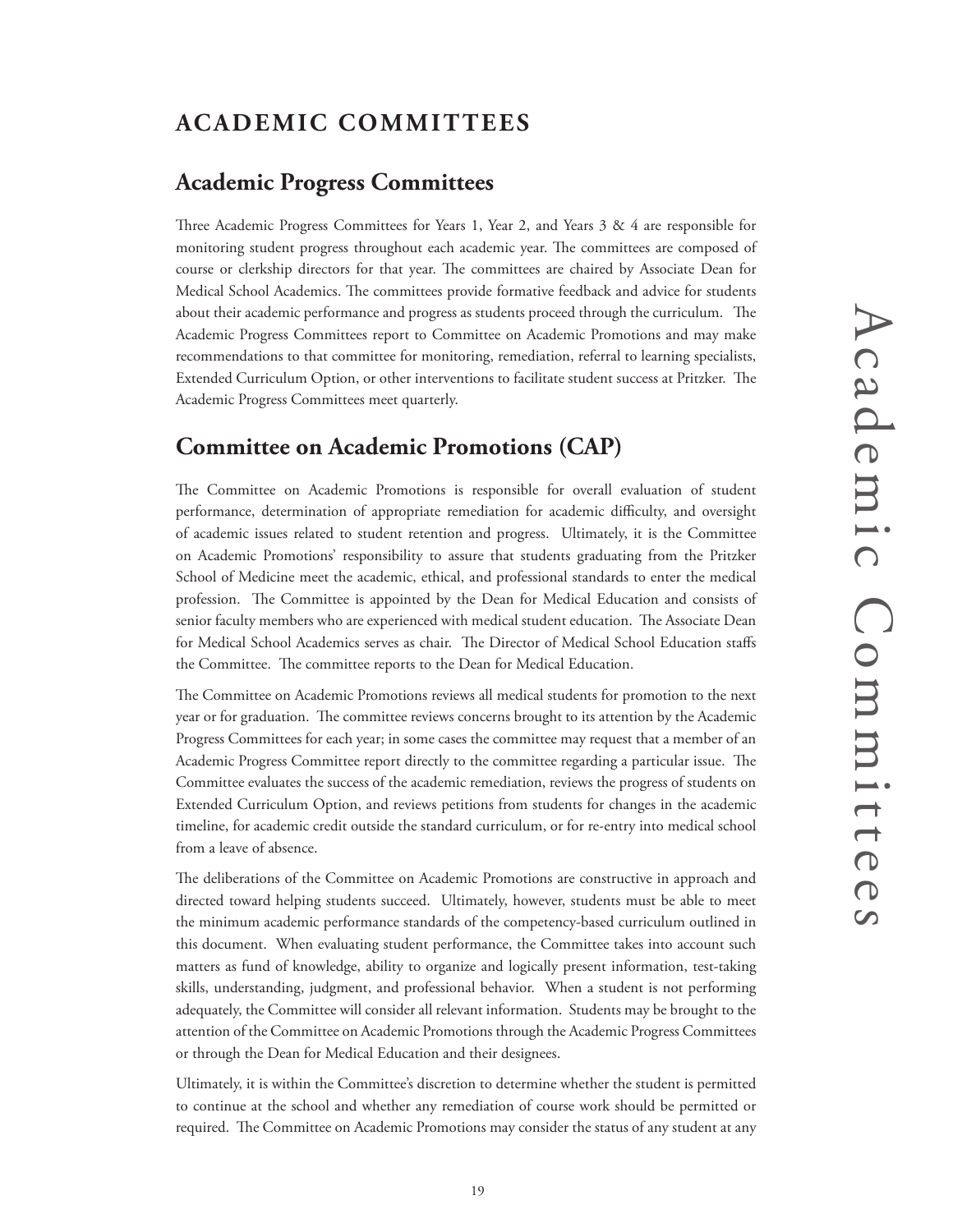time, even if their academic record is satisfactory. The Committee may, for reasons including but not limited to improper conduct, recommend to the Dean for Medical Education that a student be dismissed from the Pritzker School of Medicine.

Voting, when necessary, is limited to full, appointed members of the committee. The Chair of the Committee is a non-voting member. Decisions of the Committee on Academic Promotions are based on information submitted by Academic Progress Committees or by the Dean for Medical Education and/or their designees. In some circumstances, the committee may request and consider outside evaluations (for example, by learning specialists), or information from the student under consideration. A student may appeal the decision of the Committee on Academic Promotions in a manner described on page 24 of these Guidelines.

The Committee on Academic Promotions meets quarterly and at other times as necessary.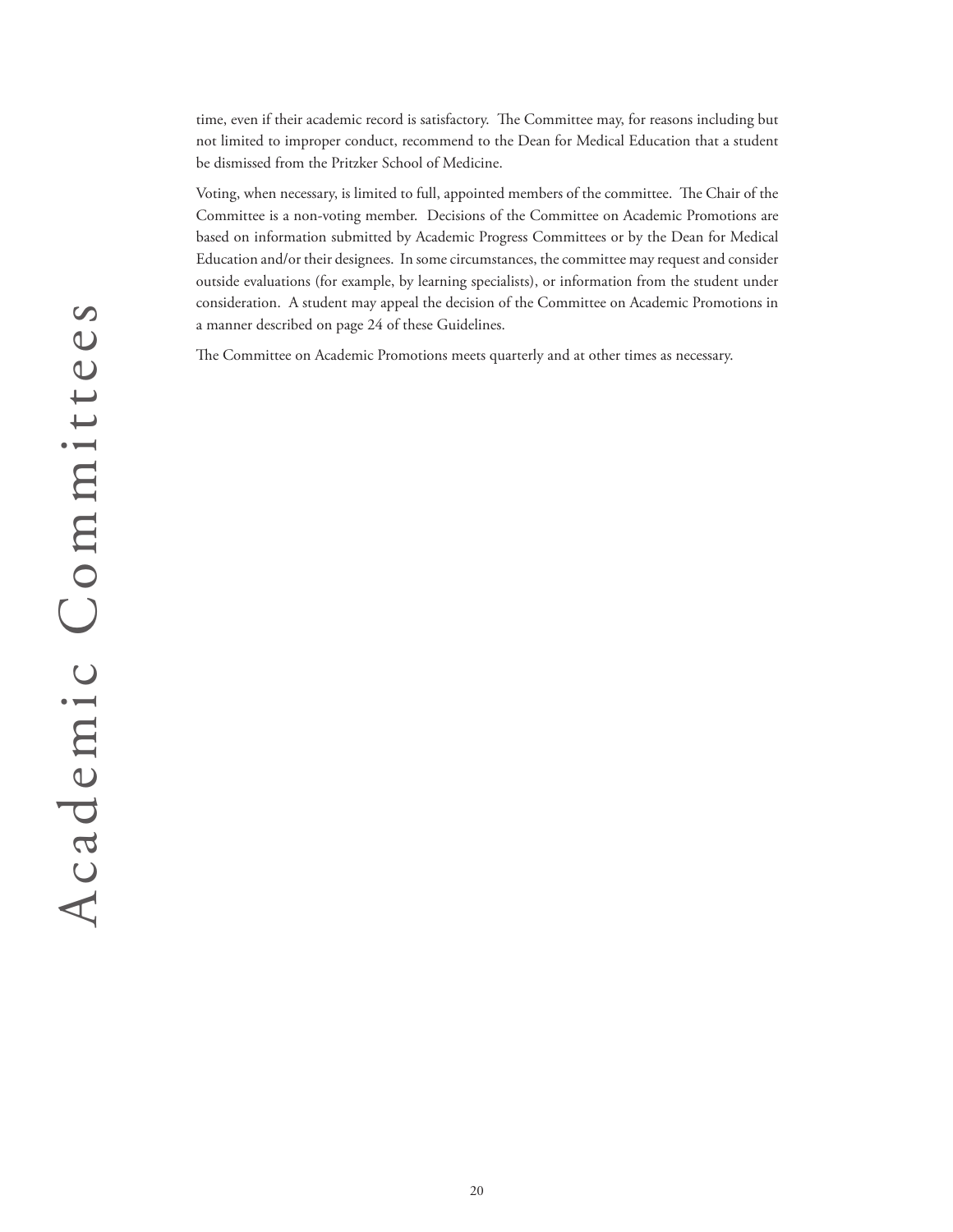# **REMEDIATION**

# **Remediation of Coursework**

A course or clerkship director's recommendation about whether remediation for academic work is permitted or expected is subject to review by the Academic Progress Committee or the Committee on Academic Promotions, having available to it a number of options, including dismissal.

Students who are required to remediate one or more courses must meet with the Associate Dean for Medical School Academics to discuss various options and to develop a remediation plan. While a department may have available various forms of remediation, the Committee on Academic Promotions has the sole authority and discretion to identify the methods of remediation required for each student on an individual basis. The course director is to be consulted in the selection of the plan. The course director and the Associate Dean for Medical School Academics must approve each remediation plan. Remediation is to be fair, reasonable and commensurate with the type of activity in which the deficiency occurred. No student will receive credit for any form of remediation that has not first been approved in writing by the appropriate department, the Associate Dean for Medical School Academics, and the Committee on Academic Promotions.

For remediation of failed examinations, students will be informed by the course coordinator of the content areas and exam format and date of a re-examination. The standards used to evaluate a student's performance when remediating a course shall not differ from the standards applied to evaluate the student's academic year immediately preceding the remediation. Standards for performance are not to be raised or lowered.

# **Timing and Scheduling of Remediation**

### **Years 1 and 2**

Remediation of academic difficulty in Year 1 courses should be completed by the end of June of the first year. In all cases, such remediation must be fully completed and documented before the beginning of second year classes.

Remediation of academic difficulty in Year 2 courses must be completed prior to the start of 3rd Year coursework. In some cases, at the discretion of the Committee on Academic Promotions, students may be permitted to defer a Year 3 summer clinical rotation in order to complete remediation and allow for graduation on schedule.

A department course director has priority in scheduling the date when the makeup of a course should occur.

### **Years 3 and 4**

Remediation of academic difficulty in coursework in Year 3 must occur prior to commencing Year 4 electives and required selectives.

On rare occasions, a student may be allowed to proceed with fourth-year electives before completing remediation of a third-year clerkship. In such cases, failure to successfully complete the remediation will result in failure of the clerkship and requirement to retake and pass the clerkship prior to continuing any other fourth-year courses.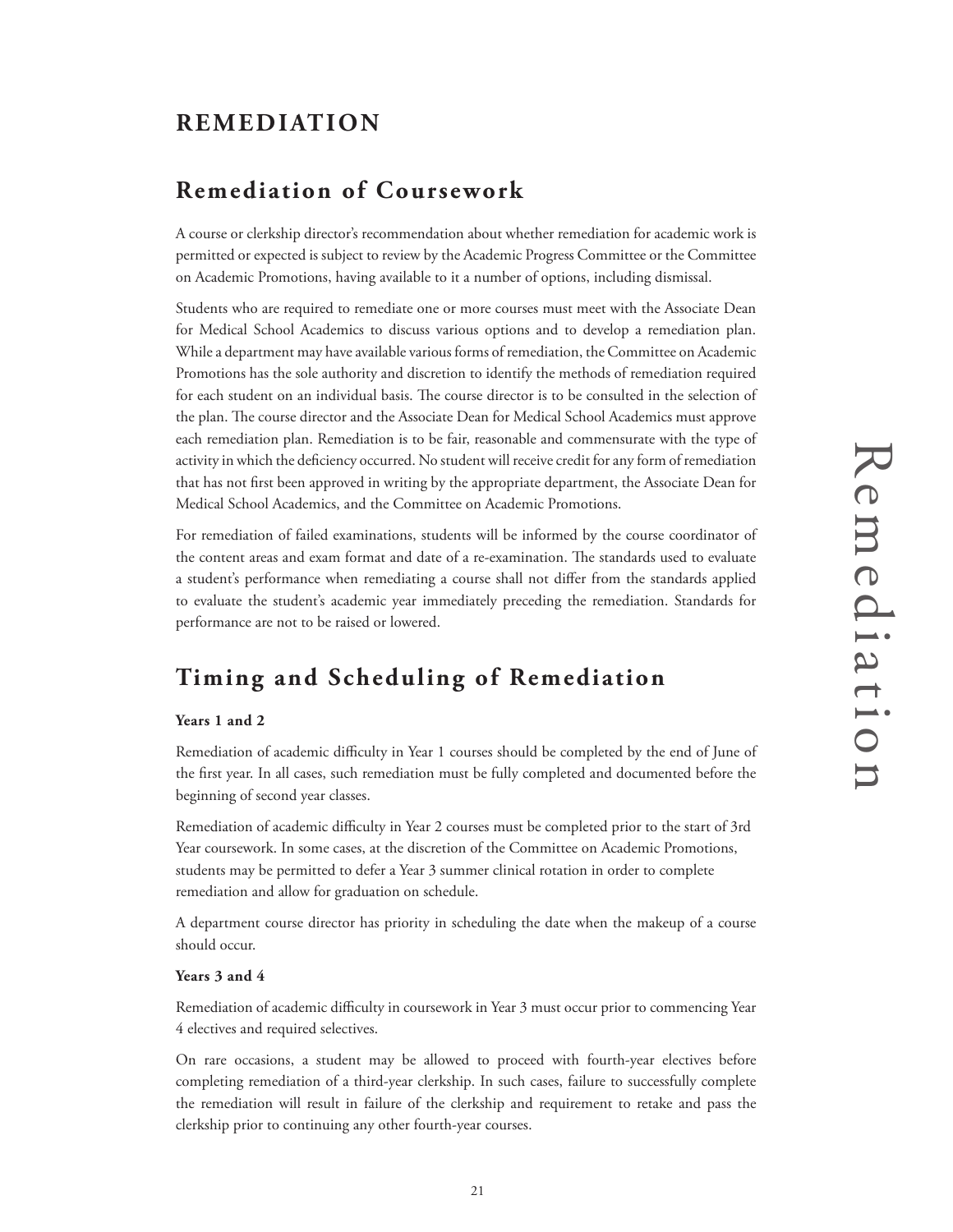A request to reorder the sequence of third-year rotations for the purpose of remediation must be approved by the Committee on Academic Promotions or the Associate Dean for Medical School Academics. Designated free time, vacation time or, if necessary, an additional academic year may be used to schedule remedial clinical coursework. When repeating one or more third-year courses, all remediation should be completed at the earliest possible time, and prior to taking any offsite electives so that evaluative comments regarding clerkship performance can be included in the MSPE. Should a student's MSPE letter need to be sent before remediation is completed, clarification of the nature of the problem and current grade information for all incomplete courses must be included in the letter.

In instances when only a segment of a clerkship requires remediation (usually retaking an examination), the clerkship director has the option to specify when the remediation is to be done. When possible, make-up dates should coincide with breaks in the curriculum, and not at times when the student's performance in an ongoing clerkship could be compromised.

### **Year 4**

Remediation of academic difficulty in Year 4 electives must be completed by April 30 in order for the student to graduate on time at the end of that academic year.

# **Appeal of Grades and/or Designators Used for Year 3**

The appeal of a grade or designator is considered a grievance. Grievances should first be brought for resolution to the department that issued the grade or designator. Should a student have reason to appeal further, the procedure is described in the Academic Grievances section on page 24.

# **ACADEMIC DEFICIENCIES**

# **Monitored Academic Status**

A student may be placed on *Monitored Academic Status* by the Committee on Academic Promotions if the student, in its sole judgment and discretion:

- Is at risk for failing to achieve satisfactory academic progress
- Is performing at a borderline level in one or more courses or clerkships
- Has failed to pass three or more exams in a given academic year
- Has received multiple Incomplete designations in courses or clerkships
- Demonstrates persistent professionalism concerns

The nature of Monitored Academic Status is one of indicating to the student that their studies must come first and that every effort should be expended in assuring success. Extracurricular activities should be minimized, with a primary focus on academic achievement. The Committee has the discretion to impose additional requirements as part of Monitored Academic Status, (e.g. counseling or evaluation by a learning specialist). Failure to remediate could lead to the Committee recommending the student be placed on academic probation.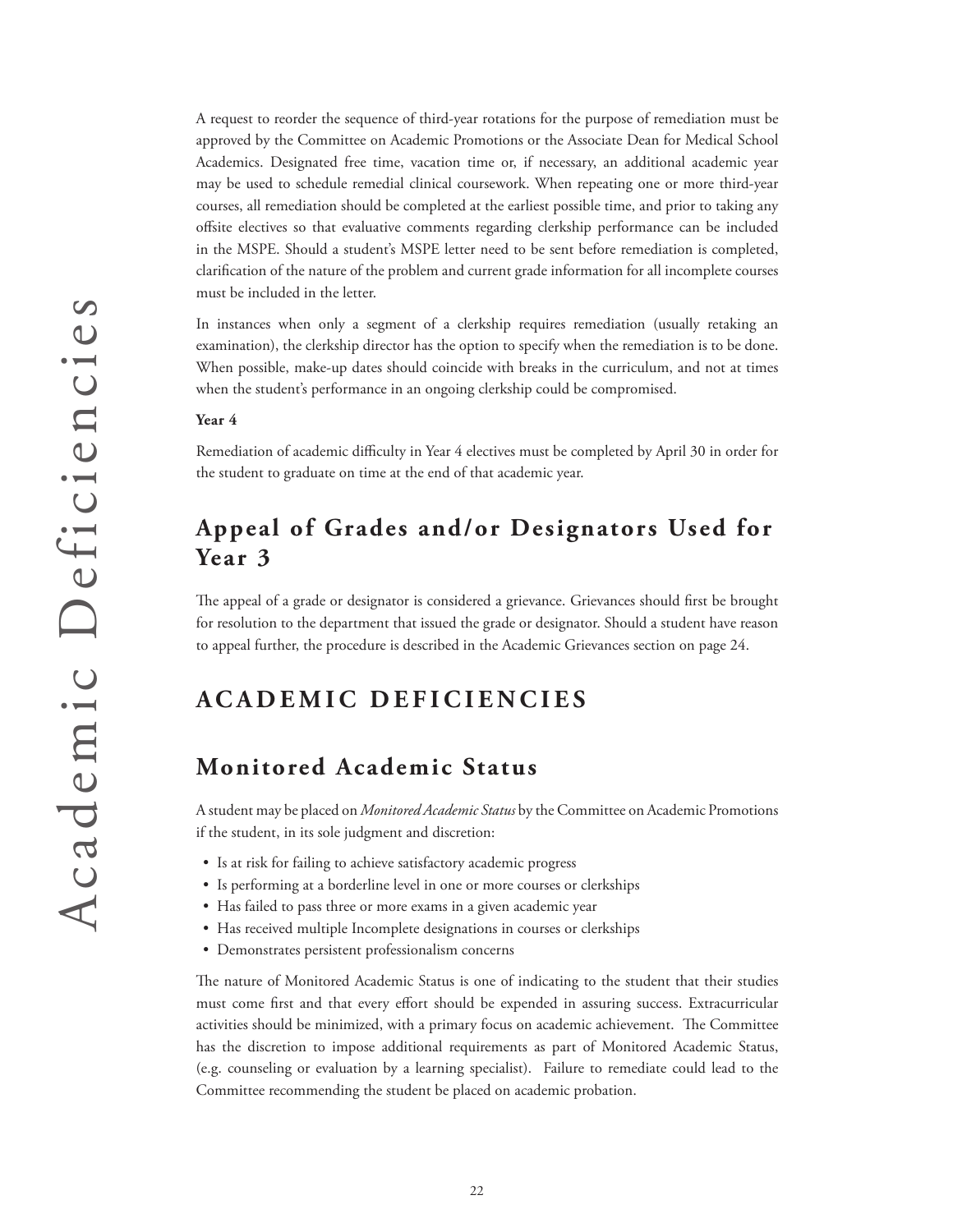# **Academic Probation**

A student may be placed on *Academic Probation* by the Committee on Academic Promotions if the student, in its sole judgment and discretion:

- Is at risk for failing to achieve successful completion of the academic program
- Has failed one or more courses or clerkships
- Has failed to remediate concerns that led to being placed on Monitored Academic Status
- Has received multiple Professionalism Concern Reports
- Has engaged in unprofessional behavior that, in the committee's judgment, calls into question the student's suitability to become a physician

The nature of the Academic Probation status is one of indicating significant risk of failure to complete the academic program of the medical school. In addition to the need to focus fully on academic issues, as in the case of Monitored Academic Status, the student must meet regularly with the Associate Dean for Medical Academics to ensure that appropriate progress is being made toward remediation of outstanding academic issues and requirements. A student who fails to pass a course or clerkship while on Academic Probation (including a designation of Incomplete) is subject to dismissal from medical school. The committee will recommend to the Dean for Medical School Academics whether prior or existing academic probation or professionalism cencerns shoulbe be reported on the MSPE.

The designation of Academic Probation does not require a prior designation of Monitored Academic Status. In addition, the Committee on Academic Promotions may recommend dismissal from medical school without a period of Monitored Academic Status or Academic Probation.

### **Removal of Monitored Academic Status or Academic Probation**

Generally, to be removed from Monitored Academic Status or Academic Probation a student must maintain at least two successive quarters with passing grades in courses and clerkships and have any concerns about unprofessional behavior resolved to the satisfaction of the Committee. The Committee has the sole discretion and authority to require longer periods of monitoring or probation.

# **Auditing Courses**

All courses in the Pritzker School of Medicine are closed to students who are not enrolled in the medical school. Under exceptional circumstances, course directors may allow auditing of a medical school course. Such circumstances require the written approval of the Associate Dean for Medical School Academics.

At times, especially prior to returning from a Leave of Absence, a Pritzker student may be required to audit designated courses or portions of courses by the Committee on Academic Promotions. Students who audit may take all exams if given departmental permission, but without a grade or credit granted.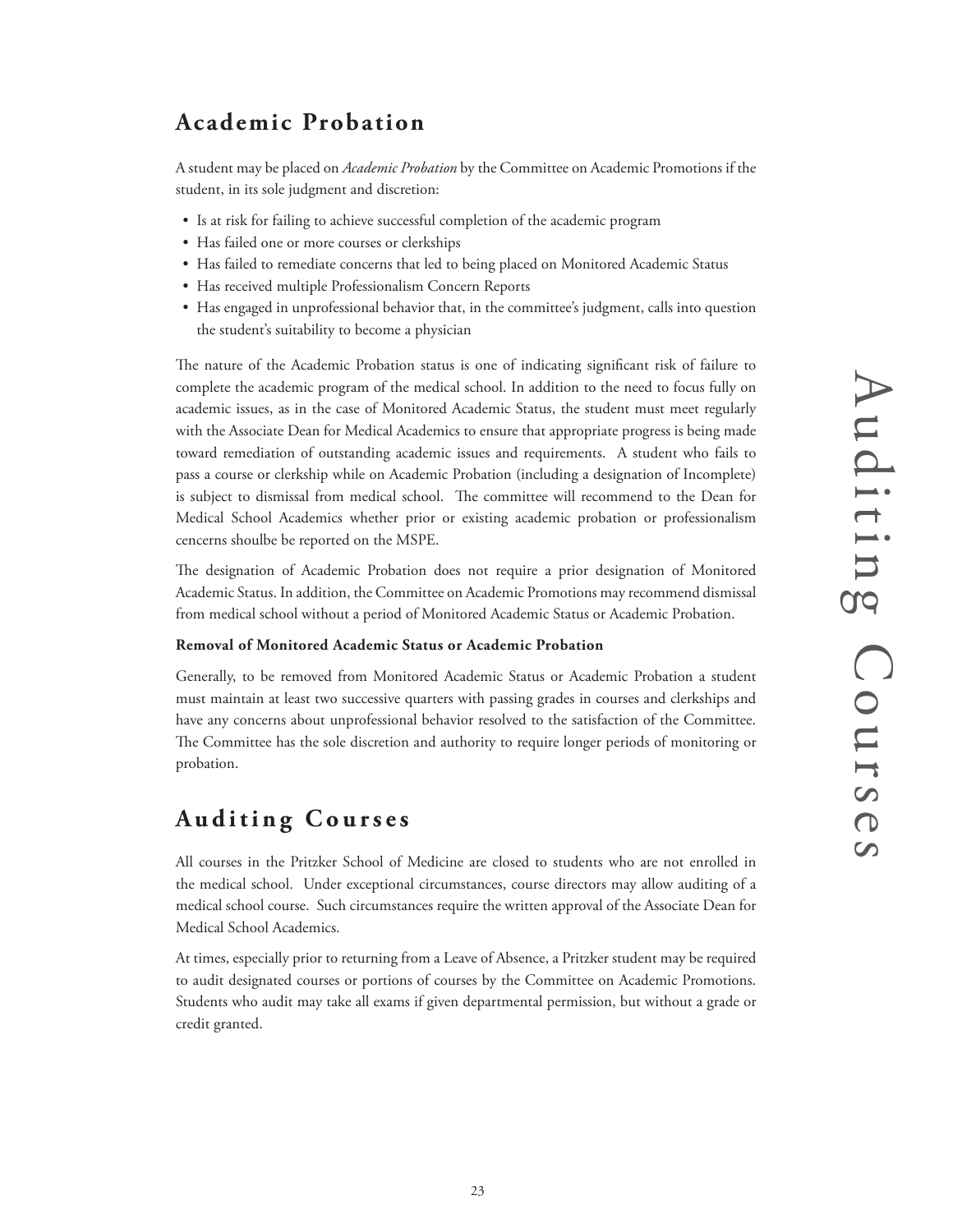# **ACADEMIC GRIEVANCES**

Should a student have cause to request a review of any treatment that they receives during any portion of the academic program while enrolled in the Pritzker School of Medicine, and should no satisfactory course of action be concluded, the student has a right to file a grievance. Grievances, by their nature are intended to be individual. The two categories of grievances (departmental grievances and Committee on Academic Promotions Grievances) and their procedures are outlined below.

# **Departmental Grievances**

### **Grades, Evaluations, Departmental Remediation Requirements**

Grievances of an academic nature should first be brought to the attention of the appropriate course director. The course director and student may work to resolve the grievance at this point. If the grievance involves the course director personally or if the student remains dissatisfied, the complaint should be brought, in writing, to the department chair. If the course director and the department chair are the same person, or if the student remains dissatisfied, the grievance should be brought, in writing, to the Dean for Medical Education. The student must present the written grievance to the department or Dean for Medical Education within four weeks (20 working days) of the incident or receipt of the course grade or evaluation.

In the departmental grievance, the department chair conducts the review, consulting as appropriate with other faculty and staff, and informs the student and the Dean's Office, in writing, of the department's decision regarding the grievance. The department should strive to reach a decision within three weeks (15 working days) of receipt of the written grievance. If the issue cannot be resolved at the departmental level, the Dean for Medical Education will review the department's decision, and if considered to be appropriate, may institute a review mechanism through the appointment of an Ad Hoc Committee. This committee will function in the same manner as an Academic Appeal Committee, ourlined below.

# **Committee on Academic Promotions Grievance**

### **Appeal of Decision of Committee on Academic Promotions**

For those grievances that relate to decisions of an academic nature or relate to decisions of the Committee on Academic Promotions, the following procedural guidelines pertain:

- 1. A student appealing any academic decision beyond the departmental level, including decisions of the Committee on Academic Promotions, must make the request, in writing, to the Dean for Medical Education within three (3) weeks of the receipt of the written notification of the decision. The request should include the basis for the appeal as well as any relevant new information. Upon receipt of the written request, the Dean for Medical Education will be required to constitute an Academic Appeal Committee which consists of the following:
	- a. A minimum of five senior faculty members including department chairs, committee chairs or section chiefs, and/or other senior faculty, preferably none of whom have been directly involved in the student's educational program.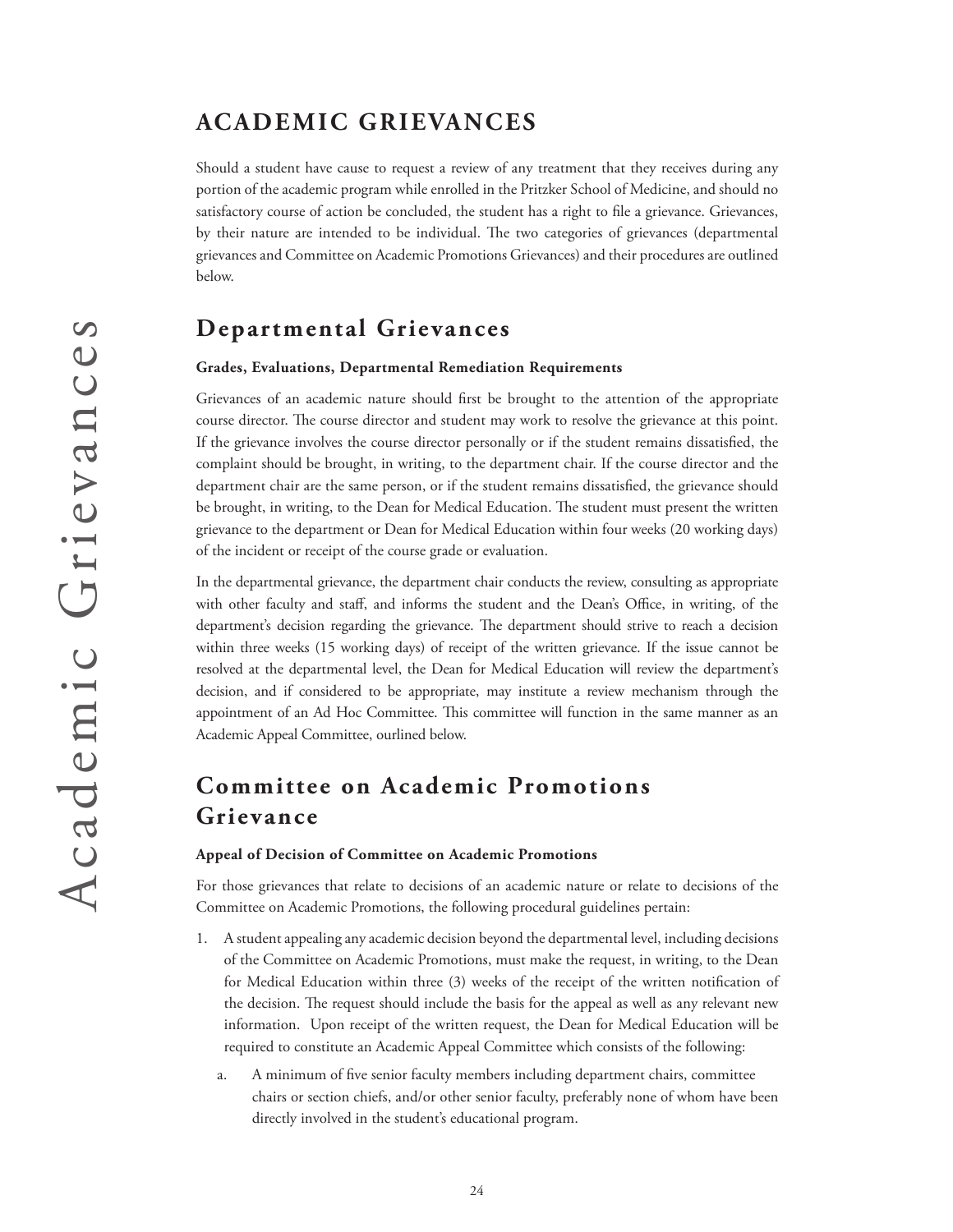- b. The medical student initiating the appeal may request that another medical student be added to the Committee; however, that student member must be an upperclassman. This individual will be chosen to serve by the Dean for Medical Education.
- c. The Dean for Medical Education (non-voting) and/or their designee.
- 2. The Academic Appeal Committee shall consider all pertinent materials, including any new information, and determine whether the Committee on Academic Promotions has rendered the appropriate decision. The appeal committee is not a legal proceeding and does not follow the procedures of a court of law.
- 3. The Academic Appeal Committee may request that the student appear before the committee to answer questions or to present any new relevant information. The student may also request to appear before the committee to present new information, although it is the prerogative of the committee to grant or deny such a request by the student. When and if the student appears before the Academic Appeal Committee, the student shall be allowed to select an advisor for assistance. If an advisor is to be present, the student must notify the Dean for Medical Education at the time a request for appeal is made. The advisor may not participate in the presentation or discussion of the case.
- 4. The Dean for Medical Education shall convene the Academic Appeal Committee and commence the procedure. The Committee will provide a report with its recommendations to the Dean of the Biological Sciences Division.
- 5. The Academic Appeal Committee will review all pertinent material in the academic file of the student, including the letter of review and any additional supporting documentation that has been procured for the purpose of the hearing. The student shall have the right to inspect these documents. The procedure to be followed for the hearing will be:
	- a. The Dean for Medical Education or their designee will review the guidelines around which the Committee is to function and to clarify any aspects that are unclear to members of the Committee, including the directive that the Committee on Academic Promotions' decision is entitled to deference.
	- b. The Dean for Medical Education or their designee will present information from the Committee on Academic Promotions that led to the decision being contested by the student.
	- c. New information from the student may be considered, at the discretion of the Academic Appeal Committee, but not if it could have been presented to the Committee on Academic Promotions at the time of its decision.
	- d. If so decided by the Academic Appeal Committee, the student may be requested or permitted to appear before the committee. The student will leave the meeting at the conclusion of their presentation and after the committee's questions, if any, have been answered.
	- e. The Academic Appeal Committee will be free to discuss the case in closed session.
	- f. The Committee shall communicate a summary report of the proceedings, including the recommendation(s) of the Academic Appeal Committee to the Dean for Medical Education, who in turn will forward a final recommendation to the Dean of the Biological Sciences Division for approval.
	- g. The Dean of the Biological Sciences Division will review the recommendations, make a final decision, and communicate with the student in question following the hearing. In the case of a dismissal, the Dean decides whether to uphold the recommendation or to select another alternative; either a notation of the dismissal is entered on the student's official University transcript, or a letter detailing the conditions of retention is sent to the student. The decision of the Dean is final.

*See page 42 for University-wide Disciplinary System.*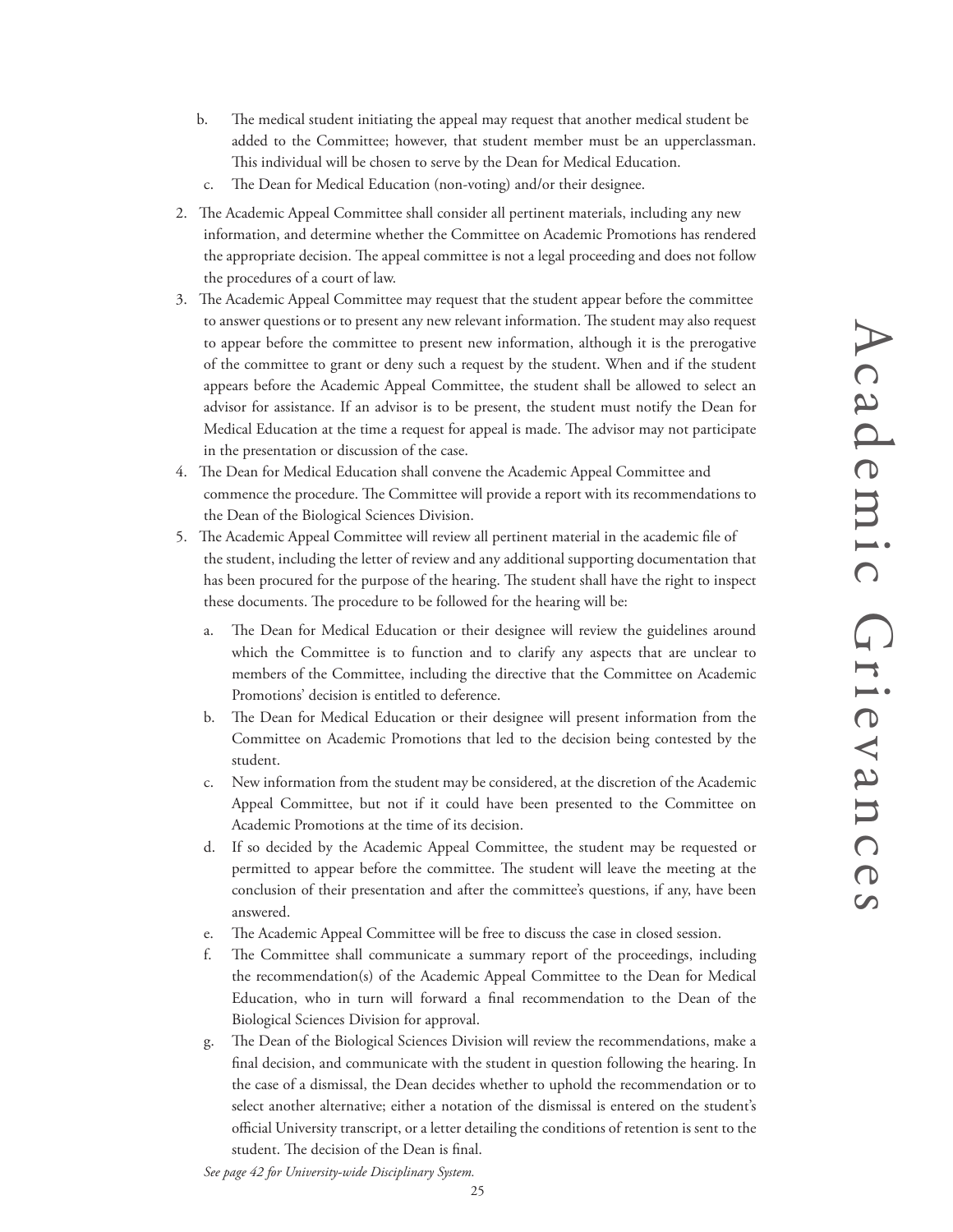# **EXTENDED STUDY OPTIONS**

The curriculum at the Pritzker School of Medicine is designed for completion in four years. The Directed Study option offers a student additional time to complete the educational program under certain circumstances. It is intended for a variety of purposes, including personal, financial, to do research (but not pursue an advanced degree), and for academic reasons. Examples of situations in which this option might be considered include: taking a year off to engage in a research project with a faculty member or need for repetition or remediation of one or more courses. University of Chicago Pritzker School of Medicine students must be registered for a minimum of 100 units in order to be to be considered Full-Time for that quarter.

Students may, with the approval of the Committee on Academic Promotions, take no more than six years of academic enrollment to complete the program, (i.e., no more than one additional year for the preclinical biennium, and/or one additional year for the clinical biennium). In addition to discussions with the Associate Dean for Medical School Education or the Associate Dean for Medical School Academics, students who are considering taking advantage of the Extended Curriculum Option should also meet with the Associate Director of Financial Aid to clarify the potential implications of this decision on financial aid status. Approval to extend the curriculum must be obtained from the Committee on Academic Promotions.

# **Initiation of Placement in the Directed Study Options**

A request for participation in Directed Study may be initiated by any of the following:

- The Committee on Academic Promotions.
- The Associate Dean for Medical School Education or the Associate Dean for Medical School Academics.
- The student. The student's desire for Directed Study should be reviewed with the Associate Dean for Medical School Education or Associate Dean for Medical School Academics prior to submitting the petition to the Committee on Academic Promotions.

# **Types of Extended Directed Study**

There are two types available:

- **Directed Study Extended Curriculum Option:** A student may opt for additional time to allow for a decompressed course load and/or remediation after experiencing academic difficulty, or for personal or financial reasons, at any time during the basic science or clinical years. A student may choose to extend the curriculum of either, or both, the basic sciences or clinical sciences segment in order to pursue research. Students on an Extended Curriculum Option status must demonstrate, on a quarterly basis, that they are making academic progress during this period.
- **Directed Study Research:** The Directed Study Research status is intended for students who wish to pursue an additional year of research or other scholarly activity. This status is not intended for students in combined degree programs, who are considered to be on a leave of absence. Students in the Directed Study – Research status are not covered by malpractice insurance and are not eligible to register for courses.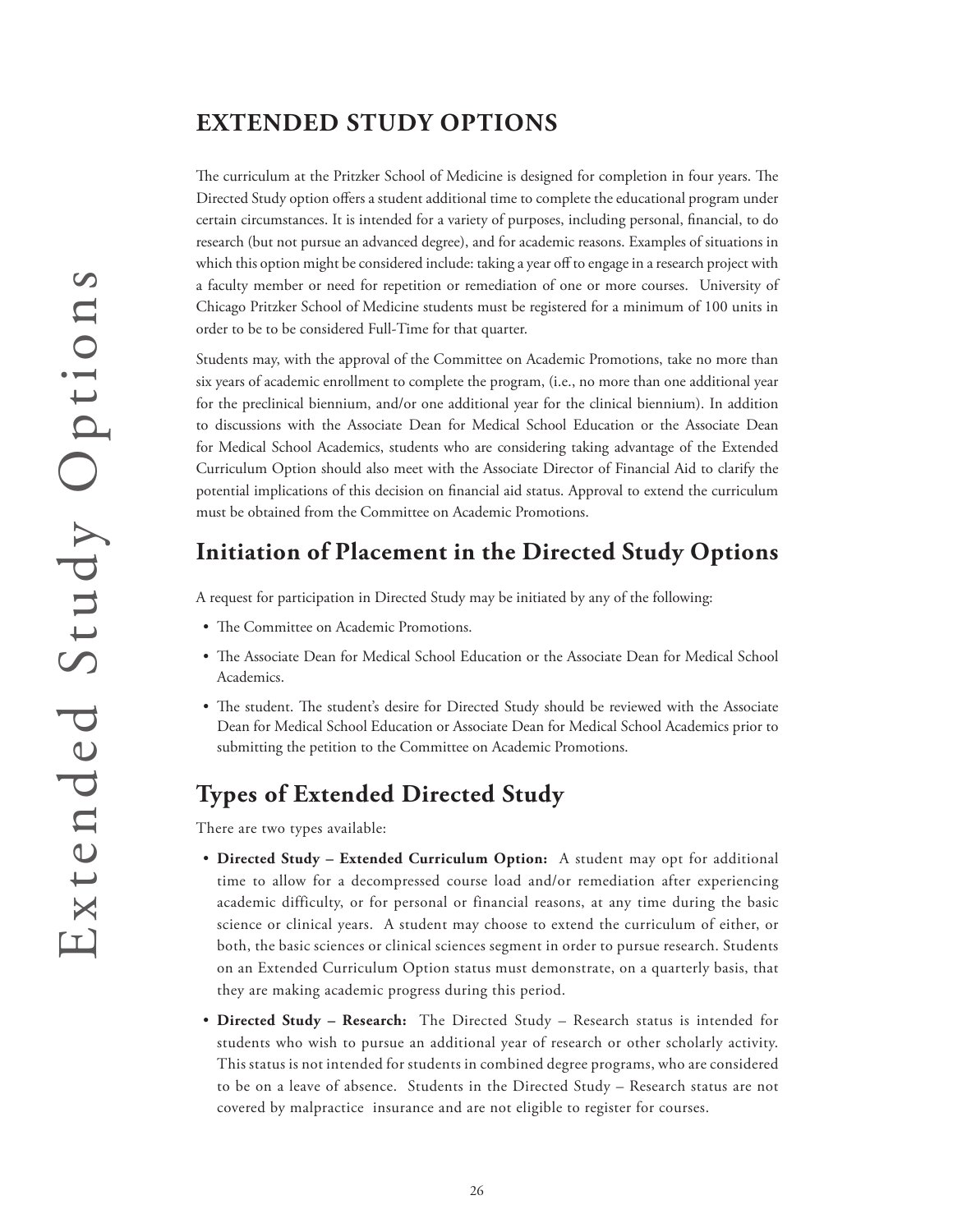# **LEAVE OF ABSENCE**

# **Leave of Absence Guidelines**

All requests for an official Leave of Absence from the Pritzker School of Medicine must be submitted in writing on a petition to the Chair of the Committee on Academic Promotions. An accompanying letter to the Committee on Academic Promotions may also be requested. The Dean for Medical Education or the Associate Dean for Medical School Academics may approve an emergency Leave of Absence for academic reasons, for extenuating personal circumstances, or when required by law.

Withdrawal from any portion of the curriculum without approval through an official Leave of Absence will result in automatic grade(s) of Failure (F) for the course(s). All programmatic alterations for academic reasons must be reviewed with the Dean for Medical Education.

The maximum length of a Leave of Absence is one year. A second Leave of Absence will be considered only in the most exceptional circumstances. Students in established combined-degree programs, such as the MSTP or MBA programs, may be on a Leave of Absence for the period they are enrolled in their non-MD graduate studies. All students matriculating to a degree granting program in another unit must petition the Committee on Academic Promotions and must provide a copy of their acceptance letter.

If a Leave of Absence is taken for more than one year, a student may be required to audit coursework upon return. Prior to re-entry following a Leave of Absence, regardless of length, a student must submit a letter in writing to the Associate Dean for Medical School Academics stating all reasons why re-entry at this time is desired and complete the re-entry section on the petition to the Committee on Academic Promotions. Students returning from a Leave of Absence to fulfill a military service requirement must promptly be readmitted with the same academic status to up to three years after completing their service requirement.

Students petitioning to return from a medical Leave of Absence will generally require medical clearance from their treating physician(s). The Committee on Academic Promotions may request additional documentation of readiness to return as appropriate.

If a petition to re-enter after a Leave of Absence is denied, the student is considered to be dismissed from the Pritzker School of Medicine. If a student on a Leave of Absence fails to petition to re-enter at the conclusion of that leave, the student is considered to have withdrawn from the Pritzker School of Medicine.

# **Involuntary Leave of Absence Policy**

As a community, our first concern is always the health and well-being of each student. To help students achieve their fullest potential and participate robustly and successfully in University life, the University provides students with a host of services, including the Student Counseling Service (SCS). SCS provides a wide range of mental health care to University of Chicago students, including assessments, emergency services, crisis intervention, medication management, academic skills counseling, short term individual, couples, and/or group psychotherapies, and referral services. SCS also provides consultation to University officials who have concerns about a student.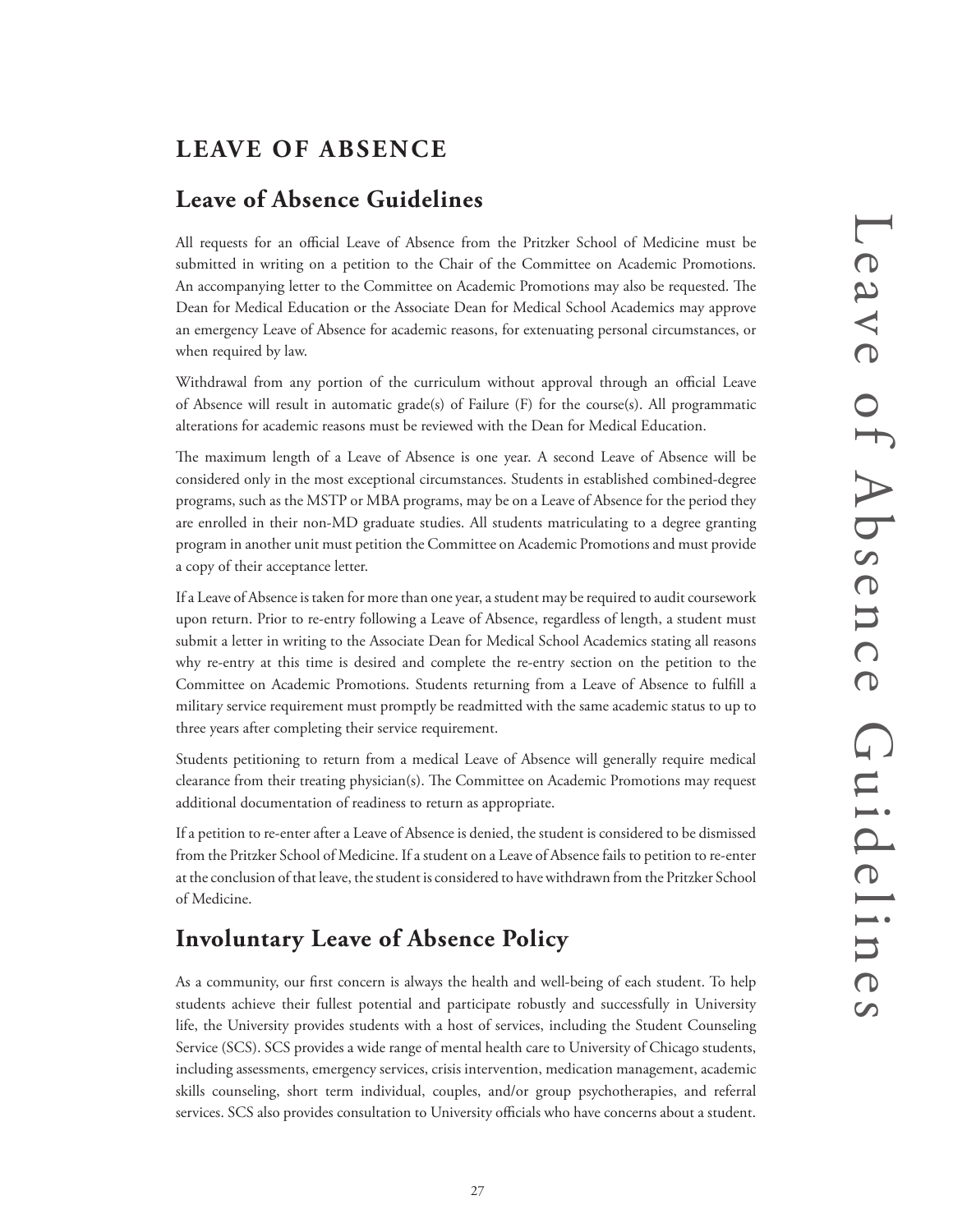Sometimes, a student's behavior raises concerns about the safety and well-being of the student or others or causes significant disruption to the functioning of the University. Anyone aware of such circumstances should immediately contact the Dean for Medical Education or their designee. In response, the Dean will meet with the student to discuss their behavior and appropriate next steps. The Dean may require that the student be assessed by the Student Counseling Service. The Dean may determine that, in the best interest of the student and/or others, the student (1) may remain enrolled without conditions, (2) may remain enrolled with conditions that are to be described in writing, or (3) should, in some circumstances, must take a Leave of Absence.

If a Leave of Absence is indicated, the student normally will be given the opportunity to take the Leave of Absence voluntarily. Often, the student may be in a better position to engage in treatment and return to stable, good health at home or in a less stressful environment. If the student declines to take a voluntary Leave of Absence, the Dean for Medical Education has the authority to place the student on an involuntary Leave of Absence by restricting or canceling the student's existing and further registration, irrespective of the student's academic standing. In particular, the Dean for Medical Education may require an involuntary Leave of Absence when they determine: (1) that the student has engaged, or threatened to engage, in behavior which has or could cause significant property damage, or that has or could directly and substantially impede the rightful activities of others; and/or (2) in consultation with the SCS Director (or their designee) and based on an individualized assessment of the student's ability to safely participate in the University's programs, that the student is unable to function as a student and/or the student's continued presence on campus poses a substantial risk to the safety and well-being of the student and/or others.

When in the judgment of the Dean for Medical Education a student's continued presence is likely to pose an imminent and substantial risk to the safety and well-being of the student or to others, the student may be placed on an emergency interim Leave before a final determination, as described above, is made. Every reasonable attempt will be made for the Dean for Medical Education to meet with the student before deciding on an interim Leave and the student will be informed in writing. The emergency Leave will remain in effect until a final decision has been made or a determination has been made that the reasons for imposing the interim Leave no longer exists.

When the Dean for Medical Education decides that a Leave of Absence is appropriate, the decision and the conditions for resumption of studies will be communicated in writing. A student on a Leave of Absence no longer attends classes or uses University facilities, must vacate University housing, and may be entitled to refunds of tuition, fees, and room and board charges as appropriate given the timing of the start of the Leave of Absence. When the Dean for Medical Education mandates a Leave of Absence, generally such Leave will be retroactive to the beginning of the quarter.

A student placed on an involuntary Leave of Absence may request, within 15 days of the date of the decision, in person or writing from the Office of Campus and Student Life the a review of the decision. The Vice President and Dean of Students in the University (or his or her designee) will review appropriate records and documentation and when feasible the Vice President and Dean of Students in the University will meet with the student. A signed release from the student for medical records may be necessary to conduct the review. The Vice President and Dean of Students in the University may discuss the request with the Dean for Medical Education and if appropriate the SCS Director. They will communicate a final decision in writing as soon as practicable. The Leave of Absence will remain in effect during the period that the Vice President and Dean of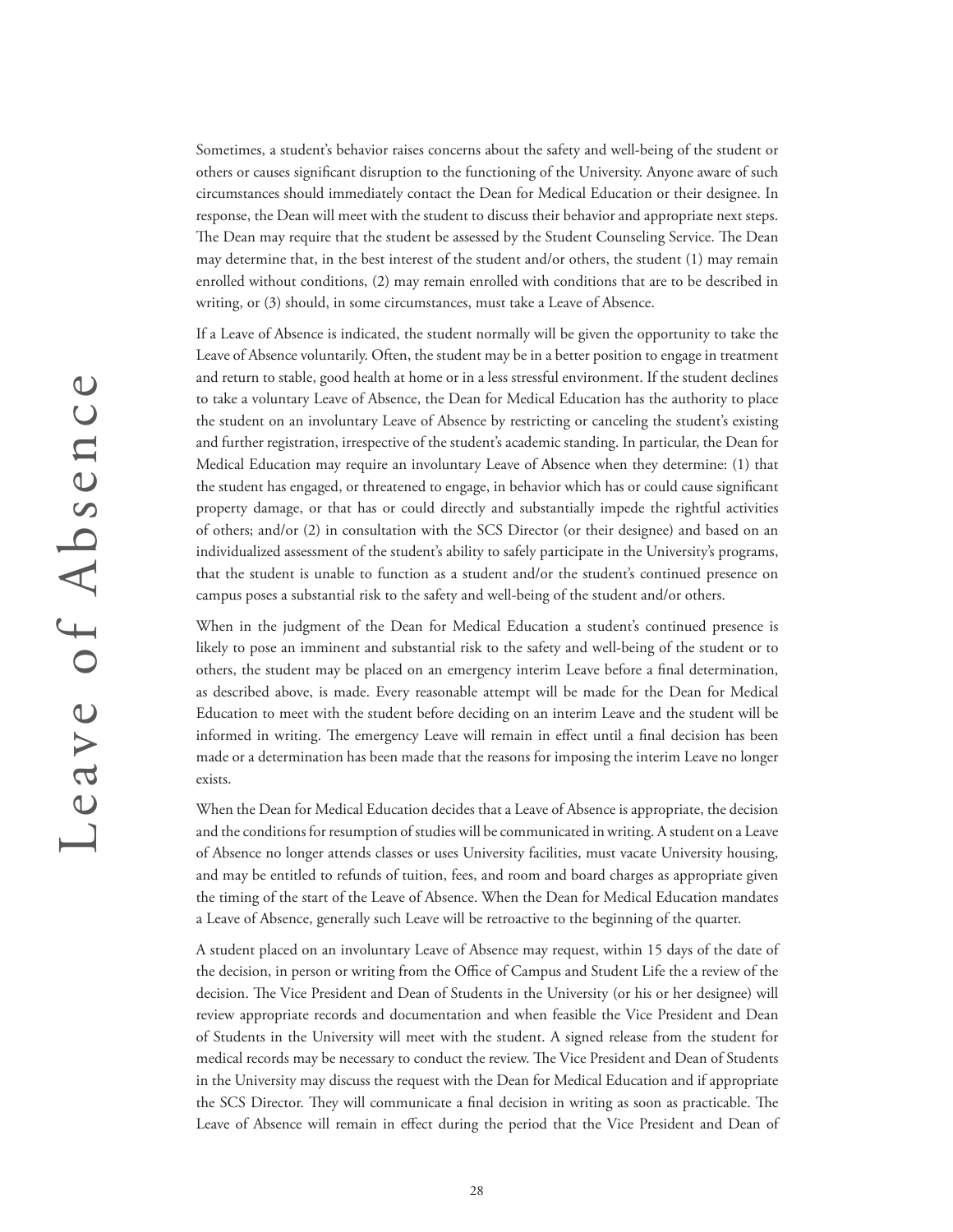Students in the University considers the student's request.

A student on a leave of absence will not be permitted to resume their studies until the Dean for Medical Education and the Committee on Academic Promotions makes a fact-specific assessment of the circumstances and concludes that the student no longer poses a significant disruption to the functioning of the University and/or no longer poses a significant risk to the health and safety of the student or others. In making this determination, usually the Dean for Medical Education and/or the Committee on Academic Promotions will require the student to authorize their treating professionals to contact the Director of SCS to discuss the student's clinical condition, whether the student continues to pose a direct threat to the safety and well-being of themselves and/or others, as well as the student's preparedness for (1) a return to the academic rigor of the University, (2) the ability to navigate self-sufficiently as a functioning, non-disruptive member of the University community, and (3) the capability for continuing appropriate treatment via SCS or other resources, if necessary. The student may also be required to undergo an independent Fitness for Duty evaluation. If the student is to continue treatment while resuming studies, the Dean for Medical Education and/or the Committee on Academic Promotions will ask the student to sign a release that authorizes the treating professional to notify the Dean for Medical Education and/ or the Committee on Academic Promotions if the student does not adhere to the treatment plan.

# **Notification of Others**

The Dean for Medical Education (or their designee) may notify a student's parents, emergency contact, or others when in the Dean's judgment the student is unable to make the notification themselves or the student's behavior poses an imminent danger to students or others, or requires an immediate disclosure of information to avert or diffuse serious threats to the safety or health of the student or others.

A leave of absence does not preclude the application of the University disciplinary systems.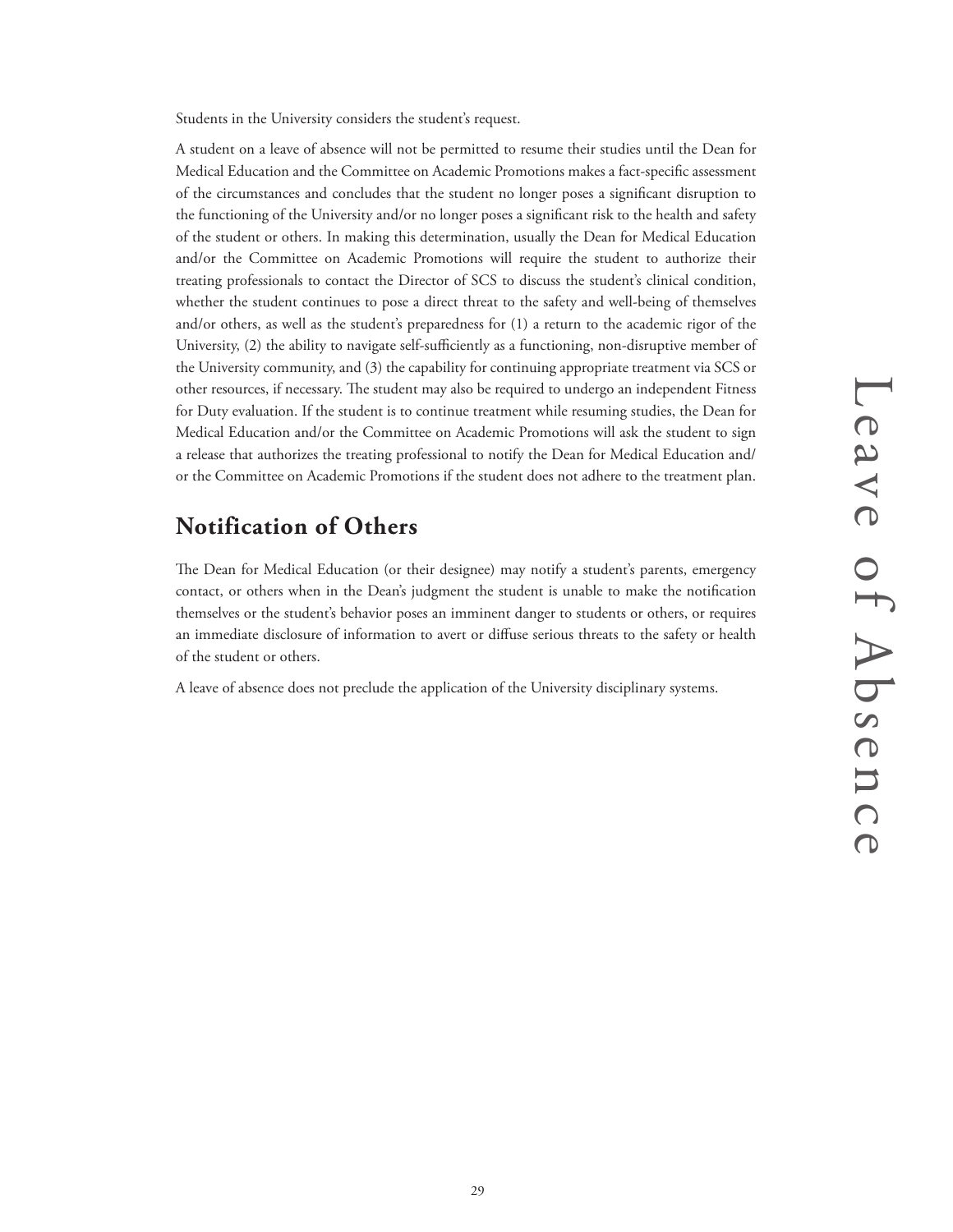# **GUIDING PRINCIPLES OF PROFESSIONALISM**

A mark of a great medical school is the ability to create an environment which nurtures future physicians who possess knowledge of the most advanced scientific fundamentals and who demonstrate clinical competencies while behaving in ways that honor the profession of medicine. Helping students to achieve this level of professionalism is as important to a medical school as is its success in educating students in the biological and clinical sciences.

Below are the fundamental attributes to which we ascribe as members of the Pritzker School of Medicine community in our professional responsibilities, relationships and ethic.

### **Professional Responsibilities**

As a medical student and future physician, I have chosen to pursue a profession which requires personal integrity, compassion, and a constant awareness of the commitment I have made to myself, to my patients, and to the other members of the teams with whom I work. Exhibiting personal behaviors consistent with a respect for my chosen profession and having pride in my work are central tenets of professionalism which I will strive to incorporate into my daily life. To demonstrate my commitment to these responsibilities while enrolled at the Pritzker School of Medicine, I will:

- 1. Seek and accept feedback and constructive instruction from teachers, peers, residents and faculty in order to continually improve my educational experience, knowledge, and clinical skills.
- 2. Commit to the highest standards of competence both for myself and for those with whom I work.
- 3. Recognize the importance of life-long learning and commit to maintaining competence throughout my medical career.
- 4. Be mindful of my demeanor, language, and appearance in the classroom, in the presence of patients, and in all health care settings.
- 5. Be accountable to all members of the Pritzker community, including students, residents, faculty, and support staff.
- 6. Admit to and assume responsibility for mistakes in a mature and honest manner and develop productive strategies for correcting them.
- 7. Refrain from using illicit substances. Refrain from using alcohol, non-prescription or prescription drugs in a manner that may compromise my judgment or my ability to contribute to safe and effective patient care.
- 8. Be considerate and respectful of others' (teachers, peers, residents and faculty) time, rights, values, religious, ethnic and socioeconomic backgrounds, lifestyles, opinions, and choices, even when they differ from my own.
- 9. Meet the expectations for participation and timeliness that are communicated to me by those who teach me.
- 10. Take an active role in caring for the diverse patient population served by the University of Chicago Medical Center.
- 11. Recognize my limitations and seek help when my expertise, knowledge, or level of experience is inadequate to handle a situation in the classroom, hospital, or research setting.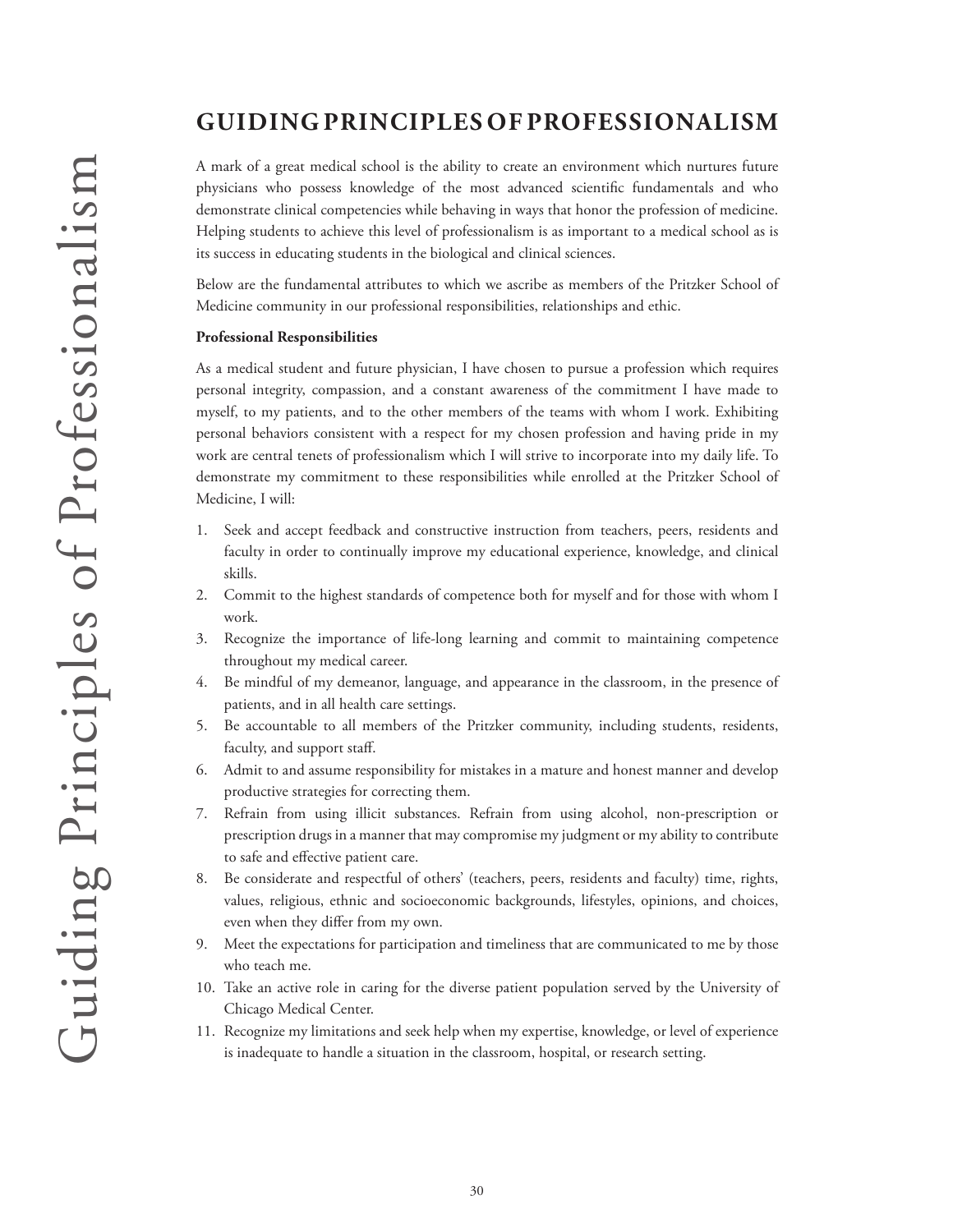### **Professional Relationships**

Establishing productive and respectful relationships with patients, faculty, residents, staff, and colleagues is an essential component of providing the best possible health care. To strive for professionalism and kindness in all of my daily encounters, I will:

- Maintain appropriate relationships with patients, teachers, peers, residents and faculty.
- 2. Treat all members of the UCM and Pritzker community, patients, and their families with respect, compassion, and dignity.
- Be mindful to avoid intentionally embarrassing or deriding others.
- 4. Provide feedback to others (both colleagues and superiors) in a constructive manner, with the goal of helping them to improve.
- 5. Treat those who participate in my education (e.g. standardized patients) with dignity and respect.
- 6. Actively work to create an atmosphere in classrooms, clinical settings and in laboratories that is conducive to optimal, interactive learning.
- 7. Help and support my peers during difficult times in their academic, professional, and personal lives.
- 8. Attend to my own physical and emotional well-being.

### **Professional Ethic**

Certain personal values and behaviors will be expected of me as a care-giver and as an ambassador of the Pritzker School of Medicine. Through my behaviors, I will demonstrate a commitment to honoring and upholding the expectations of the medical profession, and, in so doing, I will contribute to maintaining society's trust in it. In particular, I will:

- 1. Maintain the highest standards of academic and scholarly honesty throughout my medical education, by behaving in a trustworthy manner.
- 2. Recognize and function in a manner consistent with my role as a student on a team.
- 3. Maintain a commitment to patient confidentiality, recognizing that patients will trust me with sensitive information.
- 4. Place my patients' interests and well-being at the center of my educational and professional behavior and goals.
- 5. Treat cadaveric and other scientific specimens with respect.
- 6. Adhere to the standards of the profession as put forth by the American Board of Internal Medicine Physician Charter (*abimfoundation.org - Medical Professionalism in the New Millennium: A Physician Charter.*) whose fundamental principles are social justice, patient autonomy, and the primacy of patient welfare.
- 7. Learn about and avoid conflicts of interest as I carry out my responsibilities, including but not limited to adhering to The University of Chicago Medicine Policy and Guidelines for Interactions with the Pharmaceutical, Biotechnology, Medical Device, and Research Equipment and Supplies and Services Industries.
- 8. Contribute to medical knowledge through active scholarship and discovery.

### **Medical Student Professionalism Concern Report**

Faculty or staff who observe a significant lapse in a student's professional behavior may notify a faculty dean, course or clerkship director. The faculty dean, course or clerkship director may choose to provide the student with feedback on their behavior directly. However, if the breach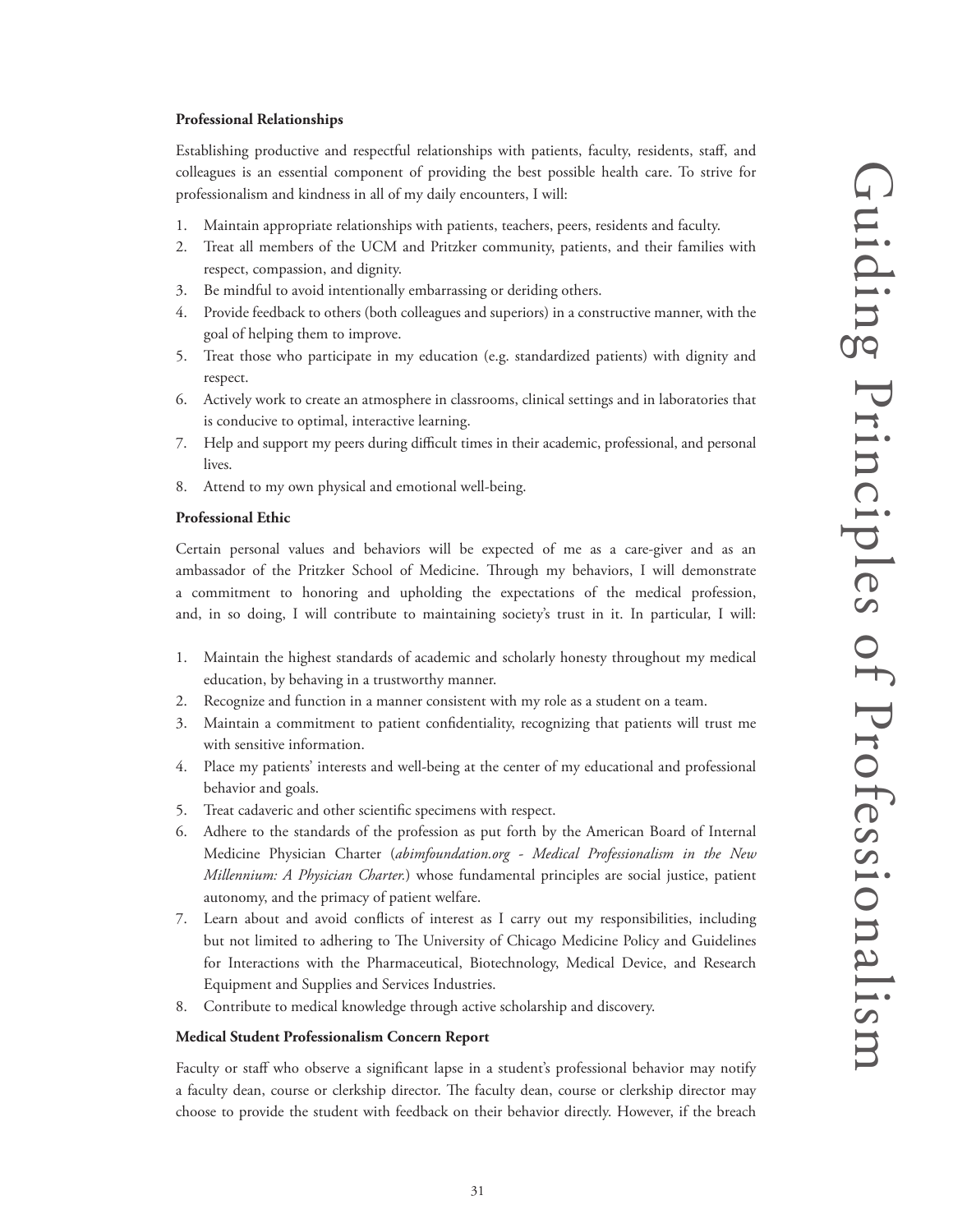is significant enough they may report the situation to the Associate Dean for Medical School Education and fill out a Professionalism Concern Report (PCR) form.

If the Professionalism Concern Report Form (PCR) is filed, the student will meet individually with the course/clerkship director to discuss the situation. The form is referred to the Associate Dean for Medical School Academics and kept in the student's file. If no other professionalism issues occur throughout the student's medical school career, the form is destroyed upon graduation. No record of the incident would be recorded in the student's academic record.

If a student accumulates more than two PCR forms and/or the Associate Dean for Medical School Academics observes a pattern of unprofessional behavior, or believes that a single incident represents an egregious lapse of professionalism they will meet directly with the student. After meeting with the student, they may refer the student to the Committee on Academic Promotions (see page 19). The Committee may recommend remediation, placement on Monitored Academic Status or Academic Probation, or inclusion of the professionalism concerns in the student's MSPE. Recommendation for inclusion in the MSPE is made to the Dean for Medical Education, who would make the final decision about inclusion of the concerns in the MSPE. Ultimately, the Committee on Academic Promotions has the authority to dismiss a student from medical school for academic reasons, including failure to demonstrate appropriate ethical or professional behavior.

If the lapse in professionalism falls within the parameters of the University disciplinary system (e.g. plagiarism; falsification of documents; verbal or physical assault; sexual harassment), the Associate Dean for Medical School Academics may refer the student to a University Disciplinary Committee (see page 43).

To view a copy of the Professionalism Concern Report form, please visit: *pritzker.uchicago.edu/page/student-professionalism*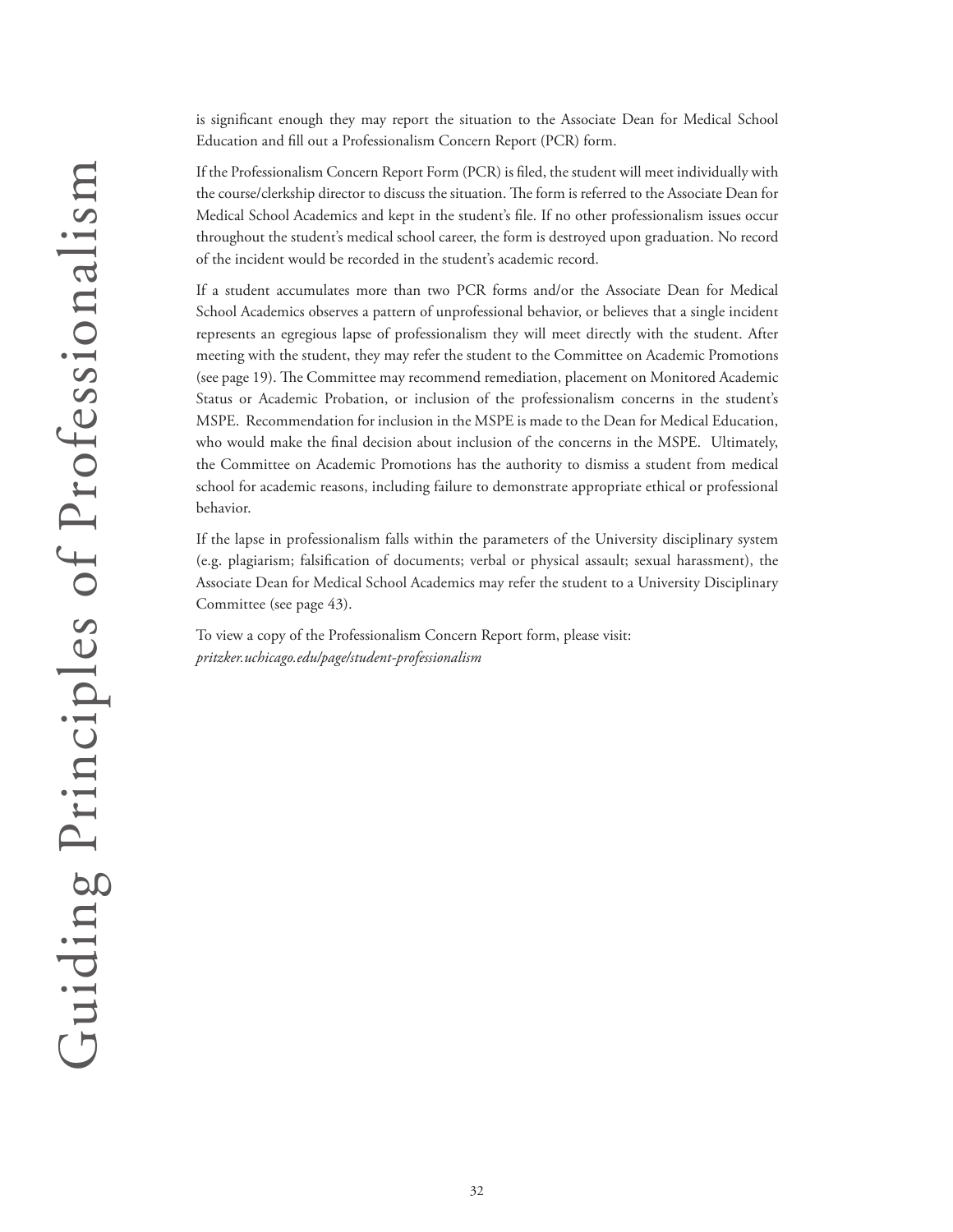# **POLICIES**

# **Faculty Evaluator - Student As Patient Policy**

The Pritzker School of Medicine is committed to avoiding any actual or potential conflicts which may arise when a faculty member who has provided sensitive health services to a medical student and is involved in that student's assessment or promotion.

All medical school faculty are asked to disclose this information and potentially recuse themselves from providing an assessment of student academic performance if they have provided care to a student. If faculty are assigned to serve as a preceptor for a student who they have previously treated, they should notify the course or clerkship director to discuss whether or not a reassignment is recommended.

In those cases, where the faculty member is the only course director or preceptor for a specialized course of study, the faculty member should tell the student that it is the school's policy not to assess students who have been patients, and if the student would still like to pursue the course/rotation, the student should notify the Executive Director of Medical School Education and Associate Dean for Evaluation and Continuous Quality Improvement.

All course and clerkship directors participating in the Committee on Academic Promotions, Academic Progress Committees and career advisors involved in the residency advising system must sign a confidentiality agreement to certify that they will recuse themselves from discussions of and assessments of students' academic performance if they served as that student's physician.

Additional Resource: *https://pritzker.uchicago.edu/about/pritzker-and-university-policies*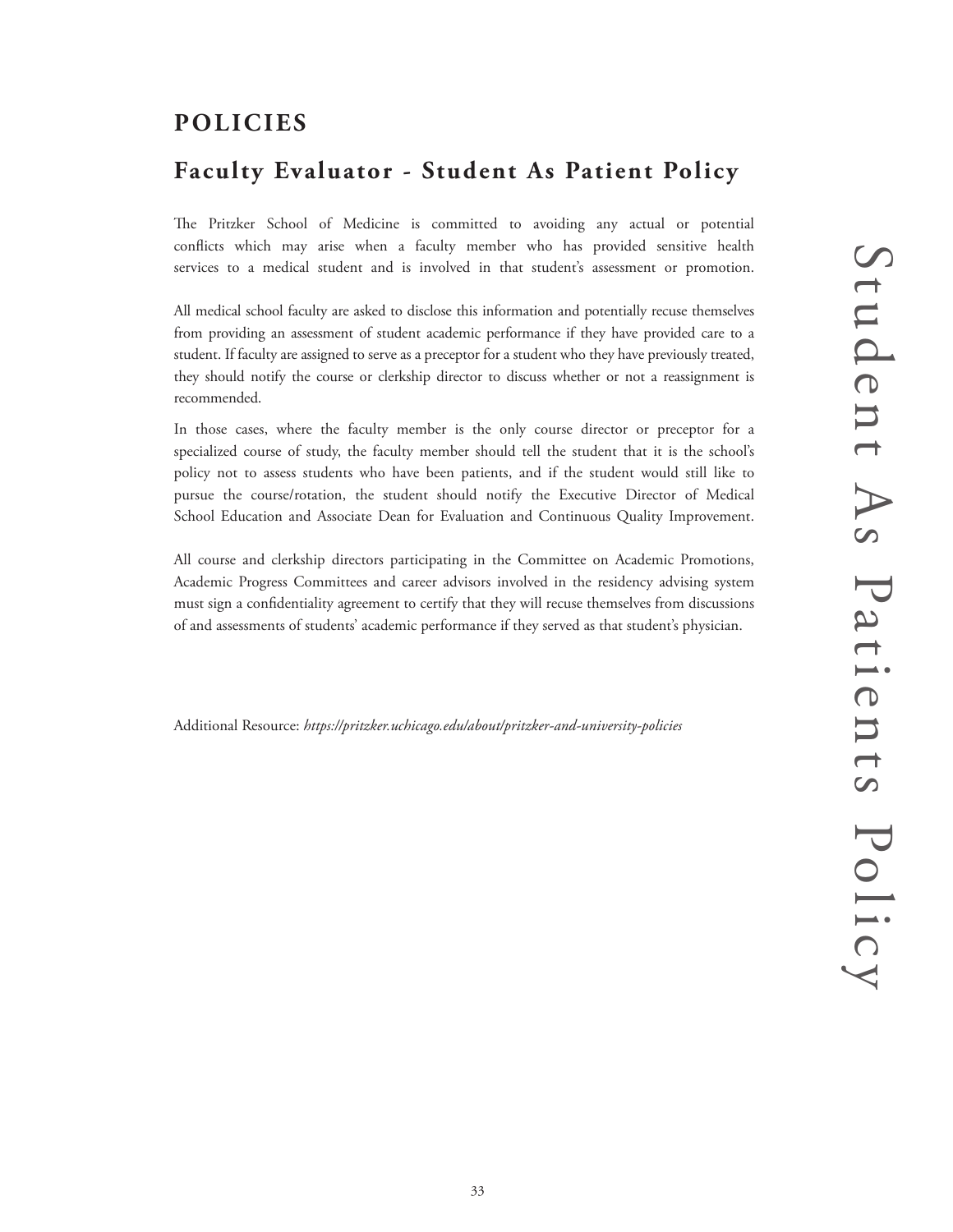# **Financial Aid Policy for Satisfactory Academic Progress**

Federal law and regulations require that all students receiving financial assistance from Federal Title IV funds maintain satisfactory academic progress. The following policy presents the standards adopted by the University of Chicago Pritzker School of Medicine. The policy applies to all students receiving financial aid.

The academic requirements for the MD degree include the satisfactory completion of the curriculum designated by the faculty. The progress of each student working toward a MD degree is monitored carefully and the determination for satisfactory academic progress (SAP) for financial aid eligibility is made annually after the Summer Quarter of the Committee on Academic Promotions (CAP).

The Financial Aid Committee reviews and monitors the qualitative and quantitative assessment of performance for each student given by the faculty in all courses for which the student has enrolled. A student who does not satisfactorily complete all course requirements may be permitted to remediate. In this case, a student is assigned a plan and schedule by the Committee on Academic Promotions. This plan deviates from the norm and will require the student to achieve a satisfactory qualitative assessment in all enrolled courses for one academic year. Throughout this period they will be on financial aid remediation. A student in this status must achieve remediation on the schedule outlined by the Committee on Academic Promotions.

The normal timeframe for completion of required course work for the MD degree is four academic years. Due to academic or personal difficulties, a student may require additional time. In such situations a schedule may be established for the student that departs from the norm and that may require repeating a year of study. To be considered to be making Satisfactory Academic Progress for financial aid eligibility, the student must complete the first two years of the curriculum by the end of the third year after initial enrollment. The maximum time permitted for financial aid eligibility for the MD completion is six years.

A student may be granted a personal or medical leave of absence for a variety of reasons. The period of leave for which the student has been approved may be excluded from the maximum time frame in which an individual student will be expected to complete the program. This determination will be made by consideration of an appeal, submitted by the student, to the Financial Aid Committee. The period of time for which a student is registered to pursue full-time research or other academic interest shall be excluded from the maximum time frame in which an individual student will be expected to complete the degree.

Medical students who are accepted for transfer from other medical schools will be evaluated with respect to levels of academic progress attained, and a determination will be made as to remaining years of financial aid eligibility. This determination will be made by the Financial Aid Committee.

Since the Academic Promotions Committee may give approval for an individual student to repeat a portion or all of a school year (subsequent to incomplete or unsatisfactory course work or an approved leave of absence), the maximum time for financial aid eligibility is six years, excluding time spent on an approved academic leave of absence. The required number of units to be completed at the end of each enrollment period will vary in these cases, according to what portion of the curriculum must be repeated. Students approved to repeat course work are meeting the school's standards for Satisfactory Academic Progress.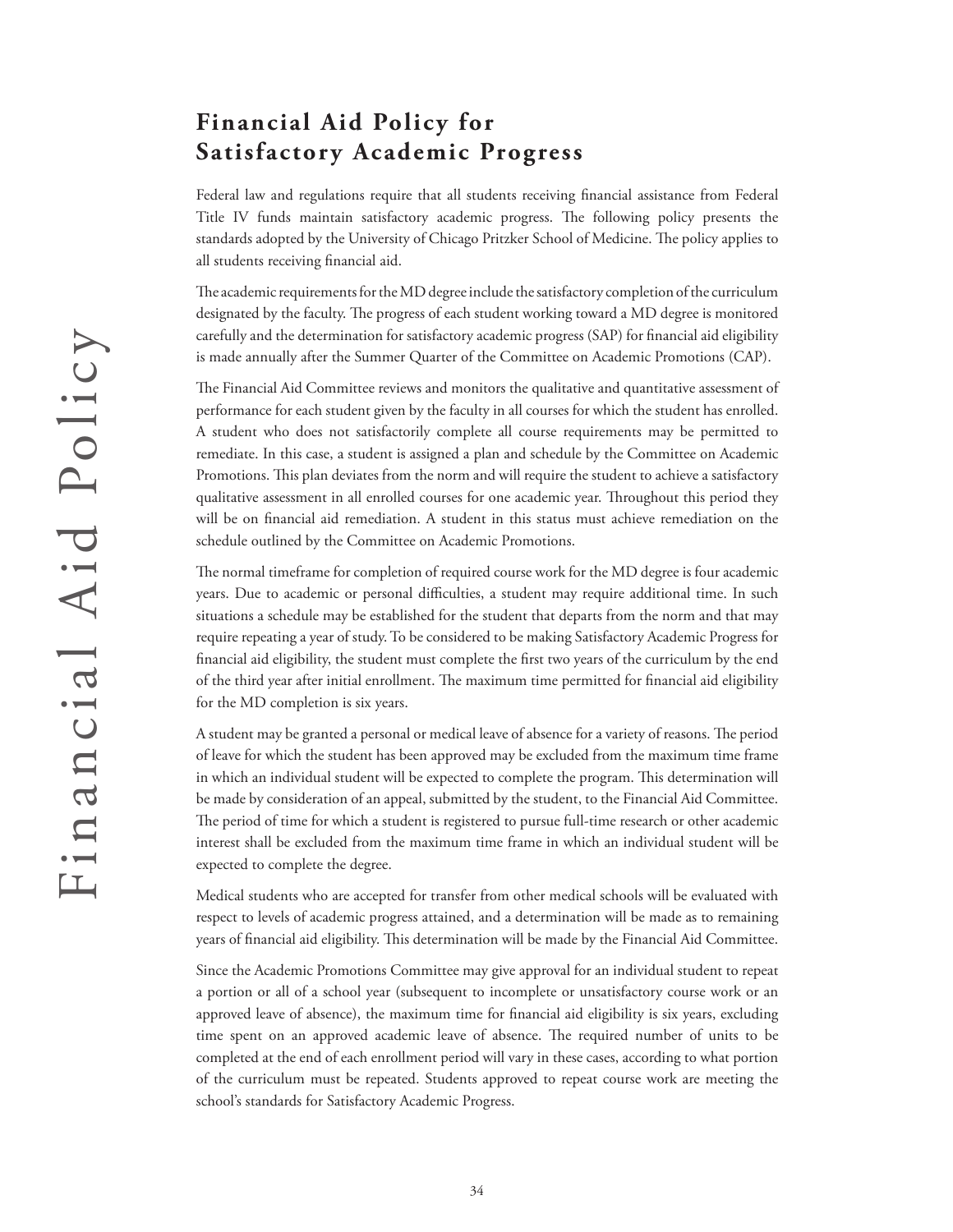A student on financial aid remediation may appeal that status by indicating in writing to the Dean for Medical Education existence of mitigating circumstances which should result in reinstatement of financial aid eligibility. The Financial Aid Committee will consider each appeal on its merits.

The Associate Director of Financial Aid shall have primary responsibility for conducting the annual review of Satisfactory Academic Progress and reporting the results of the review to the Financial Aid Committee. This committee will be appointed annually by the Dean for Medical Education and is composed of the Pritzker faculty deans and senior staff leadership. The committee is staffed by the Associate Director of Financial Aid. The Office of Financial Aid shall provide a copy of this policy to each student at the time of initial enrollment. Faculty are made aware of this policy each year through distribution of the Academic Standard Guidelines.

Additional Resource: *http://pritzker.uchicago.edu/about/pritzker-and-university-policies*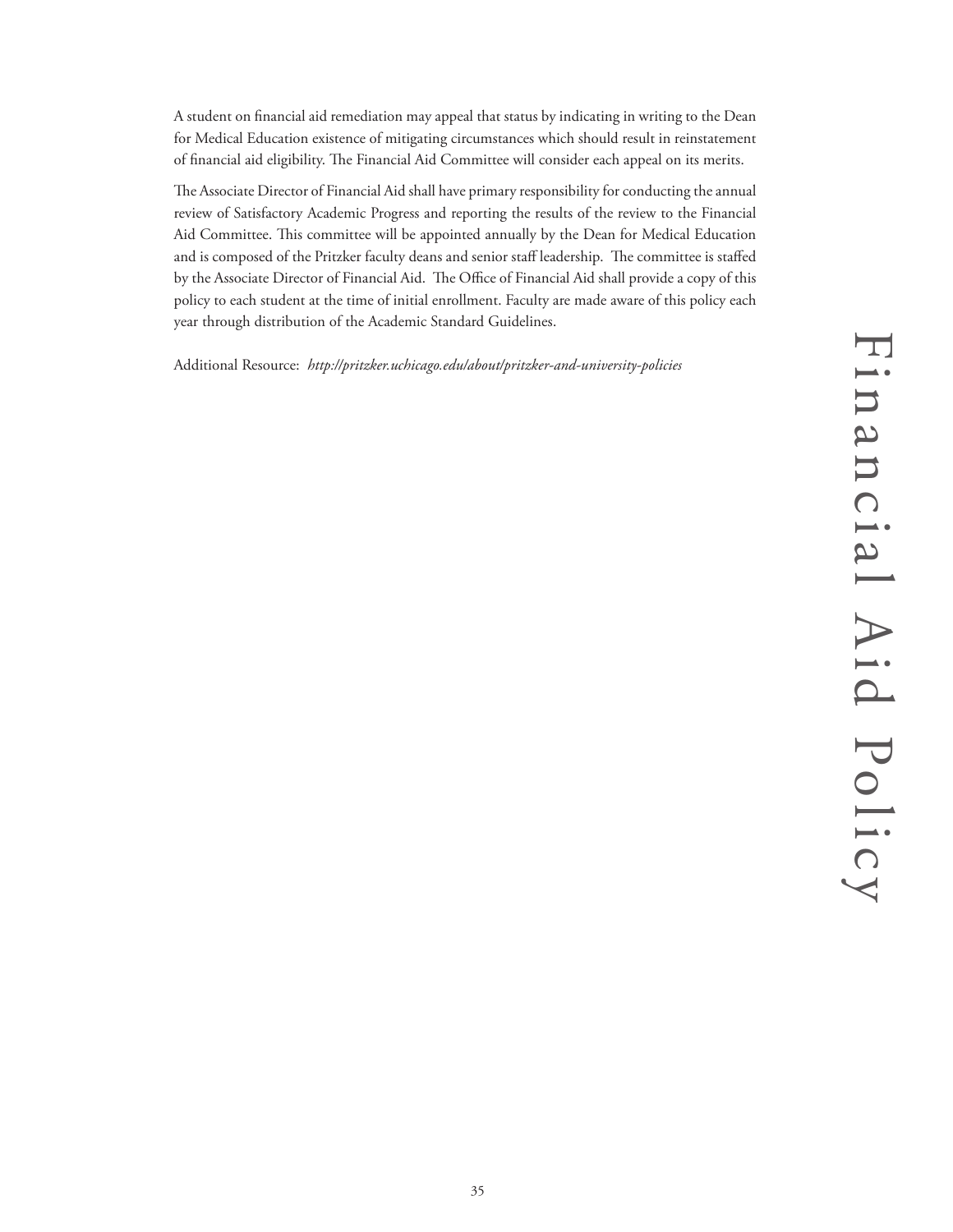# **Duty Hours Policy**

Medical student learning during the third and fourth years comes from many sources, which include, but are not limited to, clinical interactions with patients and the health care team, didactic sessions from lecturers and preceptors, and individual reading. Moreover, in addition to clinical activities and duties that medical students may perform, students have the responsibility of taking exams, creating presentations, and engaging in self-directed learning. Thus, students must have adequate time to integrate clinical knowledge through self-directed learning.

### **Third Year Students:**

- 1. During the clinical clerkship year and post-clerkship clinical experiences, clinical and educational student duty hours must be limited to no more than 80 hours per week, averaged over a four-week period, inclusive of all in-house clinical and educational activities including those completed virtually or in-person. Clinical and educational activities may include completing electronic notes, preparing for post-call or subsequent day presentations and participating in patient-care related procedures. Clerkship-based didactics, preceptor groups and ambulatory experiences all count toward the students' duty hours.
- 2. Third- and fourth-year medical students on clinical rotations must have eight (8) hours off between scheduled clinical work and educational periods.
- 3. Third- and fourth-year medical students must have at least 14 hours free of clinical and educational work after 24 hours of continuous on-site duty (in-house call).
- 4. Third- and fourth-year medical students must be scheduled for a minimum of one day in seven free of clinical work and required education, when averaged over four weeks. Clerkship and sub-internship directors should stipulate the rules for their individual experiences in their orientation material.
- 5. Clinical and educational work periods for clinical medical students must not exceed 24 hours of continuous scheduled clinical work. Up to four (4) hours of additional time may be used for activities related to patient safety, such as providing effective transitions of care, and/or education.
- 6. Specific daily work schedules will vary by clerkship, and are most appropriately determined by the clerkship director.

Additional Resource: *http://pritzker.uchicago.edu/about/pritzker-and-university-policies*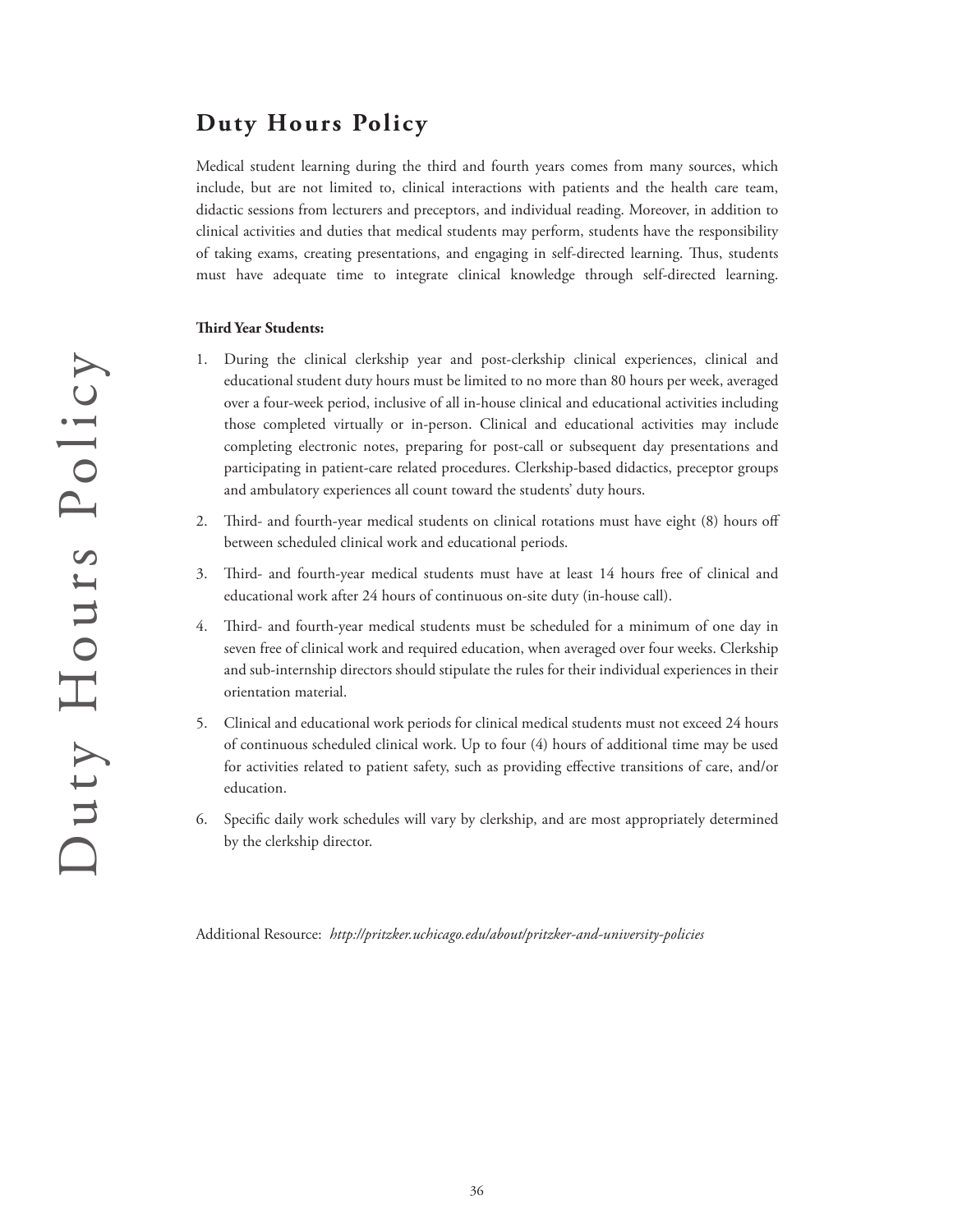# **Holiday Policy for Medical Students**

Considerable variation has occurred regarding the granting of major holidays off to students. Due to this variability, the Pritzker School of Medicine adopted a policy for holidays recognizing official university holidays in July of 2004. Experience with this policy confirms that certain issues remain problematic. Specifically, given the limited clinical exposure of students to certain clerkships, and that the bulk of that exposure occurs during intensive patient care periods when students are "on-call" or "post-call" with their respective resident and/or attending teams, a holiday can often compromise the learning experience for certain students. In addition, the original policy only referred to official university holidays, with no mention of time off for religious holidays, or other national holidays that may be observed by students. Likewise, the original policy did not account for student requests for time off on non-holidays for personal/family reasons. Because of these reasons, the Curriculum Review Committee (CRC) Working Group on Student Duty Hours recommends the adoption of a "Flexible Holiday and Leave" policy to allow students greater flexibility with the requests that they make for time off, while preserving student clinical exposure during a rotation.

The Flexible Holiday Policy includes the following:

While students are participating in third year core clerkships, they are expected to participate in routine education or patient care activities whenever their assigned resident and/or attending team is on duty (i.e. on-call, post-call, etc.). The only standard exception to this is Thanksgiving Day when all students will have the day off. The day after Thanksgiving is not an official holiday and students should assume they will participate in all clinical activities on that day unless explicitly told otherwise by the team leadership.

Before the clerkship begins, students may make a request to their clerkship director that they are off on a specific day for legitimate purpose (i.e. observing a national or religious holiday, personal/ family conflict, etc.). These requests will be evaluated and processed by the clerkship director on a case by case basis.

Please note that this holiday policy does not refer to 4th year students on sub-internships who will be expected to work the schedule of an intern on their respective team. In addition, Christmas Day and New Year's Day fall during winter break and therefore automatically off.

Additional Resource: *http://pritzker.uchicago.edu/about/pritzker-and-university-policies*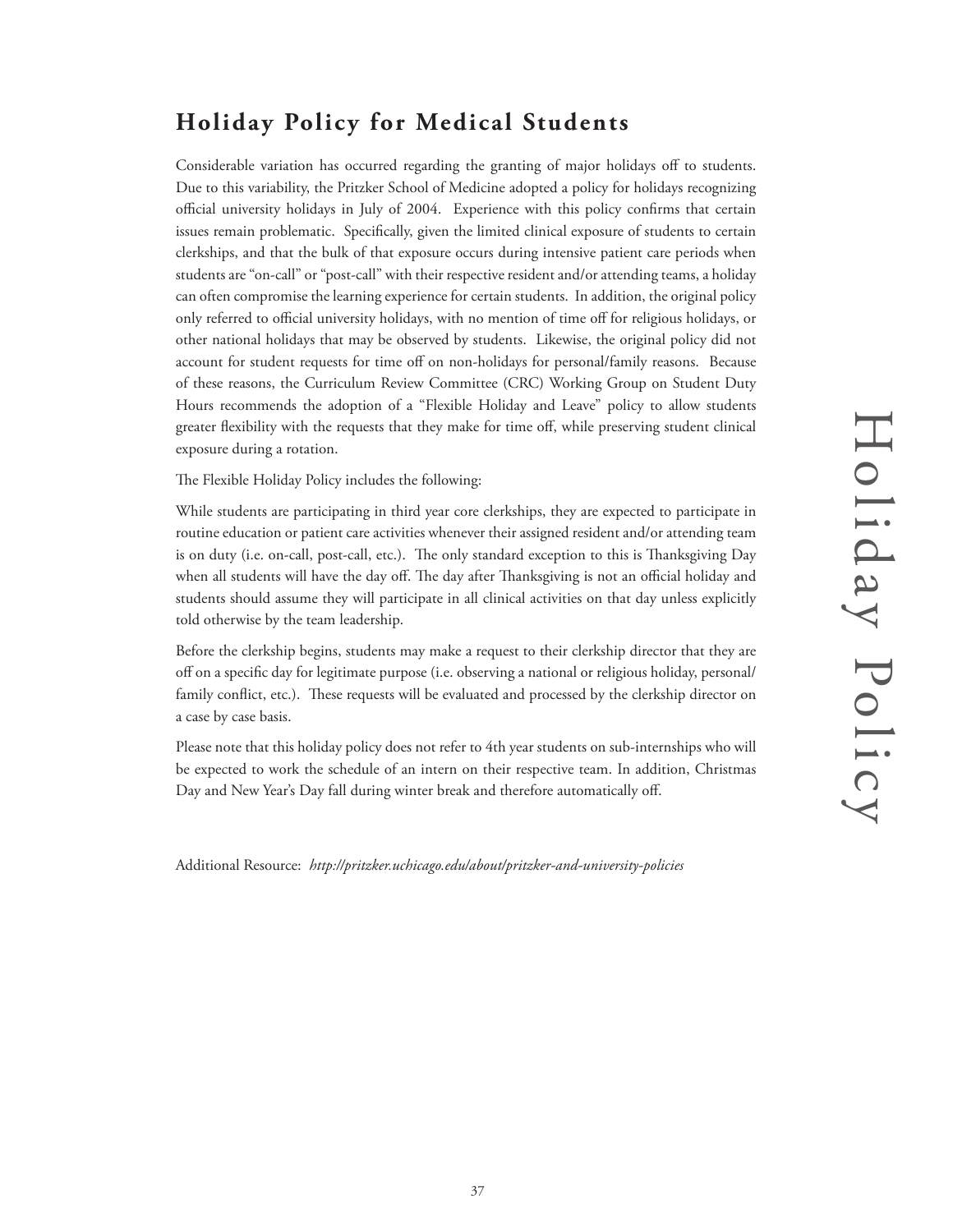# **DIGITAL MEDIA USAGE POLICY**

The University of Chicago Policy on Audio and Video Recording on Campus can be found in the Student Manual at: *studentmanual.uchicago.edu/petitions*

# **Audio and Video Recording on Campus**

### **Public Lectures and Less Formal or Pedagogical Presentations**

"Public" lectures or talks are to be distinguished from lectures that are either part of or closely associated with courses, workshops, or other organized instructional activities. Typically, "public" lectures will be those where the speaker presents in her professional role as a scholar or expert, rather than as a teacher. Public lectures also should be distinguished from settings in which it is customary to present work-in-progress: the kind of thing that might be marked, "Please do not quote." Thus, just because a lecture is advertised within a department does not make it public.

### **Lectures and Presentations by Guests**

Units of the University that sponsor public lectures by invited outside speakers often record the lectures. Unless written permission has been obtained from the speakers, however, the sponsoring unit, and the University, will not have the right to distribute or disseminate these recordings. Without this right, these recordings have limited usefulness.

Therefore, permission to record and to make use of the recording should be obtained using a permission form prepared by the Office of Legal Counsel which is available online at: *lib.uchicago.edu/copyrightinfo* & *https://www.lib.uchicago.edu/copyrightinfo/pubdomain.html*

### **Lectures and Presentations by University Faculty Members and Academic Staff**

The circulation or publication of the text of "public" lectures by University faculty or academic staff has long been considered normal and unproblematic; at the same time any reservation or refusal expressed by the presenter has always been respected. Consistent with this practice, public lectures by University faculty and staff may be recorded and used by the University, subject to University policy. The University may use for non-commercial purposes recordings of public lectures or presentations delivered by its employees within the scope of employment, even if copyright ownership is ceded to the author(s). Concomitantly, ONLY the University, acting through the appropriate University officials, has the right to make and use recordings of the faculty's public lectures on campus unless special arrangements are made with the University. In keeping with past practice, any reservation or refusal expressed by the faculty member should be respected.

### **Classroom Activity and Non-"Public" Lectures**

Recording classroom activities or informal talks may be useful for some purposes. Units should be thoughtful about setting their own policies within the broad framework of University guidelines and expectations, to ensure that the act of recording does not impede expression or class participation and that the recording is not misused.

Members of the faculty may record, or have recorded, their own classes for their personal use or for the purpose of exchange with colleagues, e.g., for the purpose of developing or demonstrating pedagogical skills.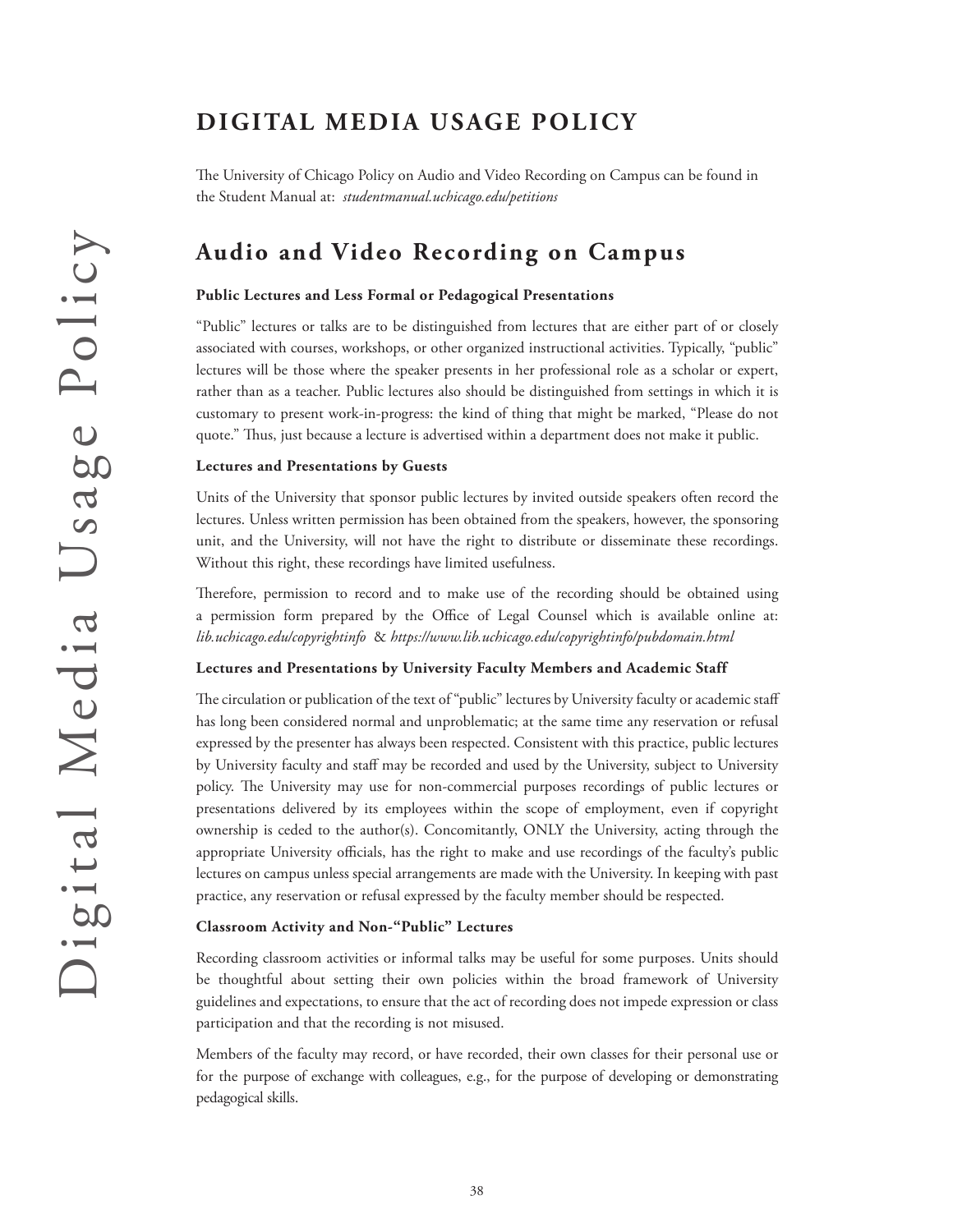Instructors may permit a student to record a class session for the convenience of the student, for the benefit of another student who is unavoidably absent, or as part of an accommodation for a student with a disability. Students must understand that under University policy, permission given by a member of the faculty to record a class is limited to permission to record for personal use only. It is, for example, never permissible to copy, file-share, sell, distribute, or Web-serve such recordings. Members of the faculty who believe that their classes are being inappropriately recorded, or that recordings are being misused, should contact their Dean of Students.

The University may from time to time wish to record, preserve, or disseminate the exemplary work of distinguished colleagues in the classroom or lecture room. When the University undertakes to make recordings of this sort, it will secure appropriate permissions.

University policies do not permit members of the faculty to "publish" recordings of their classroom or lecture room efforts, or to grant to others the right to distribute recordings, in any medium, of teaching or lecturing undertaken in fulfillment of teaching assignments, without prior approval by the Provost. The University has a sufficient interest in the intellectual property (Statute 18 and New Technology policy) and in the University's reputation to justify its setting this limitation on what a member of the faculty may do. Moreover, there is a potential conflict of commitment: a teacher may feel some pressure to modify what or how he teaches to make it more marketable.

### **Recordings by Student Groups (RSO or Other Recognized Groups)**

Recordings by student groups of University events, academic or non- academic, may be made only with the consent of a cognizant official of the University. RSO's should seek consent to record from the Office of the Reynolds Club and Student Activities and other student groups (whether recognized or not) should seek permission from their dean of students. After permission has been given, the students are then responsible for securing appropriate permissions from performers, speakers, and participants. Such recordings and any derivatives made from them are the property of the University. Students may not copy, make derivatives from, distribute, or disseminate such recordings in any medium without the permission of the University. By longstanding policy, the University asserts no copyright in creative work such as film or video that is authored by students or student groups using resources normally available to them. Video or audio content posted on the internet may only utilize the Pritzker or University of Chicago name with the written approval of the Dean's office.

### **Copyright of Recordings**

Recordings made at the University should be marked, "Copyright [date], The University of Chicago." While the copyright of the recording is in the name of the University, the author of the underlying recorded work retains all applicable rights to that work. As is the case with University publications, Websites, and other similar properties, recordings should carry the copyright of the University and not the individual unit.

### **YouTube or Other Types of Posting of Recordings**

Students should not use the full University of Chicago Pritzker School of Medicine name or logo in videos of student productions (senor skit, talent shows) unless they receive permission from James Woodruff, MD (Dean of Students) and Rebecca Silverman (rsilverman@bsd.uchicago. edu). Students should get permission to post the video from all classmates who appear in the production before posting online.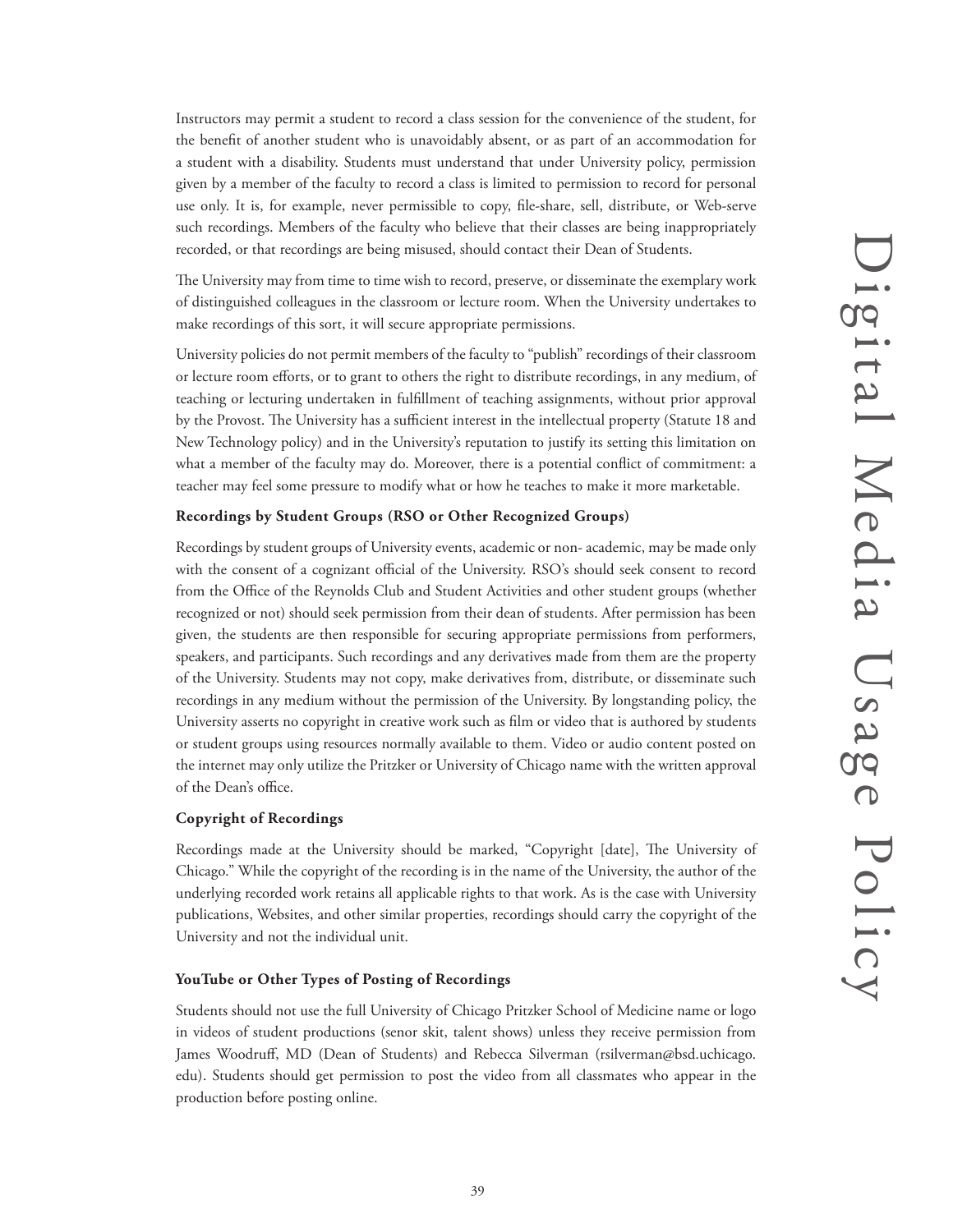### **Student Use of the Pritzker Graphic Identity**

### *Student Organizations*

When creating an item for a student organization (apparel, tote bag, travel mug, etc.) with the Pritzker name included, students should also try to include the official Pritzker logo on some visible portion of the item, unless it is cost-prohibitive (i.e. requires extra screens or color). The logo should not be warped, nor should it be manipulated so as to include only a portion of the complete logo. T-shirts, specifically, should include the Pritzker logo on the back of the shirt. Contact Candi Gard (cgard@bsd.uchicago.edu) with logo requests and for Pritzker approval of the item.

### *Scholarship Use*

When presenting a scholarly poster highlighting research work, students may use the official Pritzker logo on the poster to indicate an affiliation with the institution. If a student is presenting a poster on Pritzker-sanctioned student-related activities or volunteer work (e.g. JOURNEES), they may also use the Pritzker logo. Contact Candi Gard (cgard@bsd.uchicago.edu) with logo requests.

### **Additional Media Usage Information:**

*pritzker.uchicago.edu/page/logo-use-and-student-websites*

# **Specific Issues for Students in the Pritzker School of Medicine in addition to the University Policy:**

- 1. Patient experiences (both real and simulated) cannot be recorded by any student's personal recording device. This includes wearable technology with mics and/or video cameras (i.e. smart watches).
- 2. While in the presence of patients [either real or simulated], students cannot have personal devices with audio or video-recording ability in view of the patient.
- 3. Video-taped encounters with students and standardized patients in any clinical skills or clerkship experience cannot be publicized on any personal website, media-share site social networking site or used in the context of a student-run skit or performance.
- 4. Students may not post content of lectures (video or audiotaped) on the internet.
- 5. Any recorded material posted on the internet must have the written consent of all participants in the material.
- 6. Recording in violation of this policy may subject you to personal criminal and civil liability under the Illinois Criminal Code and common law.
- 7. Students should not use the full University of Chicago Pritzker School of Medicine name or logo in videos of student productions unless they receive permission (see YouTube or Other Types of Posting of Recording on page 39).
- 8. Permission is needed from the Pritzker School of Medicine for any use of the University of Chicago Graphic Identity (including the Pritzker School of Medicine Identity).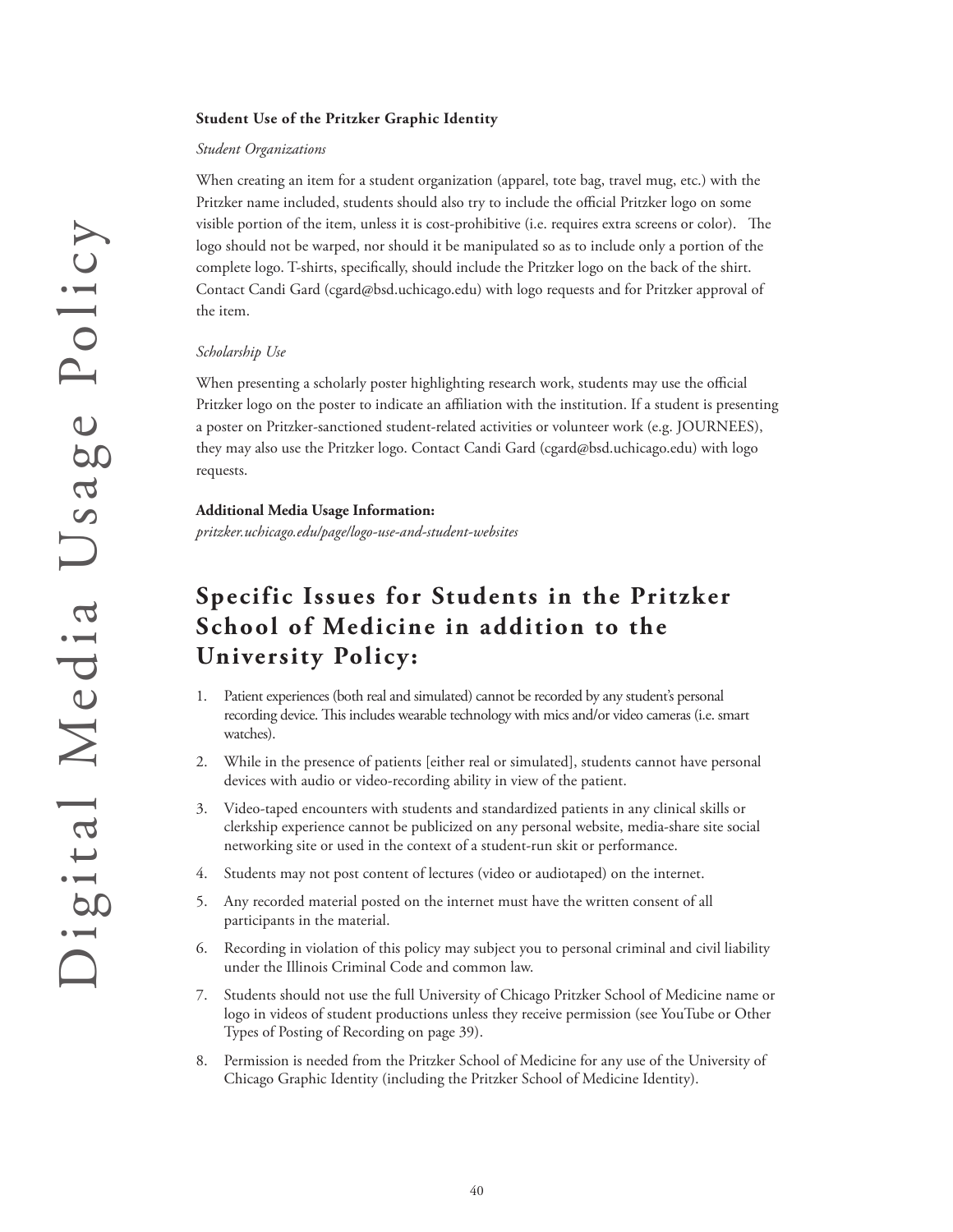# **POLICY FOR ACADEMIC RESOURCES**

The Pritzker School of Medicine is committed to providing access to carefully curated and updated resources necessary for students to master the curriculum. In addition to the availability of faculty, staff, and peer educators, these academic resources include printed or digital materials (including but not limited to course syllabi, lecture slides, study guides, wikis, laboratories, problem sets) made available by individual course directors and other leaders at the Pritzker School of Medicine. All materials are intended for Pritzker School of Medicine student use and reference but should be considered internal materials not for dissemination as outlined in the "Digital Media Usage Policy".

- 1. Course and clerkship materials will be provided in the learning management system (Canvas or MedHub) whenever possible. If other resources are used, links or directions should be clearly marked and functional from the Canvas or MedHub site.
- 2. Lectures and presentations will be recorded and made available to students for review through the lecture capture system (Panopto). Course and clerkship directors may, at their discretion, choose not to record lectures if the session meets one of the following criteria: a. Involves patients and/or sensitive patient information b. Includes discussion of sensitive or controversial topics where recording may inhibit free
- faculty or student participation 3. Small group activities or laboratory sessions may be recorded and made available to students for review at the discretion of the course director(s).
- 4. Encounters with standardized patients may be recorded for later review by by faculty or staff, but require special consideration to ensure the privacy of the student and the patient. As such, all such recording should be managed by the Clinical Performance Center
- 5. Encounters with patients should only be recorded in compliance with University of Chicago Medicine and University of Chicago Medical Center guidelines.
- 6. Course materials, including individualized annotated versions, will remain available to students throughout the course of study provided that the storage and access to these materials do not place an undue technical and financial burden on the Pritzker School of Medicine.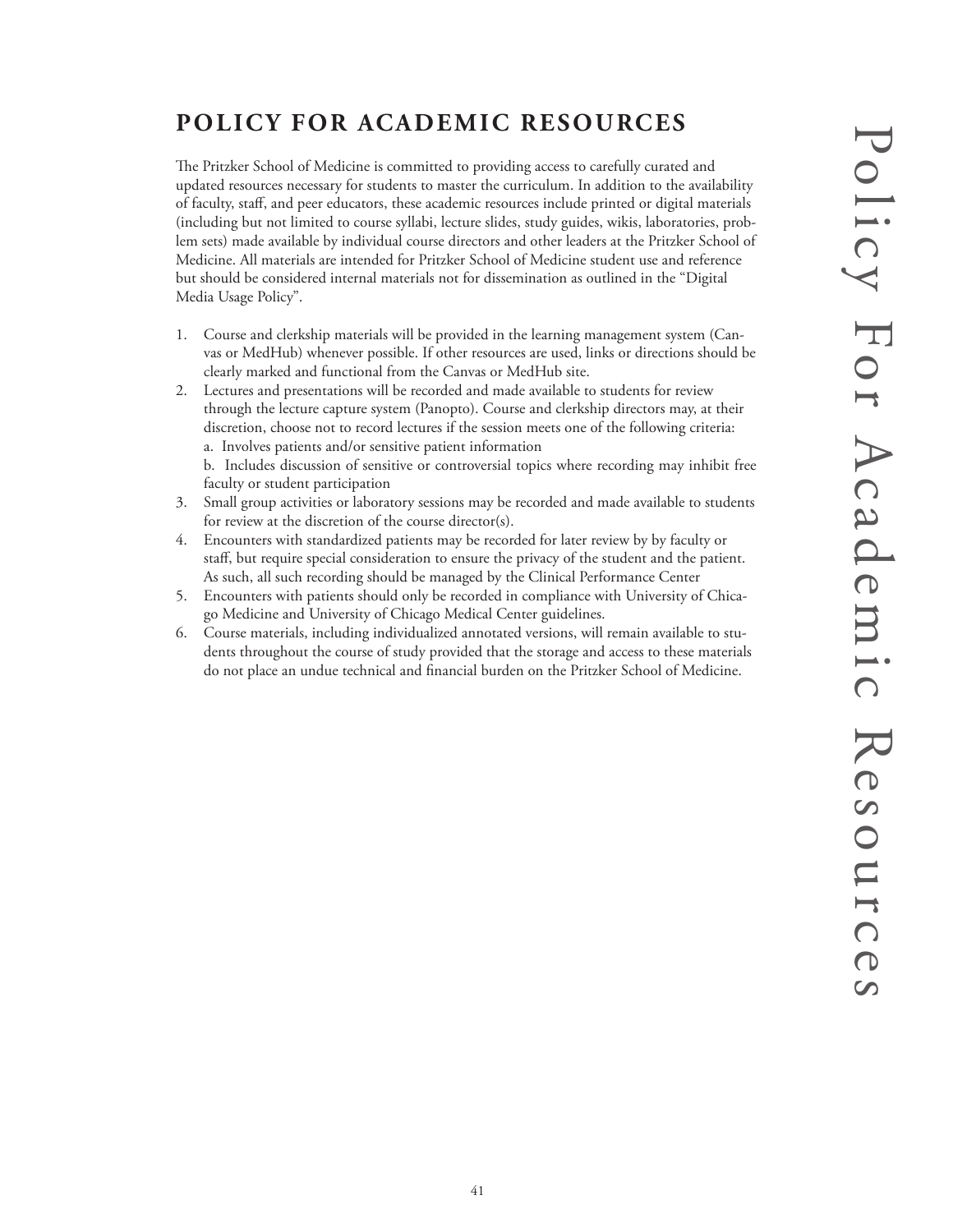# **MEDICAL CENTER POLICIES**

The Medical Center has many important polices with which student should become familiar.

**UCMC Intranet Home Page:**  *home.uchospitals.edu*

**Policies and Procedures Portal:**  *home.uchospitals.edu/portal/dt?TabEmpTools. setSelected=PagePolicyProc&last=false&JSPTabContainer.setSelected=TabEmpTools*

**All Policies:** *services.uchospitals.edu/sites/PoliciesAndProcedures/SitePages/Home.aspx*

**HIPAA:**  *hipaa.bsd.uchicago.edu*

*services.uchospitals.edu/sites/PoliciesAndProcedures/HIPAA%20Privacy/Forms/AllItems.aspx*

**Safety Policy:**  *safety.uchicago.edu*

*home.uchospitals.edu/portal/dt?JSPTabContainer. setSelected=TabQualitySafety&last=false&TabQualitySafety. setSelected=hiddenPageQualitySafety*

**Infection Control**  *services.uchospitals.edu/sites/PoliciesAndProcedures/Infection%20Control/Forms/AllItems.aspx*

**Patient Care** *https://services.uchospitals.edu/sites/PoliciesAndProcedures/Pages/Patient-Care.aspx*

Document hyperlinks are active at time of printing.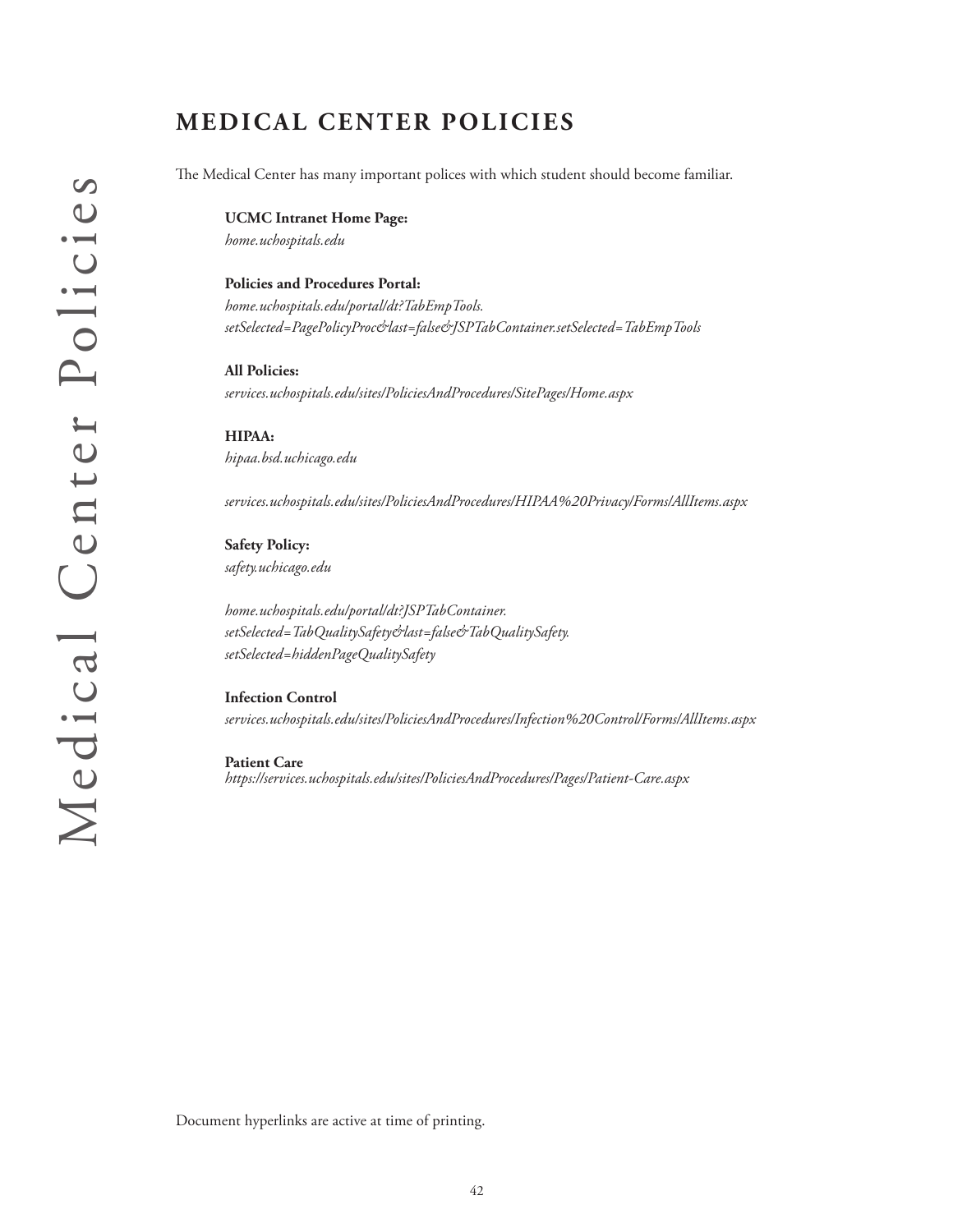# **POLICY ON HARASSMENT, DISCRIMINATION, AND SEXUAL MISCONDUCT1**

The University of Chicago is a community of scholars dedicated to research, academic excellence, and the pursuit and cultivation of learning. Members of the University community cannot thrive unless each is accepted as an autonomous individual and is treated without regard to characteristic irrelevant to participation in the life of the University. Freedom of expression is vital to our shared goal of the pursuit of knowledge and should not be restricted by a multitude of rules. At the same time, unlawful discrimination, including harassment, compromises the integrity of the University. The University is committed to taking necessary action to prevent, correct, and, where indicated, discipline unlawful discrimination.

Sexual misconduct may violate the law, does violate the standards of our community, and is unacceptable at the University of Chicago. Sexual misconduct can be devastating to the person who experiences it directly and can adversely impact family, friends, and the larger community. Regardless of the definitions within the policy, people who believe they have experienced any sexual misconduct are encouraged to report the incident and to seek medical care and support as soon as possible.

Below is the outline of the University's policy on harassment, discrimination and sexual misconduct.

*Policy effective: 14 August 2020*

### **To view the full policy, see:**

*http://harassmentpolicy.uchicago.edu/policy*

### **Table of Contents**

### **Policy**

- I. Introduction
- II. Policy Basis and Application
- III. Unlawful Harassment and Discrimination
- IV. Sexual Misconduct and Definitions
- V. Consent
- VI. Consensual Relations
- VII. Reporting Options
- VIII. Institutional Obligation to Respond
- IX. Conflicts of Interest
- X. Emergency Removals or Leaves of Absence
- XI. Confidentiality
- XII. Leniency for Other Policy Violations
- XIII. Non-Retaliation

dating violence, and stalking.

- XIV. Response to a Report or Complaint
- XV. Administrative Resolution of Complaints
- XVI. Resolution of Complaints by the Hearing Bodies

Sexual misconduct includes but is not limited to sexual harassment, sexual abuse, sexual assault, domestic violence, **1**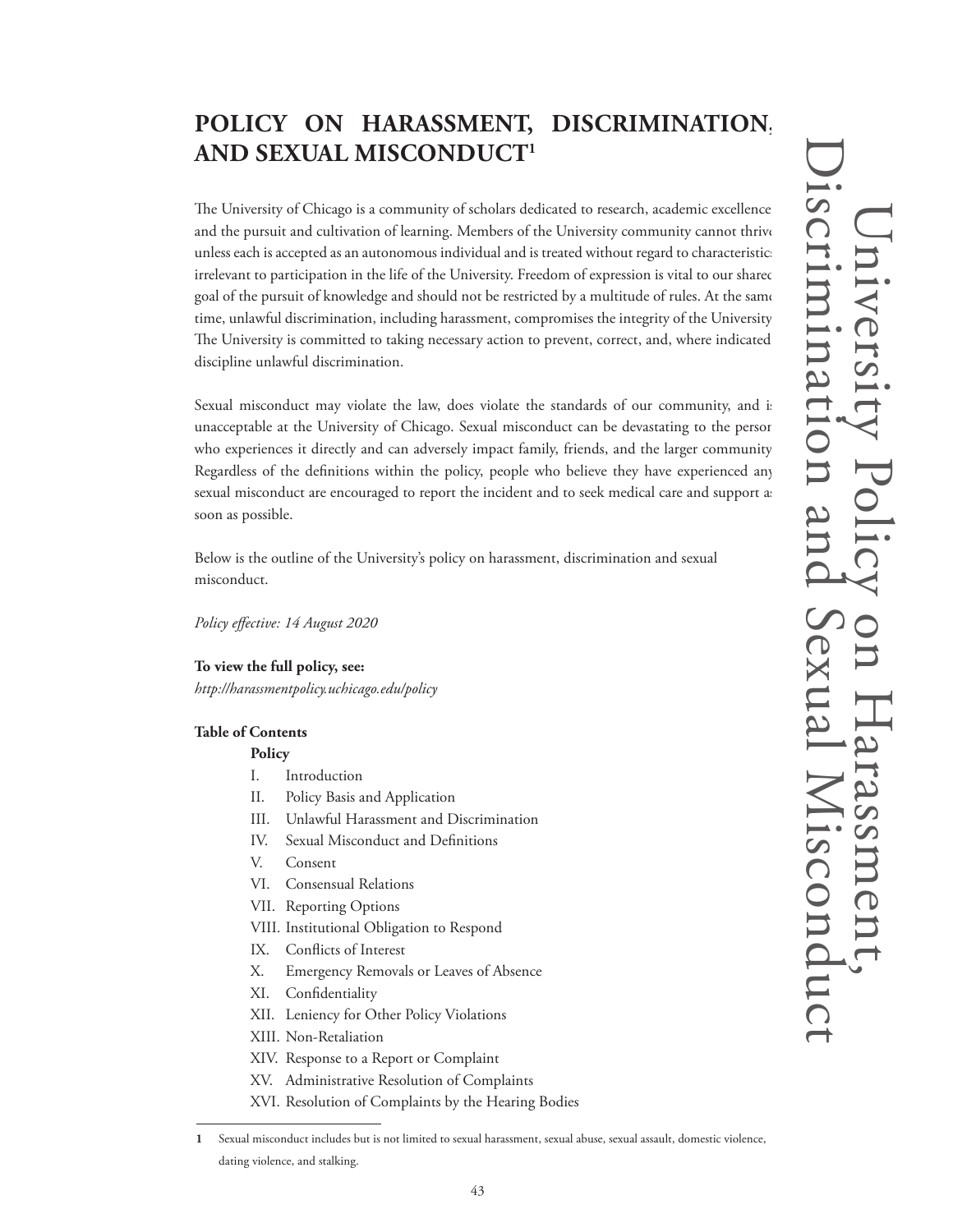### **Policy (continued)**

- XVII. Informatl Resolution
- XVIII. Required Training for Policy Personnel
- XIX. Time Limits
- XX. Bad Faith and False Information
- XXI. Prevention and Education Programs

### **Appendices**

- I. Support Services and Resources for Those Who Have Experienced Sexual Misconduct
- II. Yearly Report on Harassment and Sexual Misconduct to the Council of the University Senate
- III. Compliance and Locating This Policy
- IV. Related Policies

**For specific information regarding the University's disciplinary systems for students, please see:** *https://studentmanual.uchicago.edu/disciplinary*

# **POLICY ON TREATMENT OF STUDENTS**

The Pritzker School of Medicine at the University of Chicago is committed to maintaining an academic and clinical environment in which faculty, fellows, residents and students work together freely to further education and research and provide the highest level of patient care, whether in the classroom, the laboratory or the hospital and clinics. The School's goal is to train physicians to meet high standards of professionalism and practice in an environment where effective, humane and compassionate patient care is demanded and expected. To this end, the School recognizes that each member of the medical school community should be accepted as an autonomous individual and treated civilly, without regard to his or her race, color, religion, sex, sexual orientation, sexual identity, national or ethnic origin, age, disability or any other class protected by law. Diversity in background, outlook and interest among faculty, fellows, residents, students and patients inherent in the practice of medicine, and appreciation and understanding of such diversity, is an important aspect of medical training. As part of that training, the School strives to inculcate values of professional and collegial attitudes and behaviors in interactions among members of the School community, and between these members and patients and their families.

The School has appointed two faculty members to serve as Ombudsmen to facilitate confidential reporting of potential mistreatment and to raise awareness of appropriate standards of behavior among the members of the medical school community.

Dr. Diane Altkorn (pager 9718) Dr. Steven Zangan (pager 2816)

Additional Resource: *http://pritzker.uchicago.edu/student-life/ombudspersons*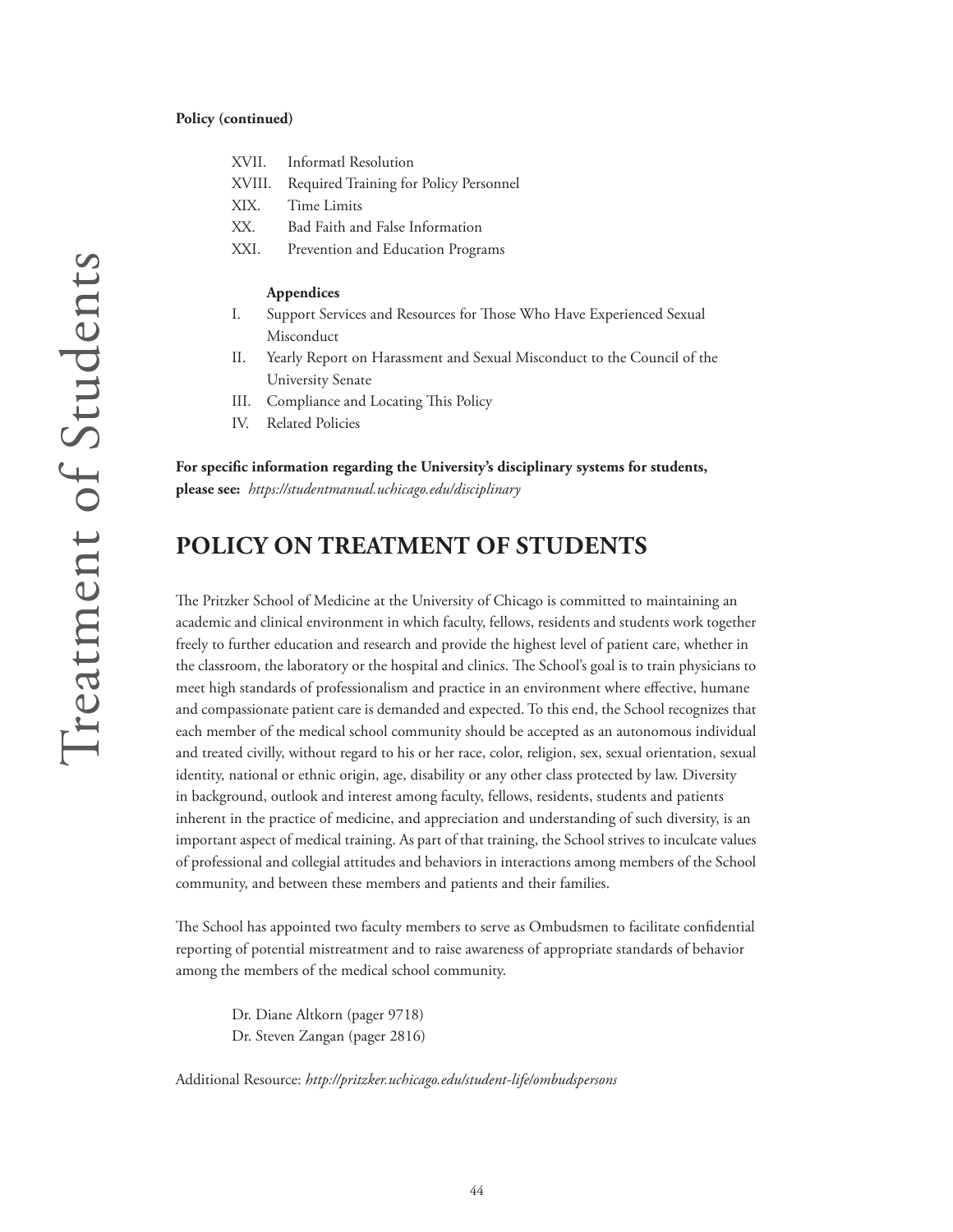# **MEDICAL STUDENT PERFORMANCE EVALUATION (MSPE)**

# **Information provided in the MSPE**

The Pritzker School of Medicine provides each student with a MSPE letter when applying for post-graduate training to supplement the transcript.

The letter is intended to provide a fair summary of student performance. It includes a review of student's academic history, including a summary of the clinical skills sequence, third-year clerkship summaries and the listing of the clerkship internal designators. The Pritzker School of Medicine retains some latitude in editing departmental comments in order to provide accurate information about student performance. Any disciplinary sanctions imposed during medical school will be included in the MSPE. The MSPE will include information about required remediation of academic performance, as appropriate. Pritzker-sponsored honors and awards, participation in research projects, community service work, summer activities and other relevant activities may be mentioned. Reference to academic performance during the basic science years will occur when warranted.

The Pritzker School of Medicine does not use a numeric ranking system. Generalized descriptors given to each student including "exceptional," "outstanding," "excellent," "very good," and "good" are based on a holistic evaluation of the student's performance in our curriculum in scholarship, and in service. The MSPE appendix includes two graphs showing 1) the distribution of clerkship internal designators within the class and 2) the distribution of summary designators within the class.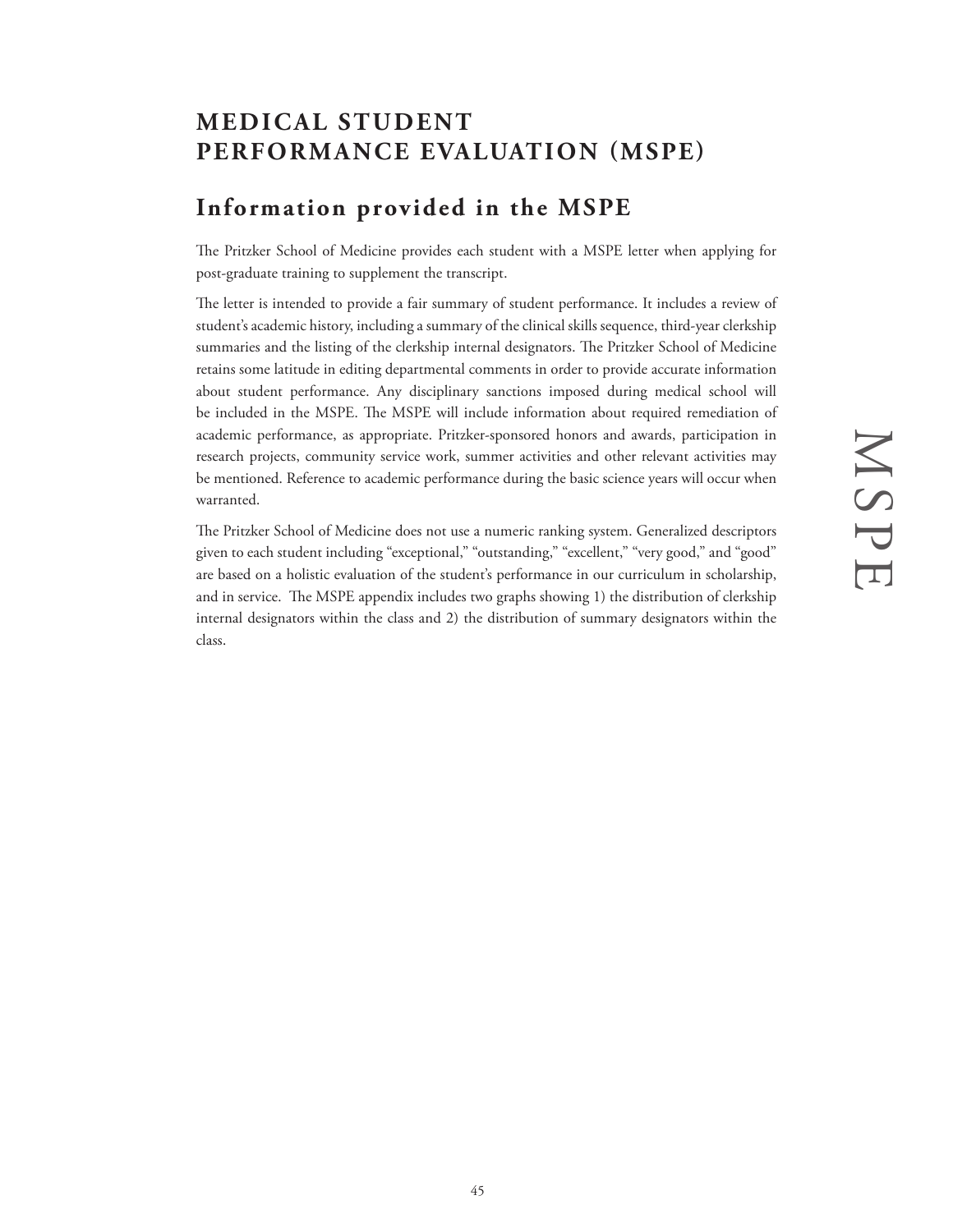# **Medical Student Performance Evaluation Sample**



Pritzker School of Medicine

924 East 57th Street • BSLC 104<br>Chicago, Illinois 60637<br>Phone: 773-702-1939 • Fax: 773-702-2598 http://pritzker.uchicago.edu

### **MEDICAL STUDENT PERFORMANCE EVALUATION**

# **Kai Doe**

October 1, 2019

### **Identifying Information**

Kai Doe is currently a fourth year medical student at the University of Chicago Pritzker School of Medicine in Chicago, Illinois.

Kai matriculated at the University of Chicago Pritzker School of Medicine in Summer 2016 and has distinguished himself in the following activities as a medical student.

### **Noteworthy Characteristics**

- Kai is remarkably passionate about improving health care access for underserved patients, and focused on this passion by serving as a leader in one of our school's student-run free clinic, and also through volunteering at other free clinics.
- Kai demonstrates an incredible drive to discover and has sought answers to challenging issues through research, and most recently has been piloting a project in which he combines his interests in Ophthalmology, research and service, as he implements an efficient method of screening for Glaucoma in high-risk populations.
- Kai is committed to mentorship and has sought out opportunities to work with youth in Chicago's South Side community, via pipeline programs including the Health Professions Recruitment and Exposure Program (HPREP) and the Pritzker School of Medicine Experience in Research Program (PSOMER).

### Scholarship and Discovery:

As a part of the Pritzker curriculum, all students are required to participate in Scholarship and Discovery, a longitudinal scholarly program that incorporates core coursework, research, electives, service activities, and dissemination of scholarship with the goal of providing each student with an advanced level of knowledge and expertise in a given track. Kai selected the Healthcare Delivery Sciences Track through which he investigated the topic of "Examining 1-year reoperation rates as a quality indicator across surgical subspecialties."

### **Academic History**

Transfer student: Not applicable Initial Matriculation in Medical School: Summer 2016 Expected Graduation from Medical School: Spring 2020 Extensions, Leave(s) of Absence, Gaps or Breaks: NA Dual/Joint/Combined Degree: NA

### **Selected Honors/Awards**

Membership in the Gold Humanism Honor Society (GHHS), 2019: The GHHS honors senior medical students for "excellence in clinical care, leadership, compassion, and dedication to service." Election to the GHHS is a peer-nominated honor that demonstrates Kai's superior commitment to the fundamental values that underlie the medical profession.

### **Academic Progress**

### **Preclinical/Basic Science Curriculum:**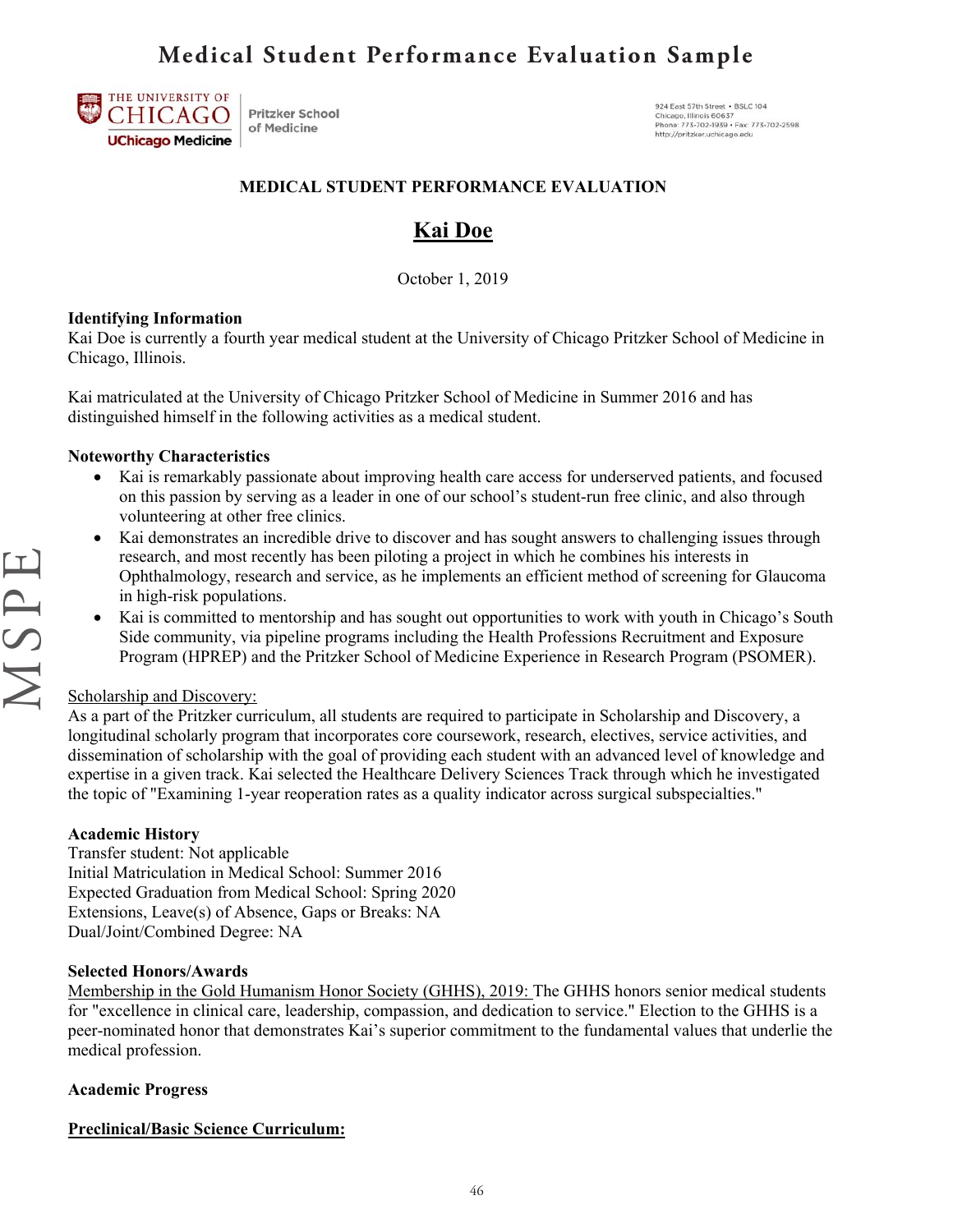Doe, Kai, MS4 Page 2 of 5

The Pritzker School of Medicine uses a Pass/Fail grading system. Kai received passing grades in all courses in Years 1 and 2.

The following summary evaluation was submitted regarding Kai's performance in the two year Clinical Skills course sequence:

Kai worked during the course to develop his writing and presentation skills. By the end of the course he wrote and presented a complete H&P with all required elements. I should mention that he also demonstrated excellent knowledge of pathophysiology and underlying medical states. He was ready to proceed to the clinic.

### **Professionalism:**

The following comments were made about Kai's professionalism:

- "Kai's presentations were excellent and very composed, especially for a third year. His professionalism was a real asset!"
- "He demonstrated outstanding professionalism and worked well on the team. He also accepted and incorporated feedback well."
- "A true team player, he readily and regularly took on important patient care tasks and completed them. He conducted himself professionally at all times."

### **Core Clinical Clerkships and Elective Rotations:**

The following summaries are edited for length and grammar. The clerkships are presented in chronological order. If the student took a year off, the graphs represent the year in which they completed their clerkships.

### **Clerkship #1 -- Psychiatry (Pass):**

*Overall grade composition: Clinical Performance: 67%; Shelf Exam: 33%; OSCE: P/F*

Kai's overall performance in the Psychiatry clerkship was very good. Kai did a good job while on his psychiatric rotation. His knowledge improved as the month progressed, and his clinical skills with patients stood out as a strength. He communicated well with the patients he worked with on the consult service and was able to connect with them easily. As he saw more patients his confidence improved. He demonstrated outstanding professionalism and worked well on the team. He also accepted and incorporated feedback well. His interest in learning and his interpersonal strengths will prepare him well for residency.

### **Clerkship #2 -- Neurology (High Pass):**

### *Overall grade composition: Clinical Performance: 50%; Shelf Exam: 25%; OSCE: 25%*

Kai's overall performance in the Neurology clerkship was excellent. Kai performed well in the Neurology Clerkship. He displayed an excellent level of clinical knowledge, and was well-read and well-prepared, with great participation in discussion sessions. His clinical reasoning was strong, with progress in knowledge of neuroanatomy and localization skills. His patient presentations were logical and focused. He was developing the ability to generate a broad differential diagnosis. In discussion sessions, he thoroughly considered relevant possible diagnoses and weighed appropriate management strategies. His communication and interpersonal skills were strong, with a very good bedside manner. He was very enthusiastic in

participation, making great efforts to see a wide range of cases. He was developing into an excellent physician.



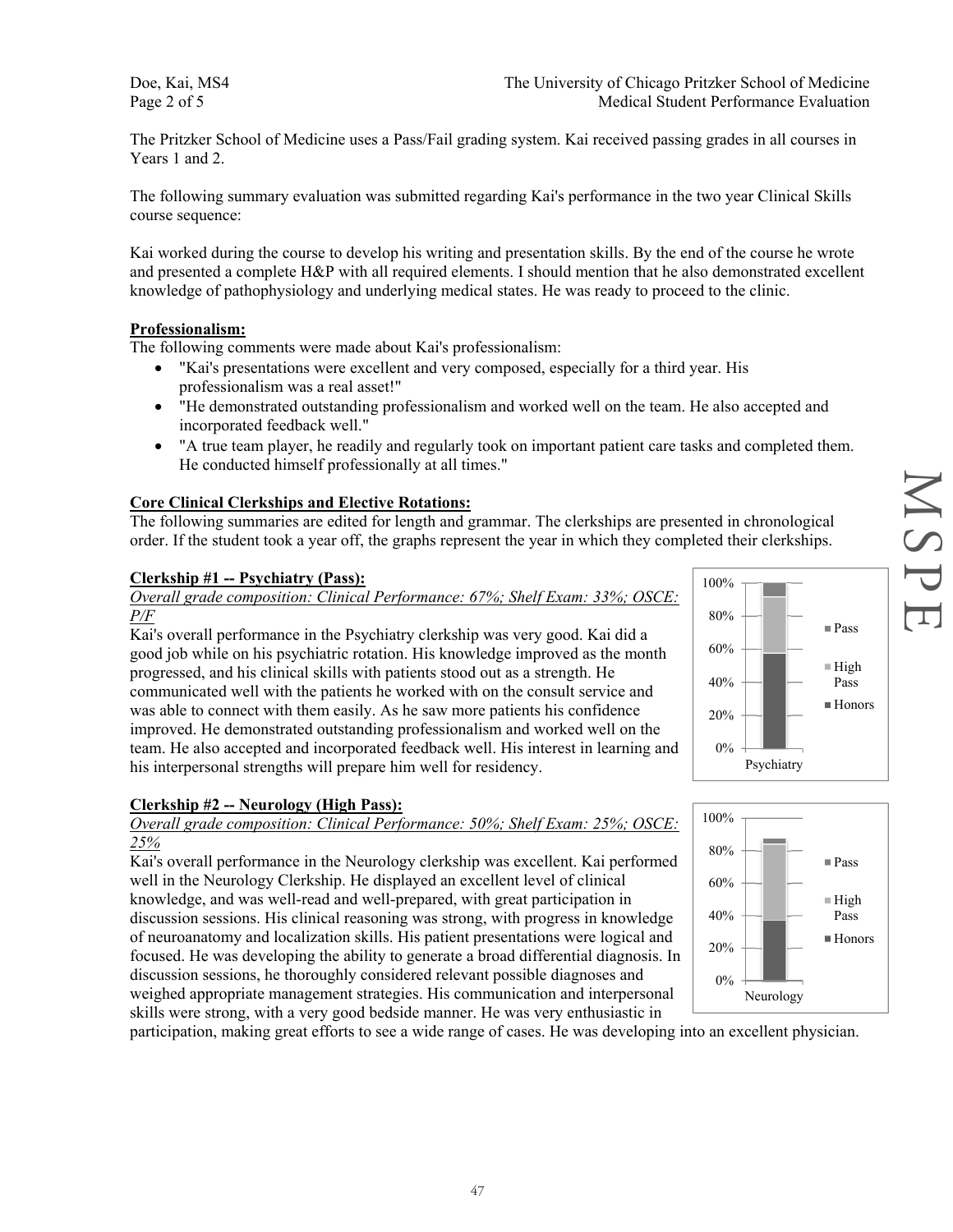MSPE

### **Clerkship #3 -- Family Medicine (Honors):**

*Overall grade composition: Clinical Performance: 50%; Professionalism: 20%;* 

*Shelf Exam: 15%; OSCE: 10%; Reflection Participation: 5%* Kai's overall performance in the Family Medicine clerkship was outstanding. It

was a pleasure having Kai on the Family Medicine Clerkship this past September. Kai's key strengths were his professionalism and communication skills. His preceptor shared, "Kai's presentations were excellent and very composed, especially for a third year. His professionalism was a real asset!" His clerkship director was impressed by Kai's reflections about the patient-physician relationship and creating a positive mindset when caring for patients, no matter their background. Kai was able to describe the core principles of Family Medicine in his reflections which we know will further inform his development. Kai earned a grade



Pass  $(1%)$  $\blacksquare$  High Pass Honors

of honors on our clerkship because of his stellar overall performance. We wish him the best.

### **Clerkship #4 -- Pediatrics (Honors):**

*Overall grade composition: Clinical Performance: 60%; Shelf Exam: 25%; General Care Nursery: 10%; Case Log Completion: 5%*

Kai's overall performance in the Pediatrics clerkship was outstanding. Kai had a great knowledge base for a third year student, certainly above average for his level of training. Kai was able to report his physical exam findings with great accuracy, and was particularly skilled at his inpatient exams, often tracking changes in findings over the course of a patient's stay to justify whether or not they had improved clinically. He demonstrated good differentials from the beginning, and his ability to generate an appropriate plan that was agreeable to the other members of the team really improved over the course of the rotation. Kai was accepting of feedback and was able to use it to make improvements during his clerkship. When

presented with a patient who had a new diagnosis, he would often come to rounds the next day knowing the disease process at an attending level. Kai did a fine job of connecting with his patients and their parents, which in turn helped his ability to obtain excellent patient histories. He was a phenomenal team player on the inpatient component. One of his interns remarked he had a "sense of responsibility to the team that was awesome." A true team player, he readily and regularly took on important patient care tasks and completed them. He conducted himself professionally at all times. In sum, Kai performed extremely well on his Pediatrics clerkship. He was an incredibly quick and dedicated learner, both in terms of medical knowledge and in incorporating feedback into his daily practice. He was a trusted team member, and he had a warm and calm bedside manner. It was a pleasure to have him rotate with us.

### **Clerkship #5 -- Obstetrics and Gynecology (Honors):**

*Overall grade composition: Clinical Performance: 50%; Shelf Exam: 25%;* 

*OSCE: 15%; Case Presentation: 5%; Case Log Completion: 5%*

Kai's overall performance in the Obstetrics and Gynecology clerkship was outstanding. Kai demonstrated outstanding medical knowledge. He seemed wellread and prepared to discuss OB/GYN topics and was always eager to learn more. Kai demonstrated outstanding H&P and technical skills. He was able to proficiently perform all aspects of a physical exam on a pregnant patient. He was thoughtful and precise with skin closure and able to two-hand knot tie. He was able to deliver a baby with minimal assistance. Kai demonstrated outstanding clinical reasoning. He gave concise presentations with appropriate attention paid to pertinent positives and negatives. When he was following laboring patients he



would go see them independently, present, and write notes all without being asked. His enthusiasm and thoughtfulness was impressive. Kai demonstrated outstanding professionalism - he always arrived on time and

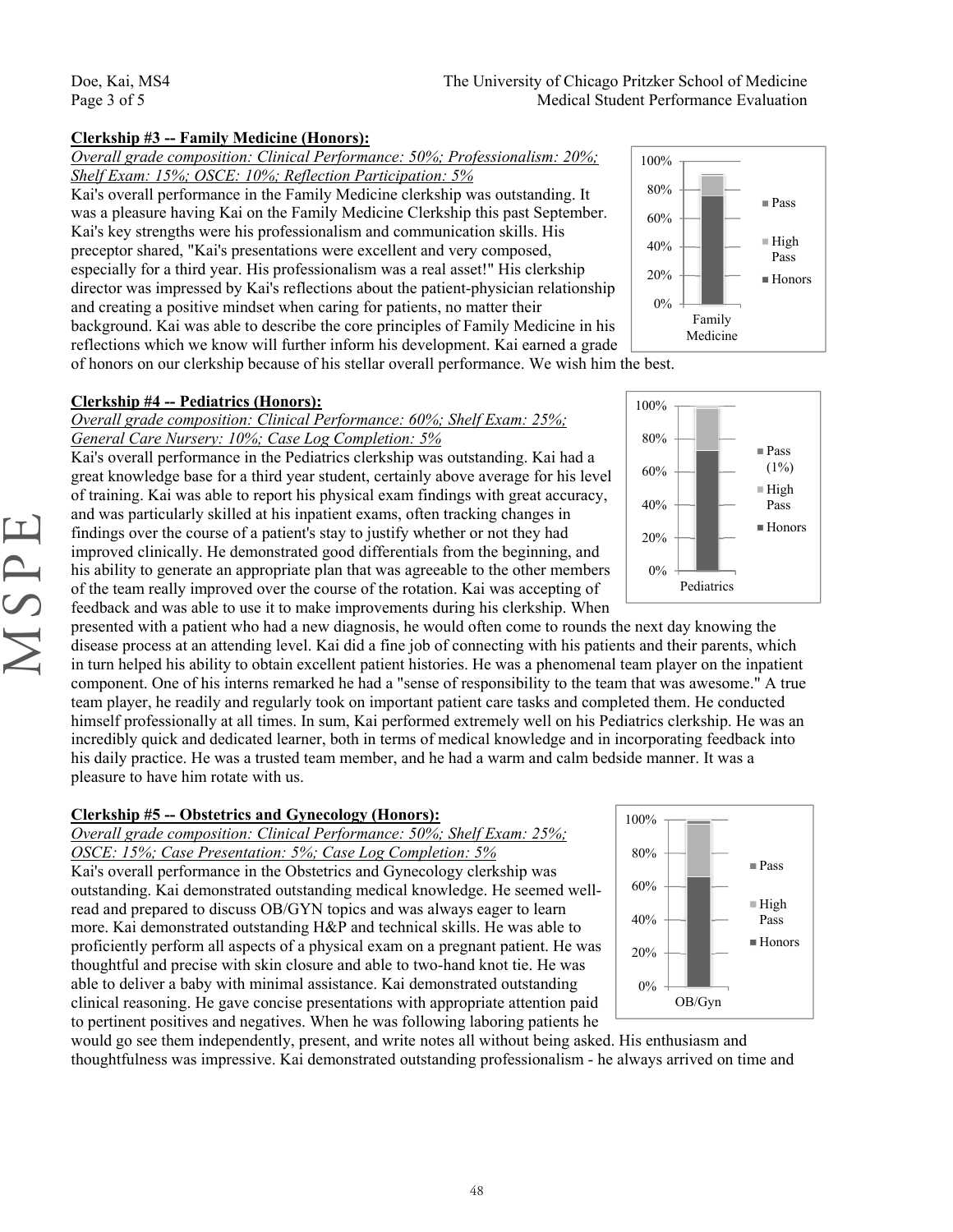Doe, Kai, MS4 Page 4 of 5

was enthusiastic. His encounters with staff, patients, and team members were consistently professional. Kai was an active, engaged, and hardworking student. He went out of his way to ensure that he was involved, and he developed good rapport with patients. He showed interest in learning and was well integrated into the team during his time on Labor and Delivery. He had a nice ability to integrate clinical knowledge with patient care and to contribute to the team. He was a fast learner and sought to incorporate feedback. Overall, Kai was an outstanding student during his OB/GYN rotation. He was notably hard-working, personable, and intelligent. His ability to excel on a team will enable him to become a leader in whatever field of medicine he chooses.

### **Clerkship #6 -- Surgery (High Pass):**

### *Overall grade composition: Clinical Performance: 60%; Shelf Exam: 20%; OSCE: 7%; Oral Exams: 10%; Case Log Completion: 3%*

Kai's overall performance in the Surgery clerkship was excellent. He had a good fund of knowledge that he could apply in his day-to-day activities. He did a great job of synthesizing preclinical course work and applying it to clinical problems encountered in the wards and clinics. Kai took good histories from patients in the clinics and presented the information clearly and succinctly. He picked up technical skills quickly. Kai understood the disease processes and did a reasonable job of answering questions in the O.R. and in the clinics. He took responsibility for his education; he read about the patients that he saw and took initiative to give presentations on topics of his personal interest. He was a good

communicator. He was able to effectively communicate with his patients as well as their families, staff, and faculty. Kai was a very good member of his teams. He was hardworking and willing to go the extra mile to assure that the work was done each day. He conducted himself in a professional manner at all times. He was respectful to his patients as well as staff and faculty. Kai was reliable, punctual, and sympathetic to his patients. He was genuinely interested and engaged. He was "super kind" and pleasant, and easy with whom to work. Kai will be an excellent resident and physician.

### **Clerkship #7 -- Medicine (Honors):**

### *Overall grade composition: Clinical Performance: 65%; Shelf Exam: 15%; OSCE: 15%; Case Presentation: 5%*

Kai's overall performance in the Medicine clerkship was outstanding. His understanding of the scientific basis of medicine as it applies to the practice of medicine was at a level expected for his stage of training. Kai's clinical skills were excellent. His presentation skills were excellent. Kai's differential diagnoses were logical and thoughtful, as were his treatment plans. He took problems he encountered and used these as opportunities for learning. He used his day-to-day work to grow his fund of knowledge. He frequently included primary research in his assessments and plans. Kai has a strong sense of how to connect and support each patient. He took the time to explain to each patient the details of complex

procedures and pathophysiology. Patients clearly trusted him as a bridge to the clinical team. He took the lead on his patients. He was a good team player who was always willing to help. Kai took his responsibilities very seriously. He was reliable regarding his tasks and demonstrated the highest level of integrity. Kai's performance put him among our top students.

### **Summary**

Clerkship Grades: **(H=Honors; HP=High Pass; P=Pass)**

Clerkship #2 - Neurology: **HP** Clerkship #6 - Surgery: **HP**

Clerkship #1 - Psychiatry: **P** Clerkship #5 - Obstetrics and Gynecology: **H**



**NSPE** 

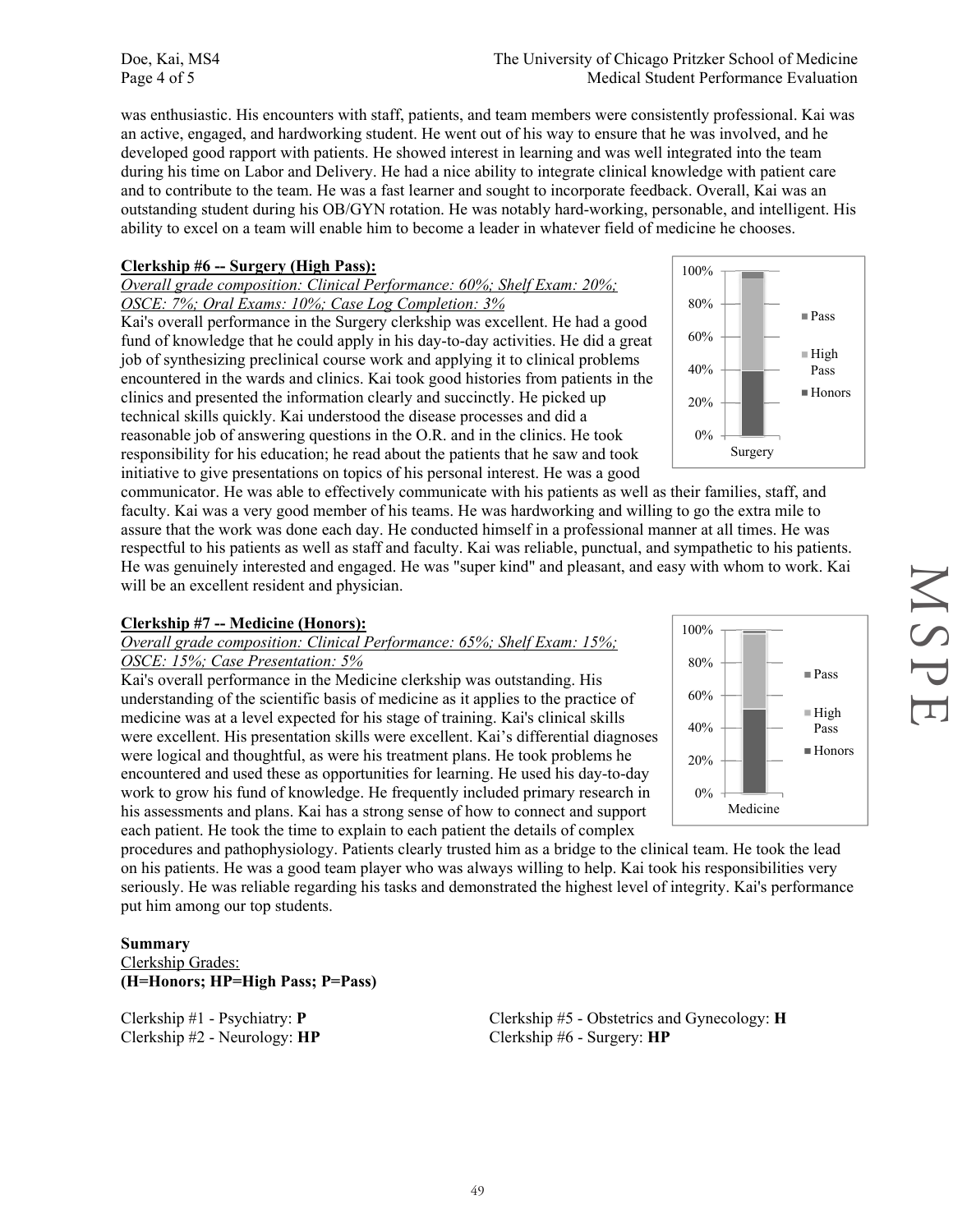Doe, Kai, MS4 Page 5 of 5

Clerkship #3 - Family Medicine: **H** Clerkship #7 – Medicine: **H** Clerkship #4 - Pediatrics: **H**

Kai is deeply passionate about community service and has spent much of his medical school career dedicated to advancing the health of underserved patients on the South Side of Chicago. His ultimate aim is to become an expert in his field so that he can best serve high-risk patients locally and globally, and has a goal to provide support for clinical services in Nigeria in the future. True to his aim, Kai is adept at combining his research and service interests, and has found many opportunities to be involved in projects and grants that specifically focus on underserved populations. Motivated and hardworking, he approaches his goals with a quiet determination and a positive attitude. Kai is flexible enough to withstand challenges or unexpected setbacks that come his way, and is the type of person that a teammate could rely on to "weather the storm." This positivity and focus, combined with his other-centered nature and deep passion for equitable healthcare, will make him the rock of any residency program. Our holistic evaluation of Kai's performance in our curriculum, in scholarship, and in service demonstrates that he is an excellent candidate for your residency training program.

*The University of Chicago's evaluation system was not designed to provide information comparing one student to another and for that reason no ranking regarding Kai Doe can be provided. The grading system is pass/fail and there are no class rankings. The curriculum has been designed for a competency-based evaluation system. The students are measured by their achievement of the competency, not in terms of comparative performance. Descriptors provided for the third-year clerkships reflect the degree to which Kai has attained the competencies taught in that clinical experience. For that reason, we encourage review of this evaluation letter in its entirety.* 

*Sincerely,* 

H. Bautttre

*H. Barrett Fromme, MD, MHPE Halina Brukner, MD Professor of Pediatrics Professor of Medicine MSPE Director, Pritzker School of Medicine Dean for Medical Education* 

*Attachments: MSPE Appendices* 

Halina Brukner

\*MSPE language subject to change.

MSPE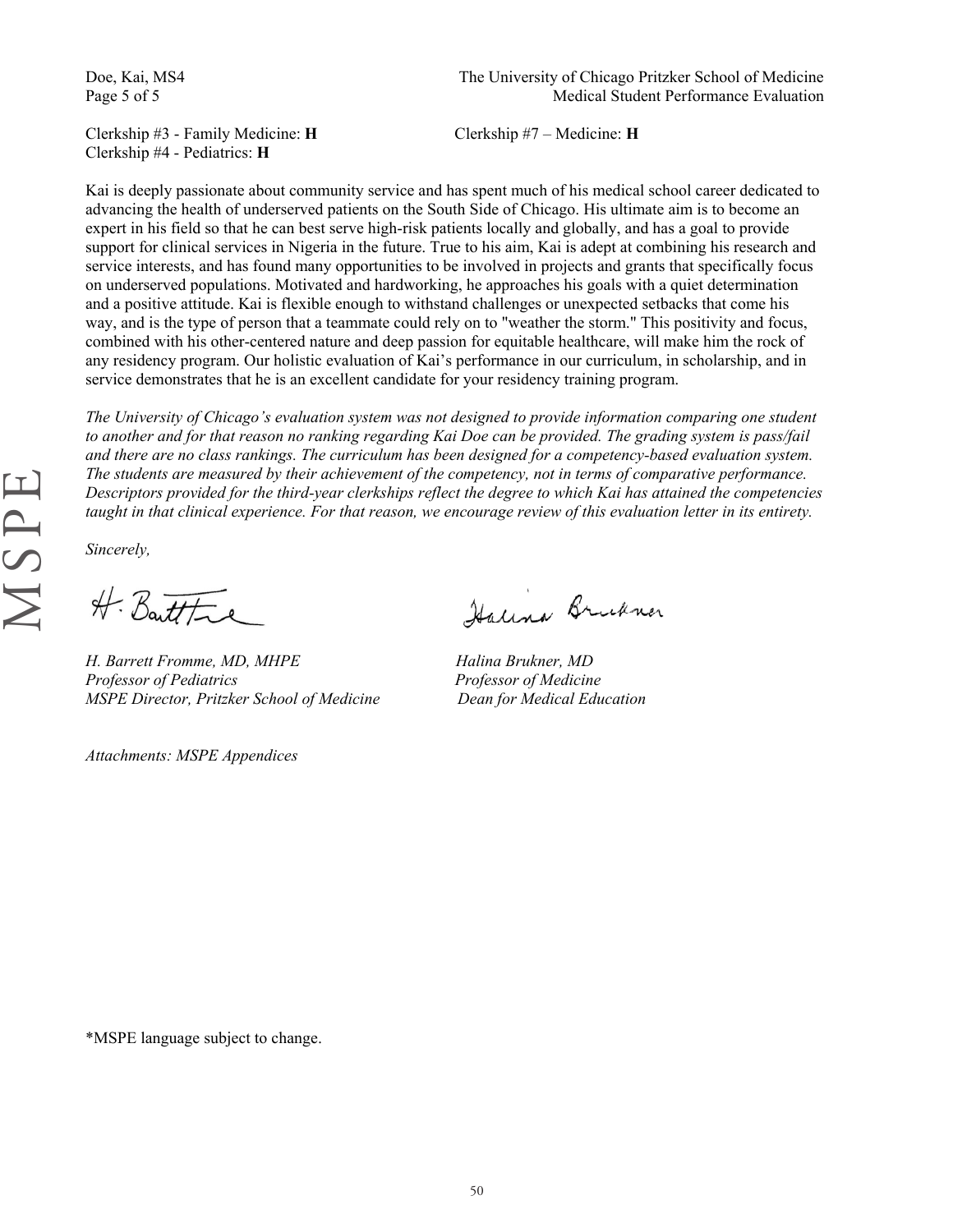1



# **20XX Medical Student Performance Evaluation Appendices**

### **Appendix A – Pre-Clerkship/Basic Science Performance**

The University of Chicago Pritzker School of Medicine has a Pass/Fail System. Therefore, no graphic representation of the student's performance relative to his or her peers in preclerkship/basic science courses can be provided.

### **Appendix B – Clinical Clerkship Performance**

The University of Chicago Pritzker School of Medicine utilizes a Pass (P) / Fail (F) grading system, with the exception of the core clinical clerkships, including clerkships deferred to the fourth year:

- $-$  Internal Medicine (12 weeks, including electives)
- Surgery (12 weeks, including electives and a separate 2 week Perioperative Care rotation)
- $-$  Pediatrics (6 weeks)
- Obstetrics and Gynecology (6 weeks)
- Psychiatry (4 weeks)
- Family Medicine (4 weeks)
- Neurology (4 weeks)

During the third year, students are given grades for the seven required core clerkships (Honors, High Pass, Pass, or Fail) based on the extent to which they meet or exceed a given competency. In each of these clerkships, clinical performance is evaluated by the clerkship directors as to the extent to which the student achieves the performance objectives of the clerkship. Accordingly, this evaluation system does not assume a normal distribution of grades as students are assessed against performance objectives, not each other. The distribution of the internal designators by clerkship for the Class of 20XX is outlined below.

|                              | <b>Honors</b> | <b>High Pass</b> | <b>Pass</b> | Incomplete | <b>Failure</b> | <b>Total</b> |
|------------------------------|---------------|------------------|-------------|------------|----------------|--------------|
| <b>Medicine</b>              | 52%           | 46%              | $2\%$       | 0%         | 0%             | 100%         |
| <b>Surgery</b>               | 40%           | 55%              | $5\%$       | 0%         | 0%             | 100%         |
| <b>Pediatrics</b>            | 61%           | 36%              | 3%          | 0%         | 0%             | 100%         |
| <b>Obstetrics-Gynecology</b> | 54%           | 43%              | 3%          | 0%         | 0%             | 100%         |
| <b>Psychiatry</b>            | 58%           | 34%              | 8%          | 0%         | 0%             | 100%         |
| <b>Neurology</b>             | 45%           | 47%              | 8%          | 0%         | 0%             | 88%          |
| <b>Family Medicine</b>       | 62%           | 37%              | $1\%$       | 0%         | 0%             | 92%          |

Because the third-year core clerkships do not conclude until the end of June, the University of Chicago Pritzker School of Medicine is not able to capture performance evaluation data from fourth-year clinical electives and sub-internships in time to report prior to the MSPE release date.

51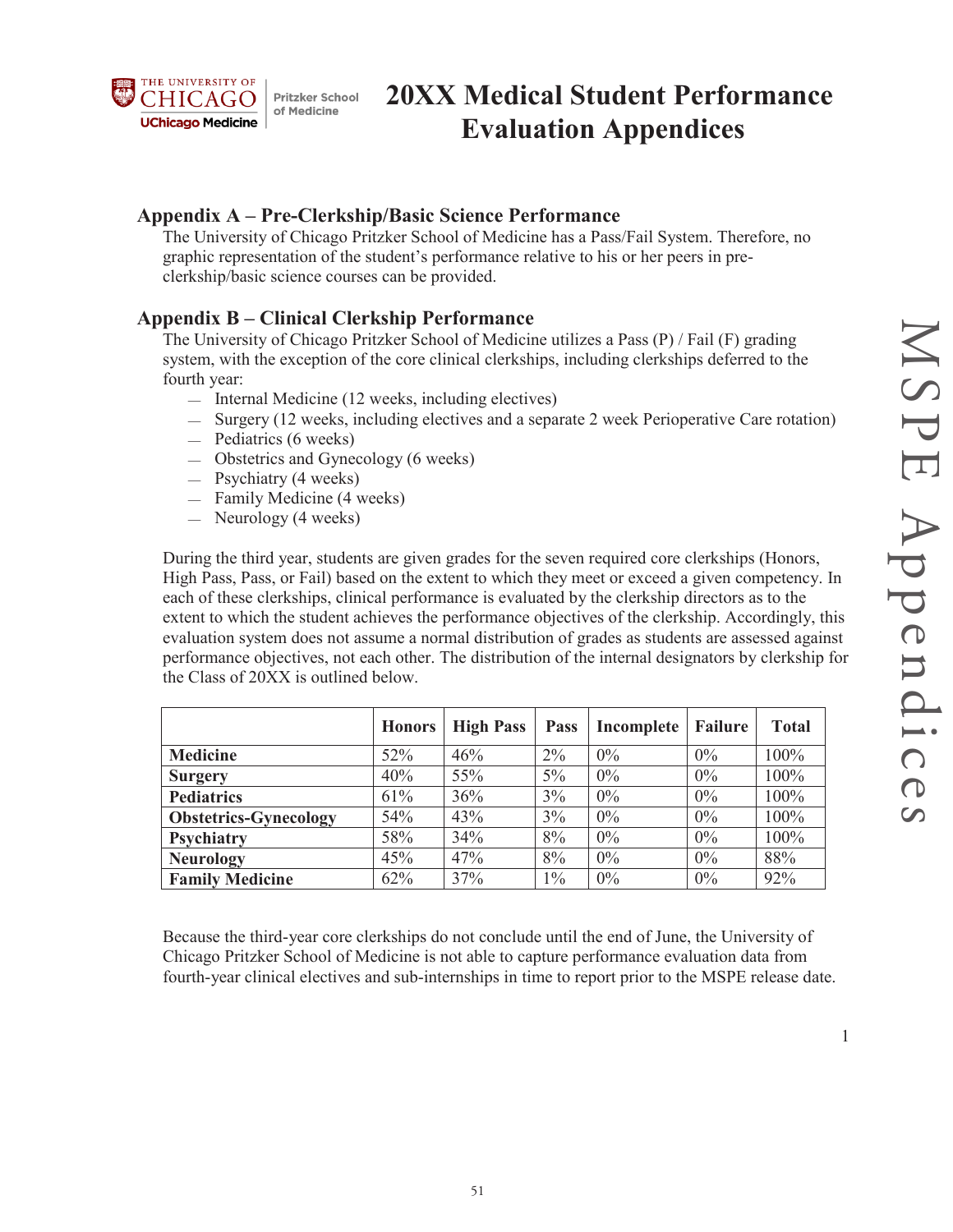

# **University of Chicago Pritzker School of Medicine Class of 20XX Clerkship Distribution**

### Professional attributes are considered in the Pass/Fail designation and addressed in the clinical performance evaluation summaries prepared by the Clerkship Directors. Therefore, no graphic representation of the students' professional attributes relative to his or her peers can be provided. Professional attributes assessed in the clerkships include the extent to which students:

**Honors** ■High Pass **Pass** 

**Incomplete Failure** 

- Demonstrate enthusiasm, interest, and self-motivation
- Pursue self-directed learning
- Exhibit responsibility, integrity, and caring in establishing trusting relationships with patients and family members
- Interact appropriately and respectfully with other health professionals
- Are punctual and prepared

# **Appendix D – Overall Comparative Performance**

In evaluating our students for residency, students receive a summary designator based on their performance during their clerkship rotations. Below is the distribution of these designators for the Class of 20XX.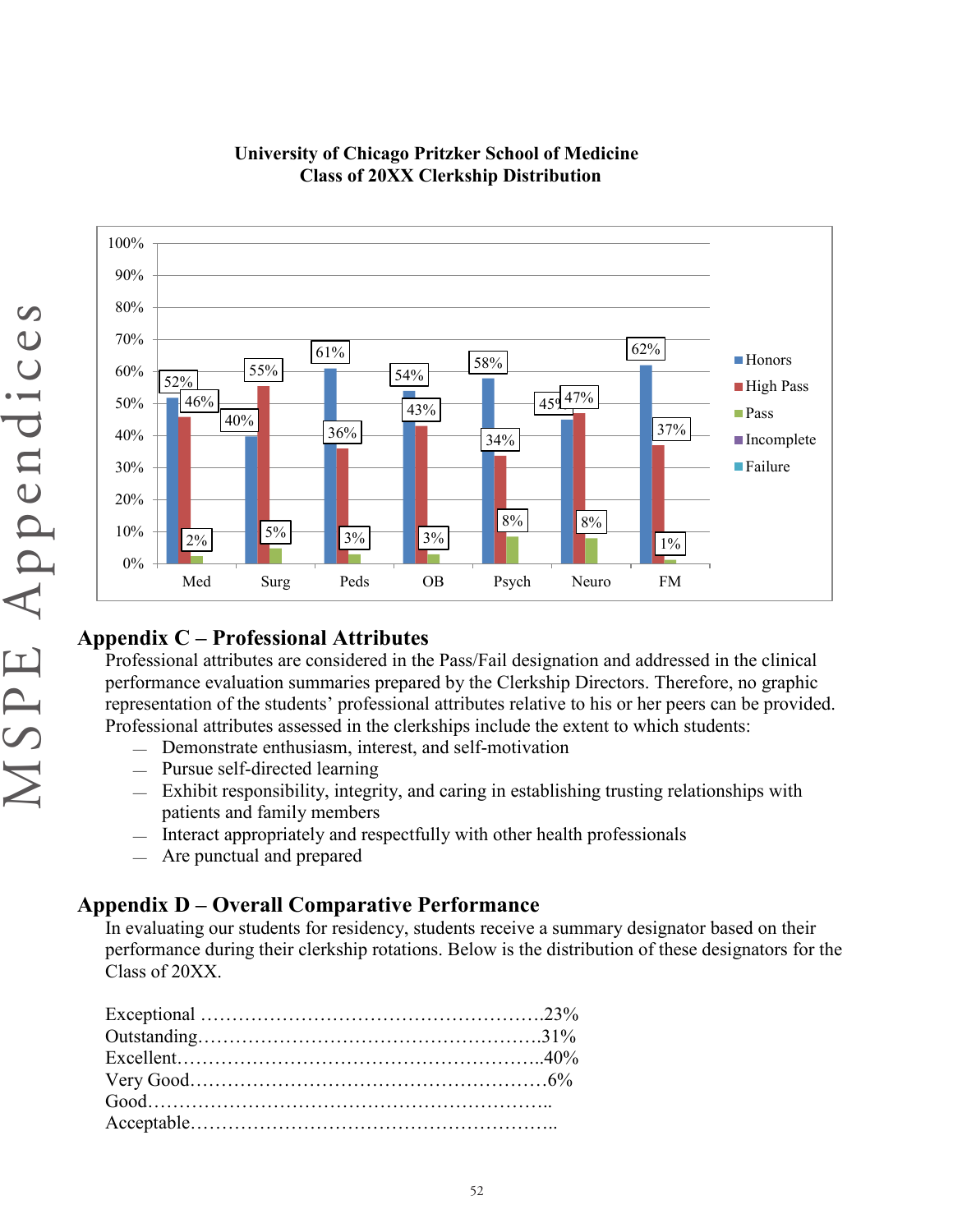

# **Appendix E – Medical School Information Page**

Specific Programmatic Emphases of the Medical School and its Educational Programs: Mission Statement: "At the University of Chicago, in an atmosphere of interdisciplinary scholarship and discovery, the Pritzker School of Medicine is dedicated to inspiring diverse students of exceptional promise to become leaders and innovators in science and medicine for the betterment of humanity."

Pritzker attracts and recruits culturally diverse student leaders with strong academic backgrounds skills of critical analysis. With the exception of the clinical clerkship year, Pritzker operates on a Pass/Fail grading system to encourage students to develop teamwork skills, to discover and develop their unique talents, and to promote cooperative learning through focused curricular and co-curricular activities.

These medical education programs include the following:

- Integration of basic science and clinical medicine across the four years of the curriculum.
- Students who are enrolled in a joint MD/PhD program at the University of Chicago participate in a longitudinal curriculum designed to provide enhanced training in fundamental concepts and scholarly skills.
- The Scholarship & Discovery component of the Pritzker curriculum reaffirms the core mission of the University to generate new knowledge to improve human life. The cornerstone of Scholarship and Discovery is the completion of a mentored scholarly project by the time of graduation, focusing on one of five scholarly tracks: **(1) Scientific Investigation (Basic Sciences, Clinical Research, or Social Sciences), (2) Medical**

3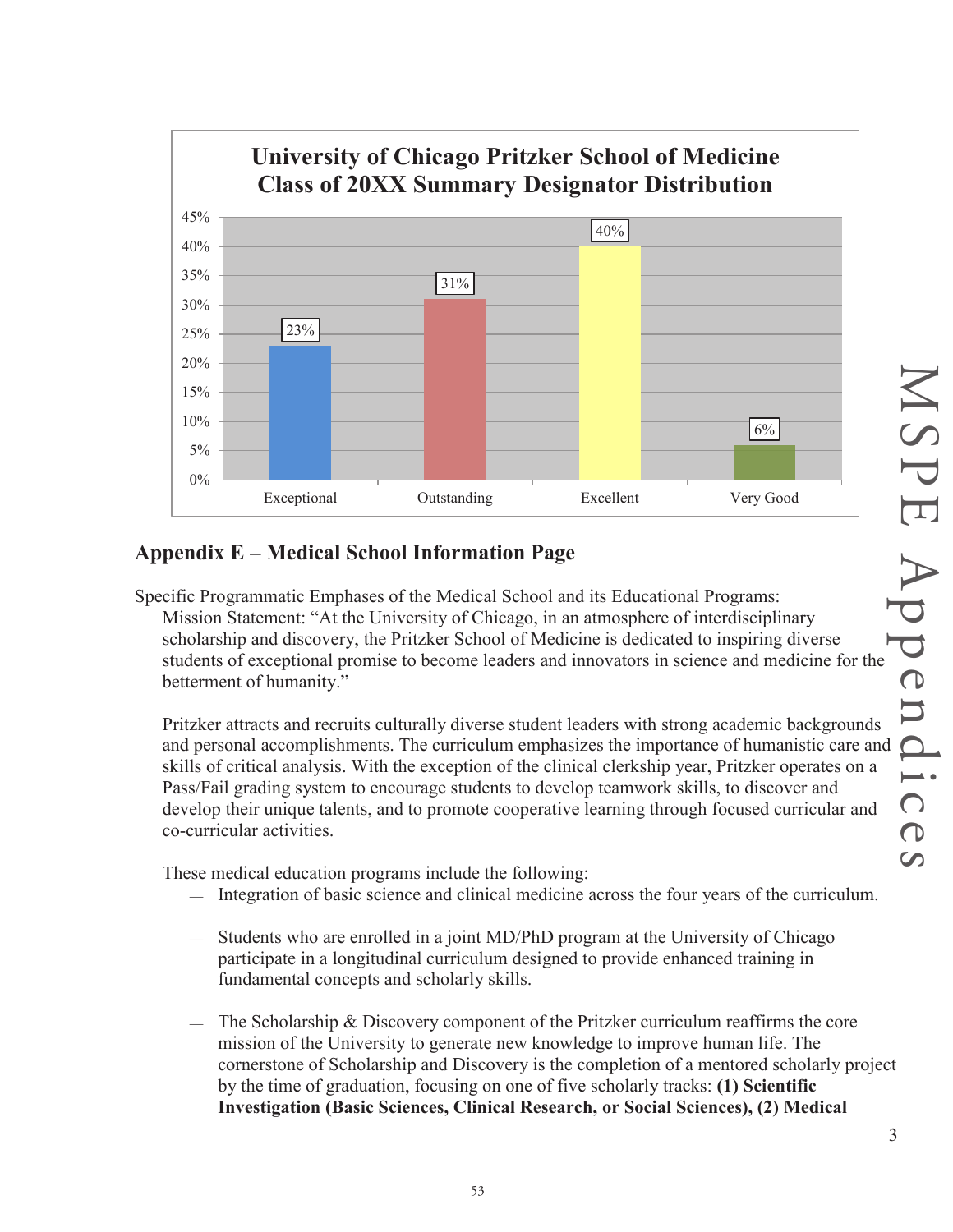**Education, (3) Healthcare Delivery Sciences (formerly Quality and Safety)**, **(4) Community Health,** and **(5) Global Health**. Guidance is provided by core faculty throughout the students' time at Pritzker. During the first year, students participate in coursework and throughout subsequent years, students also participate in activities related to their scholarly track, including a focused scholarly block to work on their research. Examples of additional scholarly activities include advanced elective coursework, conference participation, or track specific activities (i.e. a service-learning project for Community Health, out-of-country rotations for Global Health, serving as a Teaching Assistant for Medical Education, etc.). During the fourth year, students either complete their scholarly project or continue their advanced training in their scholarly area with guidance from faculty Track Leaders. All students, including MD-PhD students who are exempt from the Scholarship and Discovery requirement, are encouraged to disseminate their work at the Pritzker Senior Scientific Session and share their findings with a broader regional and national audience whenever possible.

- Summer research training supporting over **75%** of the students to explore their research aptitudes before entering the second year. The experience often serves as a scholarly foundation from which students continue their scholarly work throughout their medical school tenure, often resulting in dissemination via presentation or publication.
	- Clinical experiences with patients and standardized patients beginning the first quarter of medical school aided by the formative feedback provided by review of recorded patient encounters with full-time faculty preceptors.
	- A comprehensive group of required core clerkships beginning in the third year and combining ambulatory and inpatient experiences taught by full-time faculty together with highly selected residents to promote and model clinical proficiency.
	- Opportunities to participate in MD/PhD and MD/MBA programs, master degree programs (MPP, AM, MS, JD) and research "year off" experiences.
	- An extensive array of co-curricular activities that provide the arena for students to develop further their altruism, leadership, professionalism, and self-care.
	- $\equiv$  Integration of humanism in medicine through programs such as the First Year Orientation and White Coat Ceremony, Gold Humanism Honor Society Induction Ceremony, and Student Clinician Ceremony. In these and other student programs, upperclassmen and residents model a mentoring demeanor promoting collegial approaches to medical education.

Average Length of Enrollment (Initial Matriculation to Graduation): The average duration of enrollment was approximately **4.6 years**.

Of the 83 students anticipated to be in the graduating Class of 20XX, **20** took more than 4 years to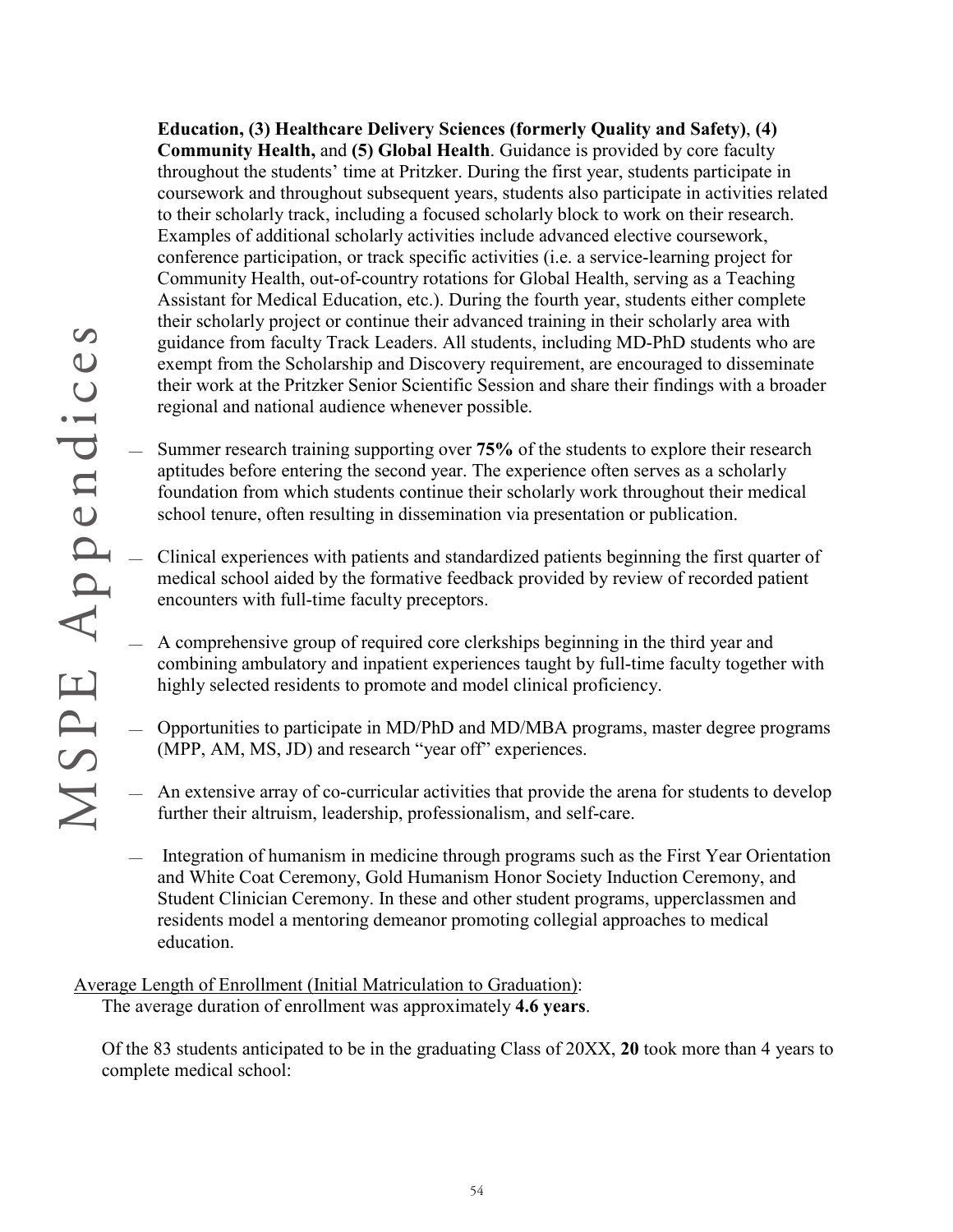5

- **10** students completed joint MD/PhD training, which added an average of **4.4** years to their medical education.
- **1** student completed joint MD/MBA training at University of Chicago.
- **1** student completed a Master's program in Harris School of Public Policy at University of Chicago.
- **7** students participated in additional scholarly and clinical experiences for an additional year. Of these 7 students, 2 obtained support via Pritzker Fellowship, 1 obtained a NorthShore Fellowship.
- **4** students chose to utilize the Extended Curriculum Option to decompress an academic year for personal, family and/or medical reasons.

### Guidelines for Medical Schools Regarding Academic Transcripts:

The Pritzker School of Medicine is compliant with the AAMC "Guidelines for Medical Schools Regarding Academic Transcripts."

Description of the Evaluation System Used at This Medical School: Please see Appendix A, B, C, and D.

### AOA Membership

The University of Chicago is home to the Illinois Beta Chapter of Alpha Omega Alpha, the national medical honor society. Election to the chapter occurs at the beginning of Pritzker students' fourth year.

To ensure that the selection of students to  $A\Omega A$  is fair and inclusive, a committee, appointed by the Dean for Medical Education identifies the top quartile of the class, who are considered  $A\Omega A$ eligible. From the eligible group,  $1/6$  of the class is then selected for membership in A $\Omega$ A. The AΩA constitution calls on the committee to consider not only scholastic achievement but also capacity for leadership, professionalism, a strong sense of ethics, and a commitment to service in the school and community, along with outstanding achievement in research. The selection of  $A\Omega A$ eligible students is based on:

- 1) Clerkship performance, as determined by clerkship evaluations;
- 2) Research, leadership, and institutional activities.

The process by which students are selected for  $A\Omega A$  is reviewed at least every other year to track progress towards achieving fair and unbiased selection.

Medical School Requirements for Successful Completion of the USMLE Step 1 and Step 2 for Promotion and/or Graduation

To graduate from the University of Chicago Pritzker School of Medicine, students must have registered and taken Step 1, Step 2 (CK) and Step 2 (CS) of the USMLE exam. Passing the exams is not required for graduation.

### Medical School Requirements for Successful Completion of Objective/Observed Structured Clinical Evaluation (OSCE) at Medical School.

Observed Structured Clinical Evaluations (OSCEs) are used for formative feedback during the first- and second-year Clinical Skills course, both throughout the course and during the assessment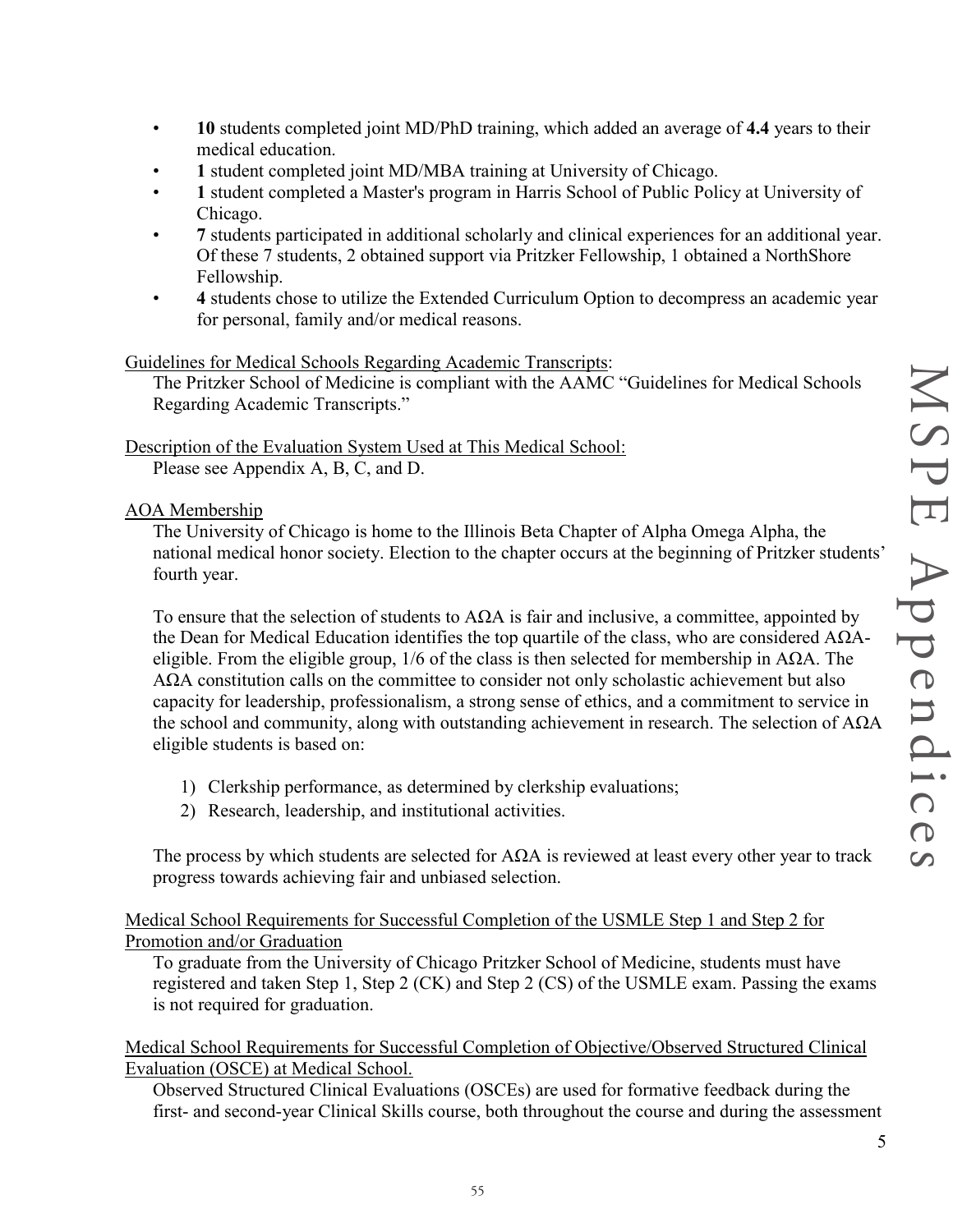in the final exams. Following the third year, all students participate in a required Clinical Performance Exercise (CPX) which simulates USMLE Step 2-CS. The CPX experiences are for self-assessment and feedback. All third year core clerkships include an Objective Structured Clinical Evaluation that students must complete.

Utilization of Narrative Comments from the Medical School Course, Clerkship, or Elective Director in the Composition of the MSPE.

The narrative comments from the seven required third-year clerkships have been edited for length but not for content.

### Process of MSPE Composition at the Medical School.

The Medical Student Performance Evaluation is prepared by the Medical Student Performance Evaluation Director. Administrative support is provided by the Manager of Communications and Student Services, the Office Administrator, and the Curriculum Management Assistant.

### MSPE Review by Students.

Students at the Pritzker School of Medicine are permitted to review the MSPE letter in its entirety prior to its transmission and can request changes for factual information only.